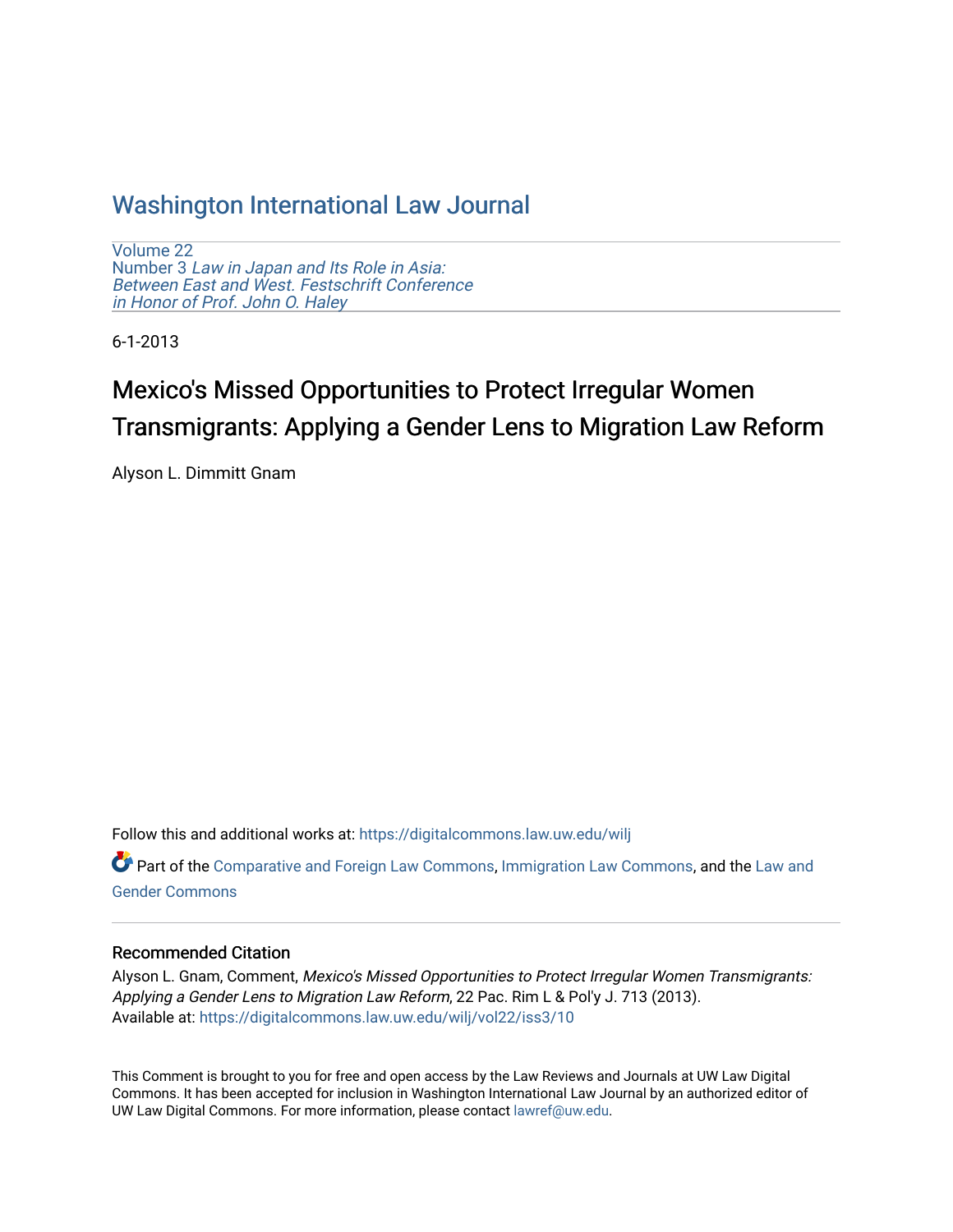# **MEXICO'S MISSED OPPORTUNITIES TO PROTECT IRREGULAR WOMEN TRANSMIGRANTS: APPLYING A GENDER LENS TO MIGRATION LAW REFORM**

#### **Alyson L. Dimmitt Gnam†**

*Abstract*: Mexico is a transit country for hundreds of thousands of migrants traveling north. Due to economic liberalization, women increasingly migrate in search of employment opportunities, a phenomenon called the "feminization of migration." As women migrate, they face high risks of sexual and gender-based violence, including sexual assault, rape, kidnapping, and trafficking. During transit, the impunity of organized criminal groups and corrupt state officials facilitate rampant abuse of women. Mexico's former migration policy exacerbated women's vulnerability to abuse by criminal organizations by pushing women into dangerous illicit migration channels. In response to the abuse of transmigrants, Mexico passed a sweeping migration reform bill in May of 2011, effective as of November 2012. While the law's rhetoric recognizes women as a vulnerable group, applying a gender lens to the law reveals that it fails to create structures that will adequately mitigate or prevent abuses of women migrants. True protection of women migrants requires a regional solution that responds to the gendered economic factors propelling migration, creating legal migration channels for women labor migrants in order to alter vulnerable patterns of transit.

#### I. INTRODUCTION

On April 13, 2009, Nancy, a twenty-four-year-old Salvadoran migrant heading north to the United States, stayed at a shelter in Veracruz, a state in southern Mexico.<sup>1</sup> While there, members of the criminal group the Zetas arrived at the shelter in large trucks and abducted her and 83 other migrants. $2$ The trucks took them to Reynosa, Tamaulipas on the United States.-Mexico border.<sup>3</sup> Mexican immigration authorities and Federal Police they passed along the way accepted bribe money to waive them along.<sup>4</sup> During the journey, the kidnappers sexually abused Nancy and the other kidnapped

 <sup>†</sup>  $\dagger$  The author would like to thank Professor Sara Ainsworth for her support and critical attention to women's experience of the law, as well as Gretchen Kuhner, Director of the Instituto para las Mujeres en la Migración A.C. (Institute for Women in Migration), for her invaluable review of this work. 1

Nancy's story was collected by a human rights organization through an interview with a migrant victim. Maureen Meyer & Stephanie Brewer, *A Dangerous Journey Through Mexico: Human Rights Violations Against Migrants in Transit*, WASH. OFF. ON LATIN AM., 4, 8 (2010), *available at*  http://www.wola.org/sites/default/files/downloadable/Mexico/2010/DangerousJourney.pdf.<br>
<sup>2</sup> *Id.*<br>
<sup>4</sup> *Id.*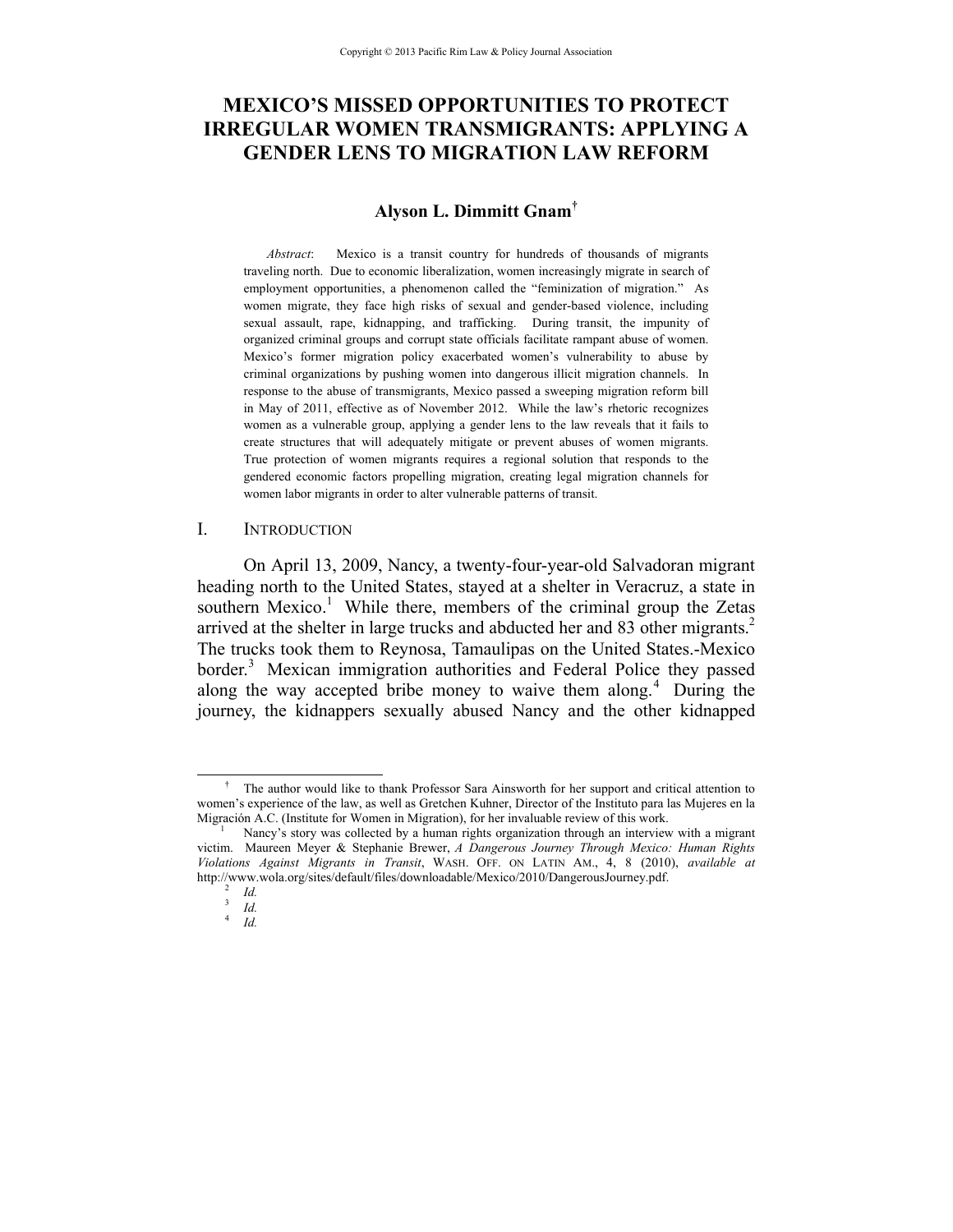women; when a male migrant attempted to defend the women, he was raped by the kidnappers and beaten to death.<sup>5</sup>

In Reynosa, two of the women with Nancy paid the ransom asked by the kidnappers and were released. 6 Unwilling to continue their journey, they turned themselves in to Mexican immigration authorities.<sup>7</sup> These officials then sold the women back to the Zetas. $8$  The kidnappers brought the women back to the house, killed them, and displayed their bodies in front of Nancy and the other hostages.<sup>9</sup>

The kidnapper "bosses," three Mexican men, sexually abused Nancy and the other women regularly.<sup>10</sup> The "bosses" raped Nancy several times.<sup>11</sup> The Zetas proposed that Nancy work for them, smuggling people from El Salvador; she agreed at first, hoping to escape, but then became afraid and declined their offer.<sup>12</sup> She waited fifteen days for her aunt to gather the money required for her ransom before she was set free.<sup>13</sup>

Many women who migrate from Mexico to the United States can tell a story similar to Nancy's. Mexico to the United States is the principal migration corridor in the world,<sup>14</sup> hosting the transmigration<sup>15</sup> of hundreds of thousands of Latin American migrants on their journey to the United States.<sup>16</sup> The term "feminization of migration" reflects the shift in migration patterns as women increasingly join migration flows as labor migrants.<sup>17</sup> In

5 *Id.* 6 *Id.* 7 *Id.* 8

Meyer & Brewer, *suppearance 1.*<br>
10 *Id.*<br>
11 *Id.*<br>
<sup>13</sup> *Id.*<br>
<sup>14</sup> COMISIÓN NACIONAL DE LOS DERECHOS HUMAN MEXICO (CNDH), INFORME ESPECIAL SOBRE SECUESTRO DE MIGRANTES EN MÉXICO [SPECIAL REPORT ON THE KIDNAPPING OF MIGRANTS IN MEXICO] 5 (Feb. 2011) [hereinafter CNDH 2011].

<sup>15</sup> "Transmigration" refers to the journey through a country only as part of the route from origin country to destination country. In this case, Mexico is the overland route for migrants coming from the south as they move north to the United States and Canada.<br><sup>16</sup> Patricia Cortés Castellanos, CELADE UNFPA, *Mujeres migrantes de América Latina y el Caribe:* 

*derechos humanos, mitos y duras realidades* [Women Migrants of Latin America and the Caribbean: Human Rights, Myths and Harsh Realities], at 34, U.N. Doc. LC/L.2426-P/1680-9009, U.N. Sales No. S.05.II.G.173 (Nov. 2005); Amnesty Int'l, *Invisible Victims: Migrants on the Move in Mexico*, at 3, AI Index No. AMR 41/014/2010 (2010), *available at* http://www.amnesty.org/en/library/asset/AMR41/014/20 10/en/8459f0ac-03ce-4302-8bd2-3305bdae9cde/amr410142010eng.pdf [hereinafter Amnesty 2010];

HUMAN RIGHTS COUNCIL (HRC), REPORT OF THE SPECIAL RAPPORTEUR ON THE HUMAN RIGHTS OF MIGRANTS, JORGE BUSTAMANTE: MISSION TO MEXICO, INTER-AM. COMM'N H.R., Report No. A/HRC/11/ 7/Add.224 (Mar. 24, 2009), *available at* http://daccess-dds-ny.un.org/doc/UNDOC/GEN/G09/125/76/PDF/ G0912576.pdf?OpenElement. 17 Gloria Moreno Fontes Chammartin, International Labour Organization, *The feminization of* 

*international migration*, *in* MIGRANT WORKERS, LABOUR EDUCATION No. 129, 39 (2002), *available at*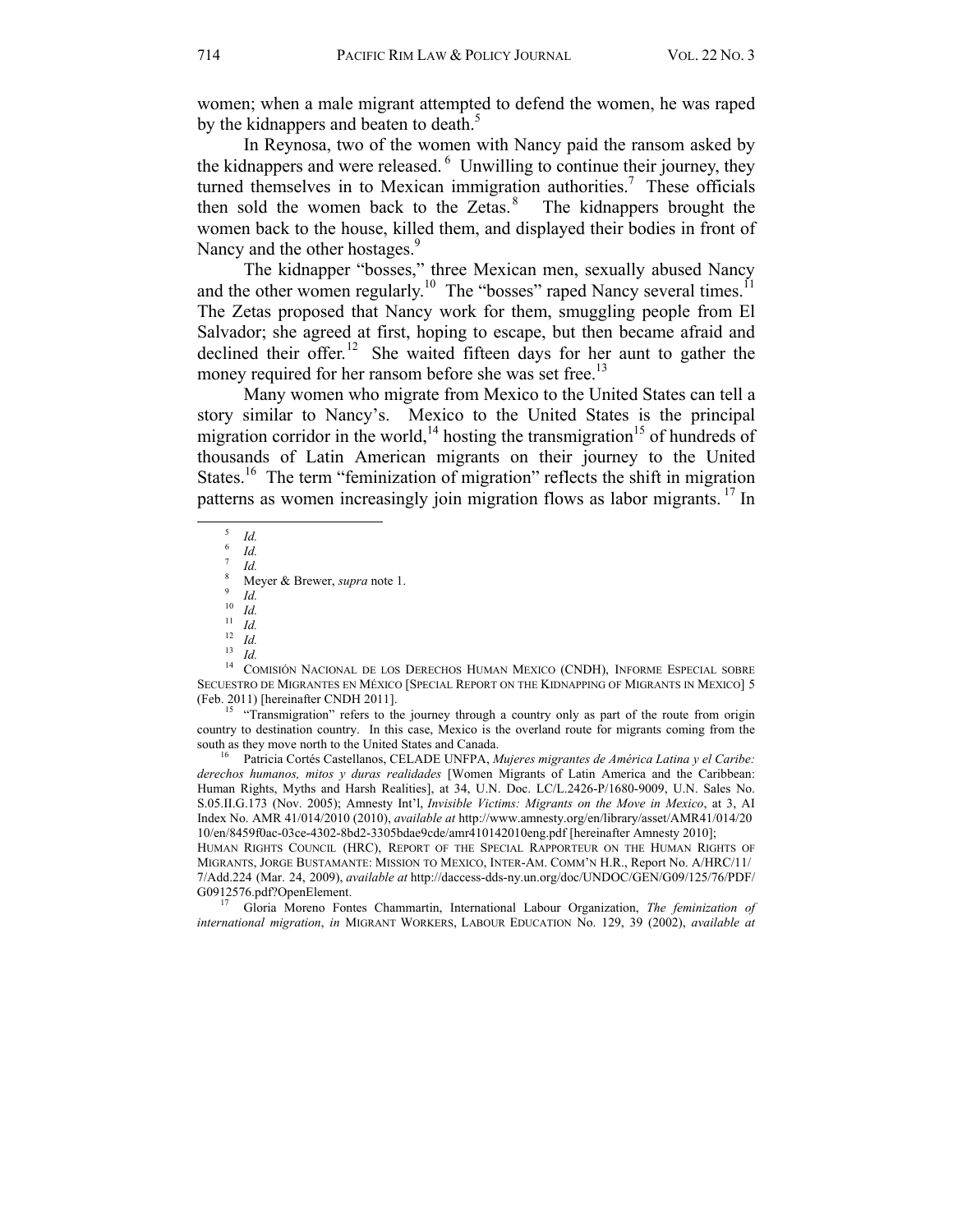-

Latin America, gender shapes migration processes as women make the difficult choice to migrate in response to the lack of employment opportunities due to economic and trade liberalization in Central America and the increased demand for female migrant labor in destination countries. 18 The majority of women transmigrating Mexico are Central Americans destined for the United States.<sup>19</sup> Women account for 10% to 30% of the northward migration flow of Central Americans in Mexico, and up to half of the migrant population in the United States. $20$ 

Irregular migrants<sup>21</sup> who traverse Mexico (who are mostly Central Americans without legal status in Mexico) undertake one of the most dangerous migration journeys in the world. $^{22}$  Organized criminal groups kidnap more than 20,000 migrants in situations similar to Nancy's each year.<sup>23</sup> In 2011, the Inter-American Commission on Human Rights Special Rapporteur received many reports of migrants held in Mexico with hundreds of other captives and subjected to beatings, rape, gang rape, extortion, sexual

 $rs/12KUHNER.pdf$ .<br><sup>21</sup> This comment uses "irregular migrants" to identify migrants whose entry or presence in a country

http://www.ilo.org/wcmsp5/groups/public/@ed\_dialogue/@actrav/documents/publication/wcms\_111462.p df; Donato et al., *A Glass Half Full? Gender in Migration Studies*, 40 INT'L MIGRATION REV. 3, 5 (2006). *See also* UN International Research and Training Institute for the Advancement of Women (INSTRAW), *The Feminization of International Labor Migration, Gender, Remittances, and Development Working*  Paper 1 (2007), *available at* http://www.renate-europe.net/downloads/Documents/Feminization\_of

Migration-INSTRAW2007.pdf [hereinafter INSTRAW].<br><sup>18</sup> INSTRAW, *supra* note 17, at 1-2.<br><sup>19</sup> Patricia R. Pessar, *Women, Gender, and International Migration Across and Beyond the Americas: Inequalities and Limited Empowerment*, 2, UN/POP/EGM-MIG/2005/08 (Nov. 28, 2005), *available at* http://www.un.org/esa/population/meetings/IttMigLAC/P08\_PPessar.pdf; Saskia Sassen, *Women's Burden: Counter-Geographies of Globalization and the Feminization of Survival*, 53 J. OF INTL.

AFFAIRS 504, 511-12 (2000).<br><sup>20</sup> The discrepancy is likely to due to less circular migration. Gabriela Diaz & Gretchen Kuhner, *Women Migrants in Transit and Detention in Mexico*, Migration Information Source, March 2007, *available at* http://www.migrationinformation.org/Feature/display.cfm?id=586. Circular migration refers to repetitive migration to the destination country, return to the home country, and migration again. Studies suggest that women do less circular migration because of maternity, the danger of the journey, and economic reasons. Gretchen Kuhner, *La Violencia Contra Las Mujeres Migrantes en Tránsito por México*  [The Violence against Women Migrants in Transition for Mexico], DFESNOR, 20 (June 2011), *available at*  http://www.imumi.org/attachments/DFensor\_Junio\_2011\_Migracion\_Asilo\_y\_ Refugio.pdf. Women tend to pay larger sums of money to traffickers to avoid detention, making it more difficult to discern their presence in the migration flow. Gabriela Díaz Prieto y Grechen Kuhner, *Globalización y Migración Femenina: Experiencias en México* [Globalization and Feminine Migration: Experiences in Mexico], CEPI WORKING PAPER NO. 12, Sec. V.1. (Dec. 2007), *available at* http://interamericanos.itam.mx/working\_pape

has not been legally sanctioned.<br><sup>22</sup> Amnesty 2010, *supra* note 16, at 5.<br><sup>23</sup> COMISSION NACIONAL DE LOS DERECHOS HUMAN MEXICO (CNDH), INFORME ESPECIAL SOBRE SECUESTRO DE MIGRANTES EN MÉXICO [SPECIAL REPORT ON THE KIDNAPPING OF MIGRANTS IN MEXICO], at 12 (June 2009) [hereinafter CNDH 2009] (English translation available at http://www.cndh.org.mx/Infor mes\_Especiales) (estimating 18,000 per year); CNDH 2011, *supra* note 14, at 26 (estimating 22,000 per year).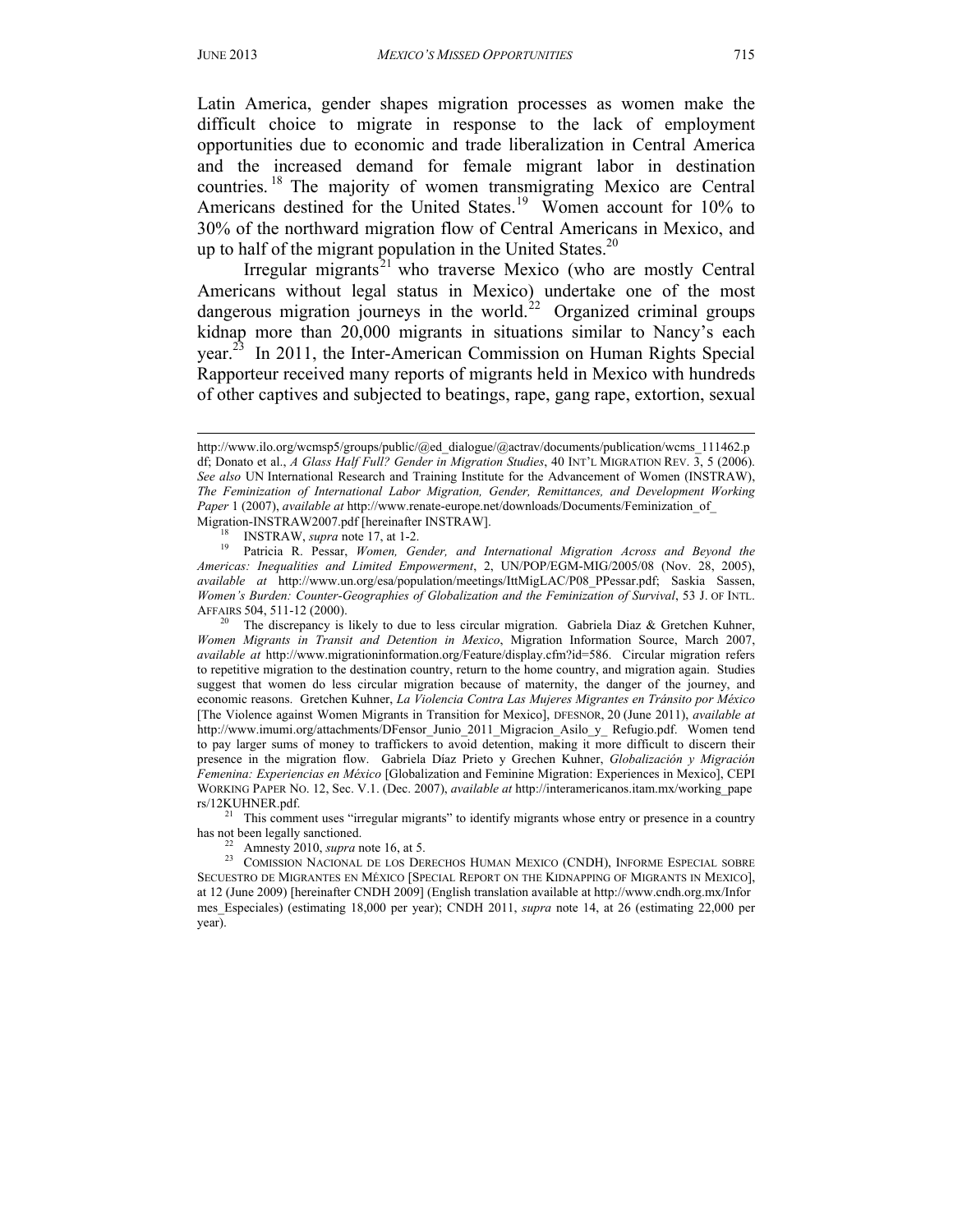exploitation, and human trafficking.<sup>24</sup> While criminal organizations target men and women migrants, women's experience of exploitation includes a unique and extremely high risk of sexual and gender-based violence.<sup>25</sup> While all transmigrants in Mexico face a high risk of violence during transit, women irregular migrants are the "vulnerable among the vulnerable."<sup>26</sup>

Until 2011, the 1974 Ley General de Población ("General Population Law" ("LGP")) and its regulations issued in 2000 governed the rights of migrants traveling into or through Mexico.<sup>27</sup> The LGP did not provide legal migration channels for transmigrants, while increased enforcement efforts during the last ten years sought to stem migration from Central America.<sup>28</sup> This restrictive migration regime pushed migrants, especially women, into illicit migration channels and human smuggling situations that made them more vulnerable to kidnapping, sexual violence, and human trafficking.<sup>29</sup> The gendered impact of Mexican migration policy included rampant impunity for abuses of migrants, increasing women migrants' vulnerability to violence by organized criminal groups.<sup>30</sup>

Mexico finally responded to longstanding calls for migration policy reform<sup>31</sup> and growing international attention on the abuses of migrants in  $\frac{24}{4}$  Annex to Press Release, Inter-American Commission on Human Rights (IACHR), Preliminary

<sup>26</sup> Martínez Pizarro, *supra* note 25, at 58. <br><sup>27</sup> Ley General de Población [LGP] [General Population Law], Diario Oficial de la Federación [DO], 1 de Enero de 1974 (the LGP cited herein, unless otherwise noted, refers to the verion of the law prior to 2011 revisions); Reglamento de la Ley General de Población [RLGP] [Regulations for the General Popuation Law], Diario Oficial, 14 de abril de 2000. 28 *See*, *e.g.*, LGP art. 119, 122, 123; Francisco Alba & Manuel Ángel Castillo, *New Approaches to* 

*Migration Management in Mexico and Central America*, MIGRATION POL'Y INST. 6 (2012), *available at* 

<sup>29</sup> Alba & Castillo, *supra* note 28, at 5; Olivia Ruiz, *Migration and Borders: Present and Future Challenges*, 33 LATIN AM. PERSP. 46, 50 (2006). 30 Both migrants in transit as well as Mexican citizens are victims of abuses. CNDH 2011, *supra* 

note 14, at 27 (more than 10% of kidnapping victims were Mexican). This comment will focus on non-Mexican migrants with irregular status, as the rights of Mexican nationals in their own nation are not governed by the Migration Law, except briefly. *See* Reglamento de la Ley de Migración [RLM] [Regulations for the Migration Law], Diario Oficial de la Federación [DO], ch.9 art. 215, 28 de Septiembre de 2012 (Mex.) [hereinafter RLM] (providing that the INM should contribute to making sure the entrance, stay and exit of Mexican emigrants from Mexico respects their rights and security). *See also* Ley de Migración [LM] [Migration Law], art. 2, Diario Oficial de la Federación [DO], 25 de Mayo de 2011 (Mex.) [hereinafter LM]; RLM, ch. 10 (supporting repatriation of returning Mexican emigrants). 31 Alba & Castillo, *supra* note 28, at 13-14.

Observations of the IACHR's Rapporteurship on the Rights of Migrants Workers on Its Visit to Mexico, IACHR Press Release 82/11, 8 (Aug. 2, 2011) [hereinafter IACHR Rapporteur 2011].

<sup>&</sup>lt;sup>25</sup> Jorge Martínez Pizarro, CELADE UNFPA, *El Mapa Migratorio de América Latina y el Caribe*, *las mujeres y el genero* [The Migration Map of Latin America and the Caribbean, Women and Gender], at 8, U.N. Doc. LC/L.1974-P/E/WP.44, U.N. Sales No. S:03.II.G.133 (2003), *available at*  http://www.eclac.cl/publicaciones/xml/2/13732/lcl1974\_P.pdf; Amnesty Int'l, *Briefing to the UN Committee on the Elimination of Discrimination Against Women for its 52nd Sess.*, at 15, AI Index No. AMR 41/041/2012 (July 2012), *available at* http://www2.ohchr.org/english/bodies/cedaw/docs/ngos/Amne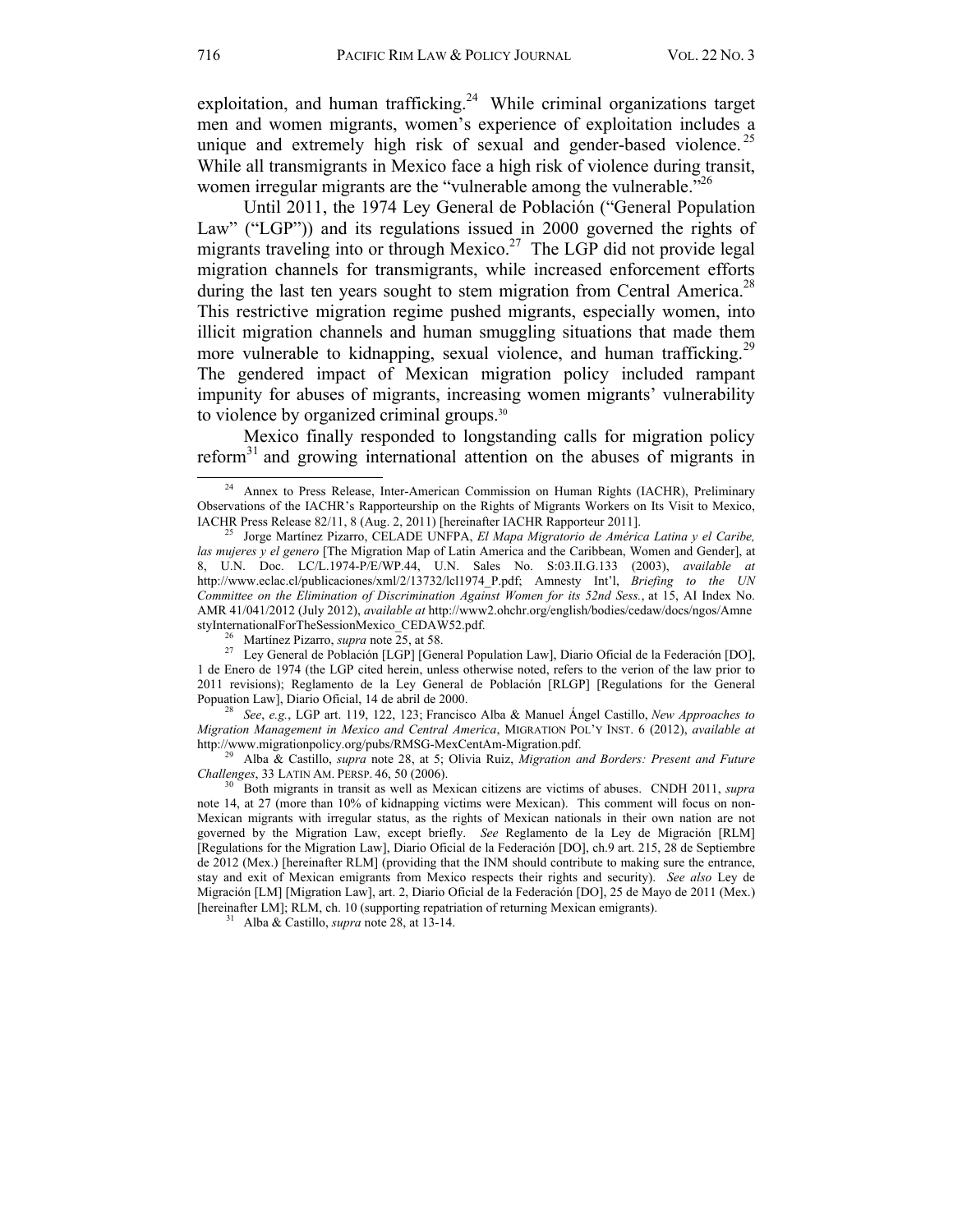Mexico.<sup>32</sup> On May 25, 2011, Mexico passed the Ley de Migración ("Migration Law"), repealing the LGP entirely as it pertained to migration.<sup>33</sup> The former Mexican president Felipe Calderón called the law the most sweeping change to Mexican immigration policy since the LGP was enacted.<sup>34</sup> The law went into effect in November 2012, after Mexico issued regulations on September 24, 2012 (the Reglamento de la Ley de Migración  $("RLM")$ .<sup>35</sup>

The Migration Law regulates immigration to Mexico, emigration and return of Mexican citizens, and migrants during transit through Mexico.<sup>36</sup> The law acknowledges the human rights of migrants and explicitly recognizes women as a vulnerable group of migrants.<sup>37</sup> However, this comment concludes that the Migration Law fails to actually adjust or create structures that would change the primary factors contributing to women's vulnerability to abuse. By failing to provide migrants in transit with legal migration channels, maintaining enforcement powers of immigration and other state officials, and continuing punitive enforcement structures, the policy will continue to place women migrants in positions vulnerable to sexual and gender-based violence.

This comment applies a gender lens to the migration experience in order to evaluate how the Migration Law responds to the feminization of migration and the abuse of women migrants. Part II of this comment considers the experience of irregular women transmigrants in Mexico<sup>38</sup> and their risk ofsexual and gender-based violence. This analysis addresses two of the factors perpetuating women migrants' vulnerable position: increased female migration due to regional economic liberalization and the symbiotic

<sup>&</sup>lt;sup>32</sup> This attention includes the report and hearing before the Inter-American Commission on Human Rights on March 22, 2010, the Amnesty International Report in 2010, and the sixth report on the situation of human rights of migrant by civil society groups. CNDH 2011, *supra* note 14, at 32-38. of human rights of migrant by civil society groups. CNDH 2011, *supra* note 14, at 32-38. LM art. 1.

<sup>34</sup> Migration Policy Institute (MPI), *Top 10 of 2011 Issue #10: Caught Between Two Migration Realities, Mexico Passes New Immigration Legislation*, MIGRATION INFO. SOURCE (Dec. 2011), *available at* http://www.migrationinformation.org/Feature/display.cfm?ID=871*.* 35 RLM preamble.

 $rac{36}{37}$  LM art. 1.<br> $frac{37}{36}$  See, e.g., LM art. 2, 133.

<sup>&</sup>lt;sup>38</sup> This comment addresses only abuses occurring in Mexican territory. They occur throughout the national territory, with 67% of kidnapping events having happened in southeast Mexico and 29% in northern Mexico. CNDH 2011, *supra* note 14, at 27. Crossing the northern border also includes high risks of sexual and gender-based violence against women migrants, which, though beyond the scope of this comment, are necessarily aspects of women's experiences. *See* Sylvana Falcón, *Rape as a Weapon of War: Militarized Rape at the United States-Mexico Border*, *in* WOMEN AND MIGRATION IN THE UNITED STATES-MEXICO BORDERLANDS: A READER 202-223 (Denise Segura & Patricia Zavella, eds. 2007); IACHR, SPECIAL RAPPORTEUR ON THE RIGHTS OF MIGRANT WORKERS AND THEIR FAMILIES, ON SITE VISIT TO MEXICO, *in* ANNUAL REPORT, ¶¶ 208-212 (2003), *available at* http://www.cidh.org/Migrantes/2003.eng.cap5c.htm [hereinafter IACHR RAPPORTEUR 2003].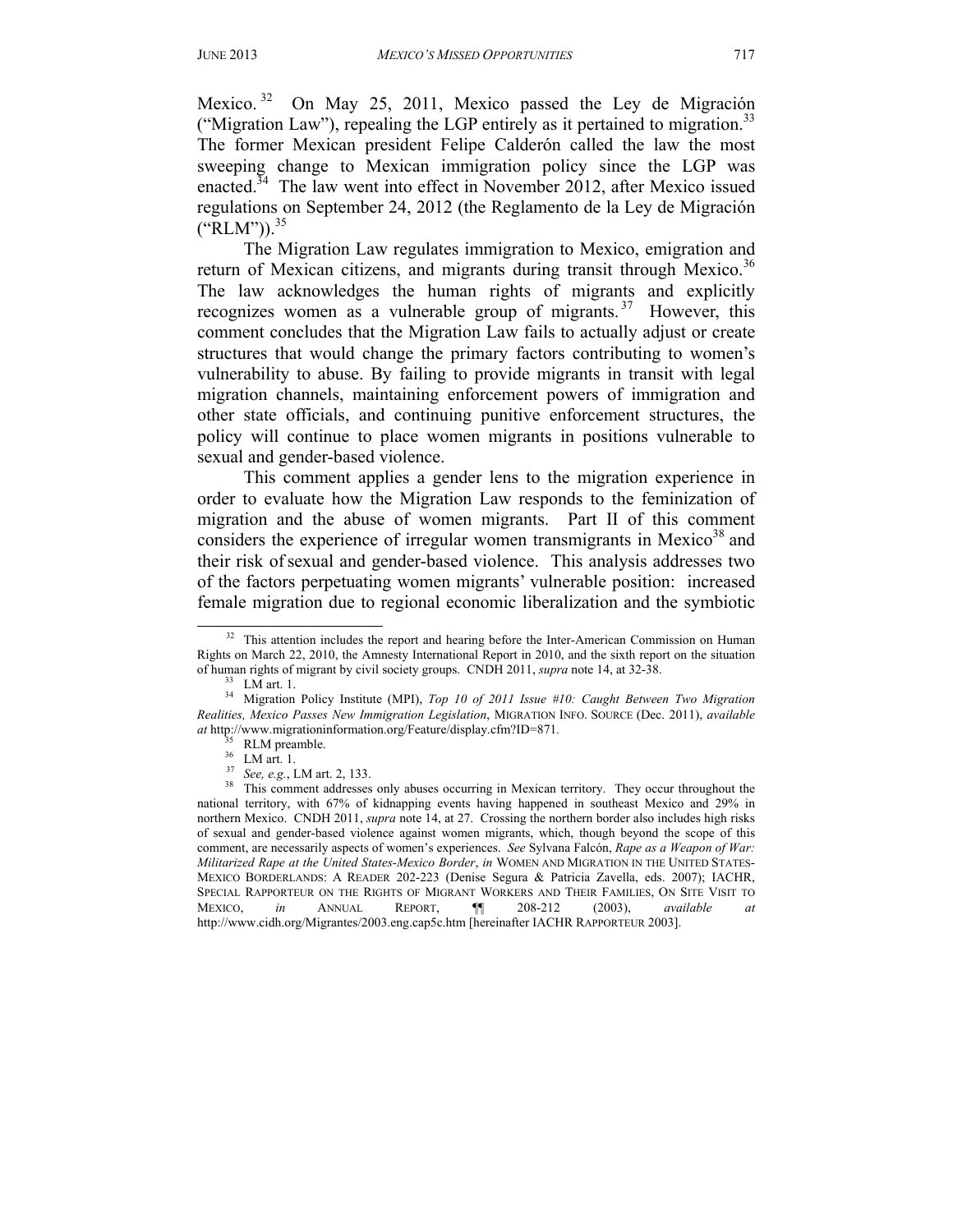corruption of state officials and impunity of organized criminal groups. Part III considers the role of Mexico's prior migration law regime in pushing women migrants into migration channels with high risks of sexual and gender-based violence. Part IV then analyzes the probable ability of the new Migration Law to reduce women's vulnerable position during migration. Part V proposes that ultimately, prevention of abuses of women migrants requires a regional migration policy that reflects the socioeconomic reality of labor migration in the region by providing legal migration channels to women heading north.

# II. A GENDER LENS REVEALS FACTORS THAT CREATE CONDITIONS OF VULNERABILITY TO SEXUAL AND GENDER-BASED VIOLENCE FOR WOMEN MIGRANTS

Mexico's migration policy, both the LGP's former migration regime and the new Migration Law must be understood within the context of Mexico as a country of origin, transit, and destination for migrants. Mexico is the top emigration country in the world<sup>39</sup> and sends more of its citizens to the United States than any other country in the world sends to a single destination.40 In 2010, more than 400,000 Mexicans emigrated out of the country. 41 About 11.7 million Mexican-born people, roughly 12% of Mexico's population, live in the United States. $42$  In contrast, foreign-born persons in Mexico represent only 0.86% of Mexico's total population  $(0.19\%$  excluding those born in the United States).<sup>43</sup> Because of the large population of Mexican citizens living as migrants aboard, Mexico has taken a position of global leadership to advocate for the rights of migrants internationally and in the United States. 44

<sup>&</sup>lt;sup>39</sup> IACHR RAPPORTEUR 2003, *supra* note 38, at 3.<br><sup>40</sup> Jeffry Passel, et al. *Net Migration from Mexico Falls to Zero-and Perhaps Less*, PEW HISPANIC RESEARCH CENTER (May 3, 2012), http://www.pewhispanic.org/2012/04/23/net-migration-from-mexico-

falls-to-zero-and-perhaps-less/#fn-13587-1 (last visited Apr. 6, 2013). 41 Consejo Nacional de Poblacion [CONAPO], *Indicadores Demograficos Basicos 1990-2010: Nacional*, [Basic Demographic Indicators 1990-2010: National], CONAPO, http://www.conapo.gob.mx/es/ CONAPO/Indicadores\_Demograficos\_Basicos\_1990-2010 (last visited Apr. 6, 2013). *See also* Lucy Williams, *Cross-Border Reflections on Poverty: Lessons from the United States and Mexico*, *in* LAW AND POVERTY: THE LEGAL SYSTEM AND POVERTY REDUCTION 31, 34-35 (Lucy Williams, Asbjørn Kjønstad & Peter Robson eds., 2003) (relating high levels of Mexico-United States migration to the history of labor market ties serving United States industry and agricultural interests).<br><sup>42</sup> Eileen Patten, *Statistical Portrait of the Foreign-Born Population in the United States, 2010*, PEW

HISPANIC RESEARCH CENTER, http://www.pewhispanic.org/2012/02/21/statistical-portrait-of-the-foreign-<br>born-population-in-the-united-states-2010/ (last visited Jan. 2, 2012).

born-population-in-the-united-state Jan. 2010-2010 [Foreigners in Mexico, 2000-2010], 2 CONYUNTURA DEMOGRÁFICA 57, 58 & 60 (2012), *available at* http://www.somede.org/coyunturademografica/articulos/castillo-20120716.pdf.<br><sup>44</sup> Mexico has long defended migrants' rights, pursuing bilateral negotiation and advocacy with the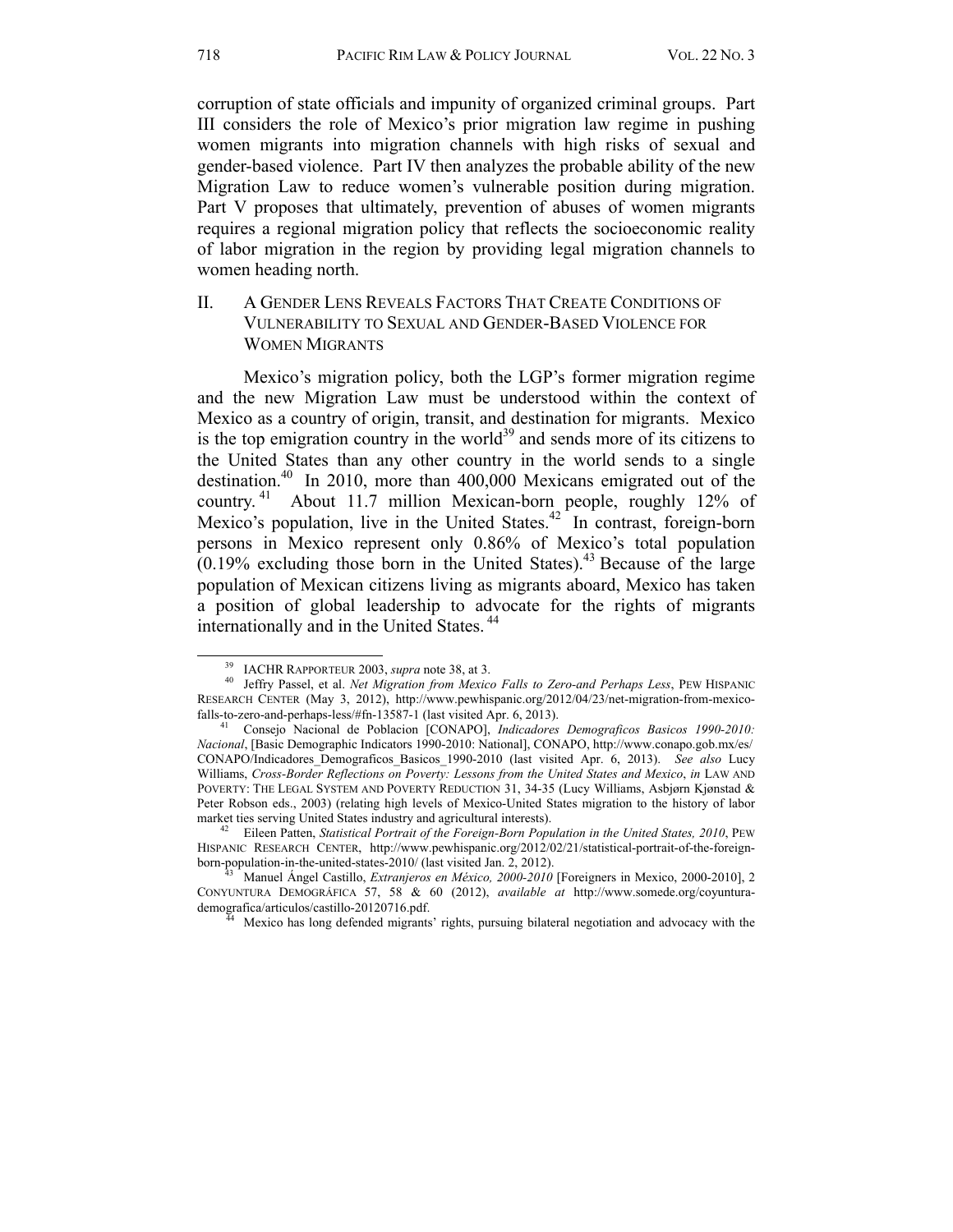-

Mexico is also a country of transit for at least 109,000 people each year who travel north as irregular migrants,  $45$  more than 75% destined for the United States. 46 Approximately 95% of these migrants are Central Americans, principally from El Salvador, Guatemala, Honduras, and Nicaragua.<sup>47</sup> A small number aim for Mexico, where 45,000 to 75,000 migrant Guatemalans work temporarily in the south, $48$  while some women and youth seek employment in cities as domestic workers, sex workers, and in the informal service sector.<sup>49</sup> The following sections consider the experiences of women migrants during transit of this migration corridor in order to identify the factors influencing female migration and the probable impact of the new Migration Law on women migrants' experience of violence.

# *A. Defining the "Gender Lens:" The Recognition of Gender in Migration Scholarship Acknowledges the Unique Influences and Experiences of Female Migration*

Until the 1970s, little attention was paid to the subject of gender in migration studies, as scholars assumed that women and children migrated to accompany or reunite with a breadwinning male partner.<sup>50</sup> Since then, scholars recognized that women have represented almost half of migrants

accurately counting irregular migrants. CNDH 2011, supra note 14, at 5.<br><sup>46</sup> Cortés Castellanos, supra note 16, at 34.<br><sup>47</sup> Gobierno Federal de México, *Informe del estado Méxicano de Secuestro, Extorsión y Otros Delitos Cometidos Contra Personas en Tránstio por Territorio Méxicano,* at 12 (June 16, 2010), *available at* http://www.seguridadcondemocracia.org/administrador\_de\_carpetas/migracion\_y\_seguridad/pdf/INFOR

- 
- 

<sup>48</sup> IACHR RAPPORTEUR 2003, *supra* note 38, at  $\P$  178.<br><sup>49</sup> Díaz Prieto & Kuhner, *supra* note 20, at sec. VI.1.<br><sup>50</sup> Donato et al., *supra* note 17, at 4-12 (outlining the history of gender in migration studies); Adele Jones, *A Silent but Mighty River: The Costs of Women's Economic Migration*, 33 SIGNAL 761, 764 (2008) (noting the paucity even at the present day of adequate attention to female migration in economic migration studies); Pessar, *supra* note 19, at 2; Patricia R. Pessar & Sarah J. Mahler, Gender and Transnational Migration 2 (June 30-July 1, 2001) (paper given to the conference on Transnational Migration: Comparative Perspective, Princeton University), *available at* http://www.transcomm.ox.ac.uk/working% 20papers/WPTC-01-20%20Pessar.doc.pdf.

United States government, leading internationally with the drafting of the 1990 UN Convention on the Protection of the Rights of All Migrant Workers and Their Families, and using public diplomacy and community organizing. Alba & Castillo, *supra* note 28, at 3.<br><sup>45</sup> Estimates vary from 109,000 irregular transmigrants through Mexico to 400,000. IMUMI, *Cifras* 

*de mujeres en la migración*, 13 (2013) (citing Salvador Berumen, Juan Carlos Narváez, & Luis Felipe Ramos, *La migración centroamericana de tránsito irregular por México. Una proximación e los registros administrativos migratorios y otras Fuentes de información*," *in* CONSTRYENDO ESTADÍSTICAS. MOVILIDAD Y MIGRACIÓN INTERNATIONAL EN MÉXICO (Rodriguez, Salazar, and Martinez eds. 2012) (estimating 109,000 based on statistics from the INM, United States Department of Homeland Security, and United States Border Patrol). The Secretary of Governance puts the number at 150,000 in its February 2011 report, while civil society groups generally agree on a higher estimate of 400,000 based on the difficulty of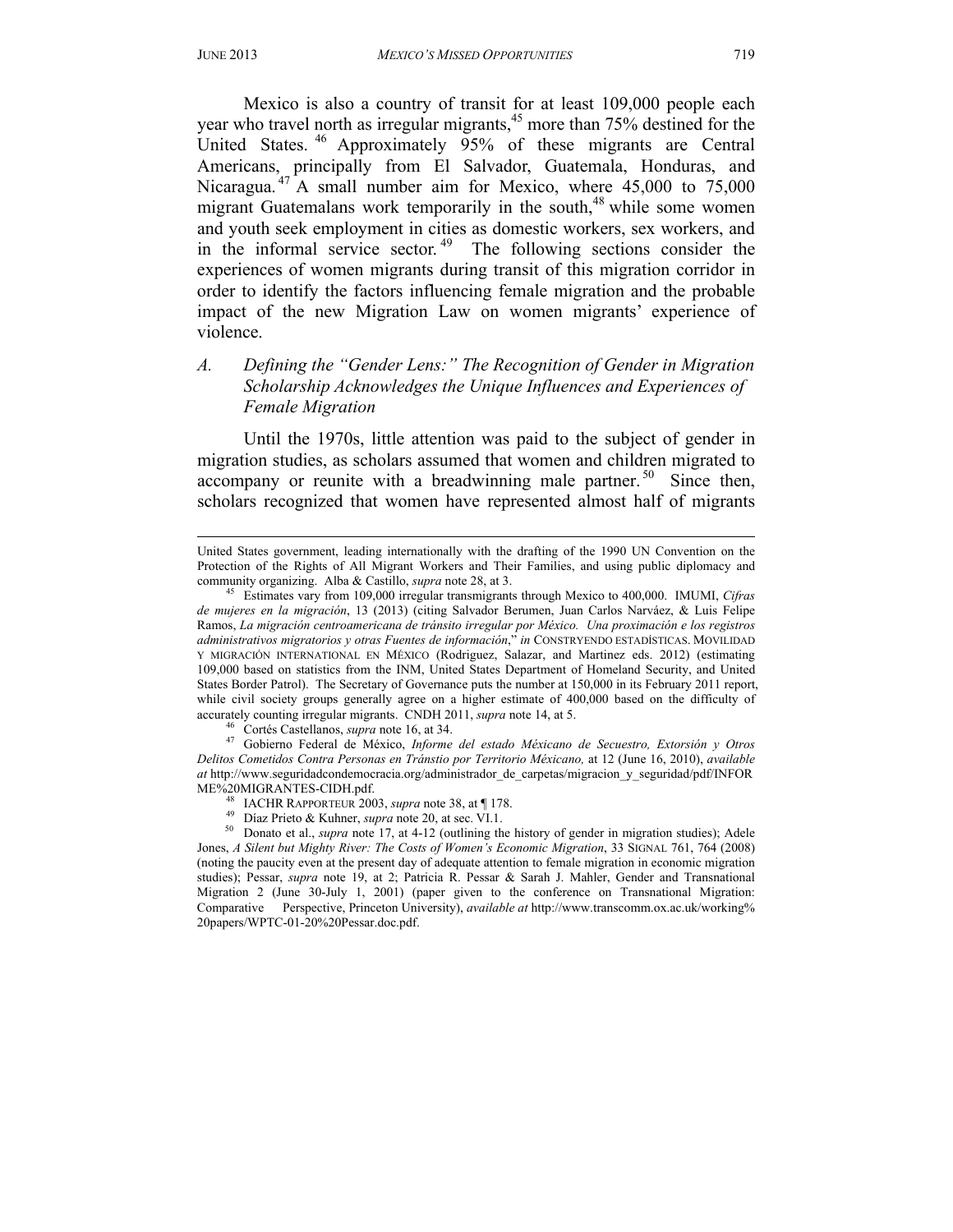globally since the 1960s, and today make up 51% of all migrants worldwide.<sup>51</sup> Though previously women migrated primarily to join a partner, increasing numbers of women, both single and married, have begun moving on their own to find better employment,<sup>52</sup> particularly since economic liberalization policies affected developing nations in the  $1980s$ <sup>53</sup> Migration scholars dub this global phenomenon the "feminization of migration."<sup>54</sup> They have subsequently brought gender centrally into migration studies to remedy decades of inattention.<sup>5</sup>

When scholars understand gender not as a comparison between male and female, but as a social dynamic that influences human relationships, decisions, and system, they better understand the unique forces and experiences that shape female migration distinctly from male migration.<sup>56</sup> Migration scholars have come to understand "gender" as a social construction different from biological sex, not a comparative of female versus male migrants. 57 People make decisions to migrate within a context of gender interactions between individuals, families, and institutions, <sup>5</sup> making gender a set of social relations that organize immigration patterns.<sup>59</sup> As scholars begin to understand the migration process as a gendered phenomenon, they recognize that traditional explanations for migration do not fully explain women's choices and methods of migrating.<sup>60</sup> Applying a gender lens to migration allows one to recognize the role of gender in the law and policy that influence migration choices and processes.<sup>61</sup>

 Applying a gender awareness lens to the experience of migrants during transit through Mexico also reveals the unique consequences to women of the abuses and risks faced by all migrants in Mexico. Women migrants experience high rates of sexual and gender-based violence. Gender-based violence is "violence that is directed against a woman because she is a woman or that affects women disproportionately. It includes acts <sup>51</sup> International Labour Organization (ILO), *Preventing Discrimination, Exploitation and Abuse of* 

*Women Migrant Workers: An Information Guide Booklet* 1 9, *available at http://www.ilo.org/wcmsp5/groups/public/---ed emp/documents/instructionalmaterial/wcms* 116360.pdf [hereinafter ILO Guide].

Martínez Pizarro, *supra* note 25, at 53; Fontes Chammartin, *supra* note 17, at 39; International Labour Organization (ILO), *Migrant Workers*, ¶ 20-22, 87th Sess. 1999 (June 1999), *available at* 

<sup>&</sup>lt;sup>53</sup> *E.g.* Sassen, *supra* note 19, at 504-506.<br>
<sup>54</sup> Fontes Chammartin, *supra* note 17, at 39.<br>
<sup>55</sup> *See* sources cited *supra* note 25.<br>
<sup>56</sup> *See* Donato et al., *supra* note 17, at 6, 13; Jones, *supra* note 50, at MIGRATION REV. 104, 116 (2006); Donato et al., *supra* note 17, at 6.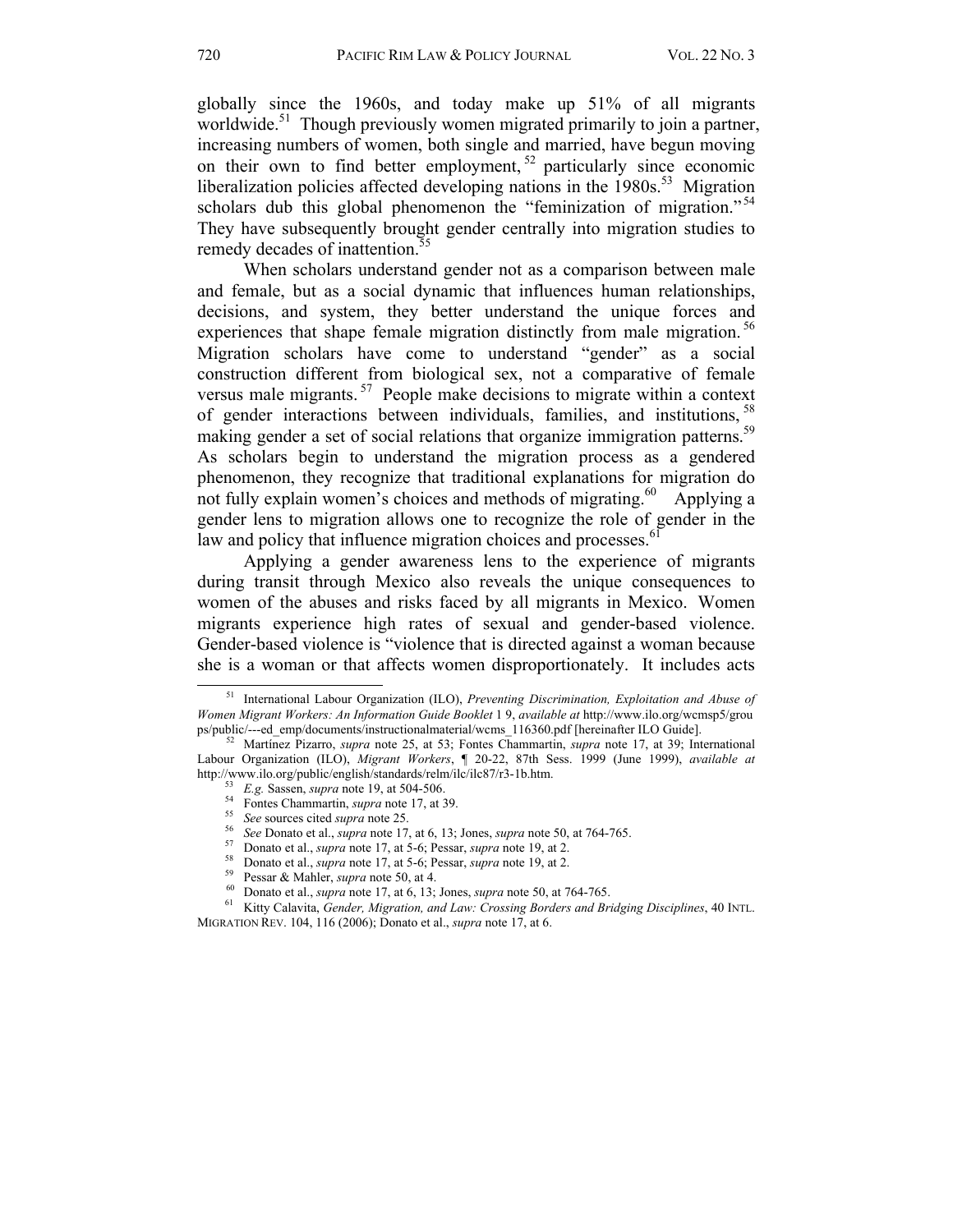that inflict physical, mental or sexual harm or suffering, threats of acts, coercion and other deprivations of liberty." $62$  Sexual violence includes rape, sexual abuse, sexual intimidation, trafficking, and forced prostitution.<sup>63</sup>

This comment utilizes the definition of gender supplied by migration scholars to consider the experience of women migrants transiting Mexico. Examining transmigration with an awareness of gendered influences and experiences is necessary to understand the gendered impact of law and policy on choices to migrate. This improved understanding of the role of gender, both in factors propelling certain patterns of migration as well as the effect of violence during migration, is essential to understanding the needs of women migrants and the potential of the Migration Law to meet those needs.

#### *B. The Experience of Women Migrants in Transit Reveals a Crisis of Sexual and Gender-Based Violence Against Irregular Migrants*

The feminization of migration holds true for migrants in transit through Mexico. Women make up about 20% of migrants in transit through Mexico, but half of the migrant population in the destination country.<sup> $6$ </sup> More than 75% of women in one study migrated north in search of work so they could save money to send home.<sup>65</sup> These women were motivated not by unemployment, but by the prospect of better earnings; prior to migration most women worked but earned an average annual income of only USD \$3,875.<sup>66</sup> The majority planned to stay in the United States for only three to five years to save money, then return to their country of origin.<sup>67</sup> Nearly half

<sup>&</sup>lt;sup>62</sup> Convention on the Elimination of All Forms of Discrimination Against Women, General Recommendation No. 19 by the Committee on the Elimination of Discrimination against Women (CEDAW), 11th Sess. ¶ 6 (1992), *available at* http://www.un.org/womenwatch/daw/cedaw/recommendatio ns/recomm.htm#recom19. Sexual violence includes rape, sexual abuse, sexual intimidation, trafficking, and forced prostitution. Declaration on the Elimination of Violence Against Women, G.A. Res. 48/104, ¶ 17, U.N. Doc. A/RES/48/104, art. 2(b) (Dec. 20, 1993), *available at* http://www.un.org/documents/ga/res/4

<sup>8/</sup>a48r104.htm [hereinafter DEVAW].<br><sup>63</sup> DEVAW, *supra* note 62, at art. 2(b).<br><sup>64</sup> Diaz & Kuhner, *supra* note 20. This discrepancy is likely due to women's lower rates of circular migration, the repetitive migration to the destination country, return to the home country, and migration again. Studies suggest that women do less circular migration because of maternity, the danger of the journey, and economic reasons. Kuhner, *supra* note 20, at 20. In addition, women tend to pay larger sums of money to traffickers to avoid detention, making it more difficult to discern their presence in the migration flow. Diaz Prieto & Kuhner, *supra* note 20, at § V.1.<br><sup>65</sup> Diaz & Kuhner, *supra* note 20 (data based on a study of women in detention).<br><sup>66</sup> *Id*.; Martinez Pizarro, *supra* note 25, at 55.<br><sup>67</sup> Diaz & Kuhner,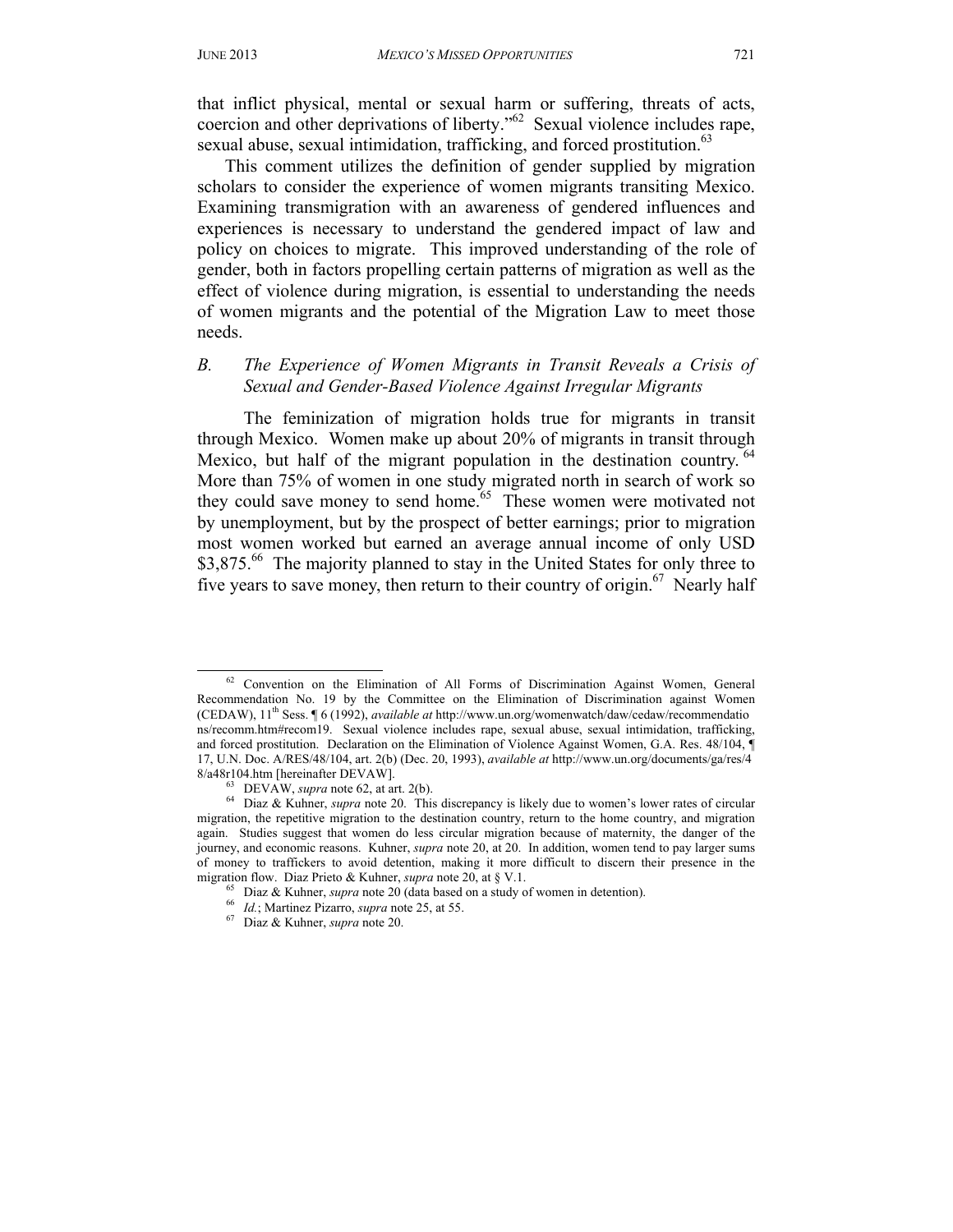of women migrants were from Guatemala, Honduras, and El Salvador.<sup>68</sup> Among the women from Central America, 94% had left children behind.<sup>69</sup>

 Women migrants experience the abuses common to all migrants, including kidnapping, extortion, and physical violence, but also the unique experience of sexual and gender-based violence.<sup>70</sup> Women face such a high risk of rape and sexual assault that many consider it part of the sacrifice for their journey north.<sup>71</sup> Some human rights organizations estimate that six in ten women and girl migrants experience rape during their transit, $^{72}$  while other service providers in the field estimate eight in ten women migrants experience rape and other forms of sexual assault.<sup>73</sup> Another study by the Instituto Nacional de Salud Pública (National Institute of Public Health) in which researchers interviewed 750 migrants in one shelter in Tapachula, Mexico, indicated lower rates of sexual violence for women, but much higher incidents of sexual violence against women than against men.<sup>74</sup> Rape is so prevalent that smugglers sometimes require women to take contraceptives prior to traveling north.<sup>75</sup>

 The epidemic of migrant kidnapping for extortion creates the conditions for widespread sexual violence against women migrants. The Mexican National Human Rights Commission ("CNDH") issued reports in 2009 and 2011 on the kidnappings of migrants. Over a six-month period from 2008 to 2009, perpetrators kidnapped  $9,758$  migrants;<sup>76</sup> in the first six months of 2011, they kidnapped  $11,333$  victims.<sup>77</sup> These studies indicate

169-177. 71 Amnesty 2010, *supra* note 16, at 15. 72 *Id.* 73 José Morales, *Violadas, 8 de cada 10 mujeres migrantes* (July 1, 2008), ONGINFO.COM,

 $^{68}$  *Id.*<br><sup>69</sup> *Id.* While girls may also be victims to these same crimes, this comment does not address the situation <sup>70</sup> of minors in migration. The Migration Law provides unique regulations around minors, especially unaccompanied migrant youth, but those regulations are beyond the scope of this analysis. *See* RLM art.

http://ong.tupatrocinio.com/violadas-de-cada-mujeres-migrantes-noticia-732.html.<br><sup>74</sup> This study found that 8.3% of women surveyed reported forced sexual intercourse during their journey (compared to 2.1% of male migrants), while 28.2% reported some type of exchanging sexual relationship for goods or services (transportation, food, protection, or money) (compared to 1.4% of male migrants). INSTITUTO NACIONAL DE SALUD PÚBLICA (INSP), MIGRACIÓN Y SALUD SEXUAL Y REPRODUCTIVE EN LA FRONTERA SUR DE MÉXICO, 100, table 5.5 (René Leyva Flores and Frida Quintino Pérez, eds., 2011), *available at* http://umys.insp.mx/docs/publicaciones/MigracionSSRMexElectronico.pdf. The representative quality of these numbers is unknown; though more precise than the 60% estimate, it is based only on a small population of migrants still at Mexico's southern border. *Id.* Reluctance to report or recognize sexual violence might also lead to misrepresentative numbers. *See* Amnesty 2010, *supra* note 16, at 15. 75 Amnesty 2010, *supra* note 16, at 15. 76 CNDH 2009, *supra* note 23, at 9, 12 (noting this is likely an underestimate, given the impossibility

of detecting all victims during this period). 77 CNDH 2011, *supra* note 14, at 26.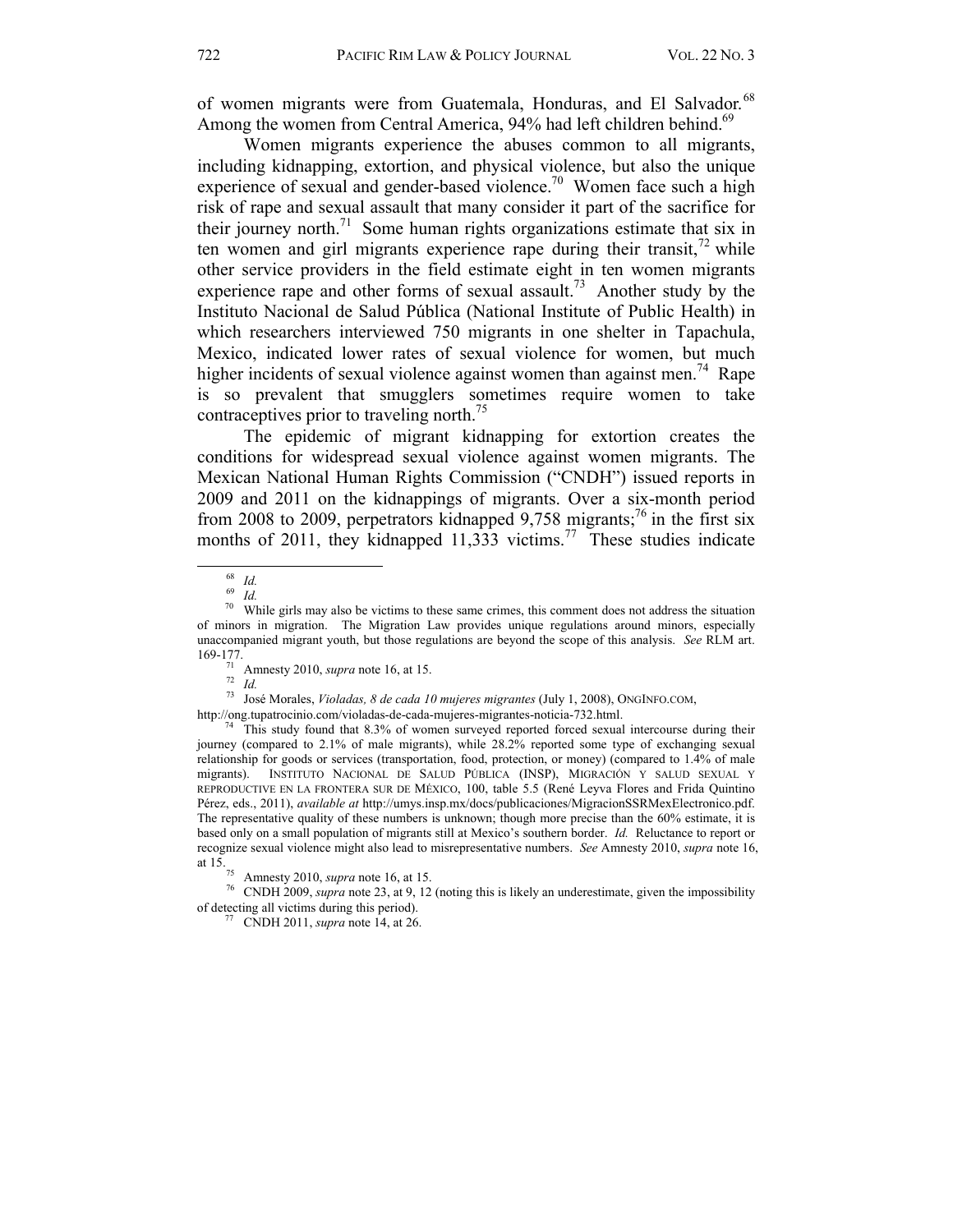that at least  $18,000-20,000$  migrants are kidnapped per year.<sup>78</sup> In both studies the largest number of victims were from Honduras, then El Salvador, then Guatemala; in 2011, 10% of victims were Mexican.<sup>79</sup> Abusers induce or forcibly capture migrants traveling or staying in shelters, take them to "safe houses," and force them to give up the names of family members who will pay a ransom for their release.<sup>80</sup> Kidnappers usually subject migrants to beatings and torture $81$  and often kill migrants who do not have a way to pay the ransom.<sup>82</sup> Women experience systematic sexual abuse and rape while kidnapped, $83$  and are sometimes sold into prostitution. $84$ 

Migration also makes women vulnerable to human trafficking, <sup>85</sup> another form of sexual and gender-based violence. More than 20,000 persons are victims of human trafficking in Mexico each year, predominantly near borders and in tourist destinations.<sup>86</sup> The International Organization for Migration ("IOM") has provided direct assistance to trafficking victims since 2005, during which time women represented more than 80% of trafficking victims.87 Most victims were Central American

 <sup>78</sup> *Id.*; STEVEN DUDLEY, MIGRATION POL'Y INST., TRANSNATIONAL CRIME IN MEXICO AND CENTRAL AMERICA: ITS EVOLUTION AND ROLE IN INTERNATIONAL MIGRATION 1 (2012), *available at* http://www.migrationpolicy.org/pubs/RMSG-TransnationalCrime.pdf.<br>
<sup>79</sup> CNDH 2009, *supra* note 23, at 13; CNDH 2011, *supra* note 14, at 27.<br>
<sup>80</sup> Meyer & Brewer, *supra* note 1, at 3; CNDH 2009, *supra* note 23; CNDH 201

Report from civil society groups for the U.N. Committee for the Protection of the Right of Migrants and Their Families (March 4, 2011), *available at* http://www2.ohchr.org/english/bodies/cmw/docs/ngos/prodh\_

<sup>&</sup>lt;sup>84</sup> CNDH 2009, *supra* note 23, at; Meyer & Brewer, *supra* note 1 at 3. <br><sup>85</sup> "Trafficking in persons" is defined as "the recruitment, transportation, transfer, harbouring or receipt of persons, by means of the threat or use of force or other forms of coercion, of abduction, of fraud, of deception…for the purpose of exploitation. Exploitation shall include . . . prostitution of others or other forms of sexual exploitation, forced labour or services, slavery . . . " Protocol to Prevent, Suppress and Punish Trafficking in Persons Especially Women and Children, supplementing the United Nationas Convention against Transnational Organized Crime, G.A. Res. 25 (II), U.N. GAOR, 55<sup>th</sup> Sess., Supp. No. 49, at 60, U.N. Doc. A.55.49 (Vol. 1) at art. 3(a), (Dec. 25, 2003).<br><sup>86</sup> Press Release, International Organization for Migration, IOM and Mexico's National Human

Rights Commission Sign Cooperation Agreement to Fight Human Trafficking and the Kidnapping of Migrants in Mexico (Sep. 14, 2010), http://www.iom.int/cms/en/sites/iom/home/news-and-views/pressbriefing-notes/pbn-2010/pbn-listing/iom-and-mexicos-national-human-rights-c.html; HRC, *supra* note 16, at ¶ 49.<br><sup>87</sup> HÉLÈN LE GOFF & THOMAS LOTHAR WEISS, INT'L ORG. FOR MIGRATION, LA TRATA DE PERSONAS

EN MÉXICO: DIAGNÓSTICO SOBRE LA ASISTENCIA A VÍCTIMAS 12, 49 (2011), *available at* http://www.oim.org.mx/pdf/La%20Trata%20de%20personas\_diagnostico2.pdf. The predominance of women as the victims of trafficking, especially international trafficking, is consistent with international trends, where the majority of trafficking victims are women and girls. CLARE RIBANDO SEELKE, CONG. RESEARCH SERV., RL332006, TRAFFICKING IN PERSONS IN LATIN AMERICA AND THE CARIBBEAN 4 (2011).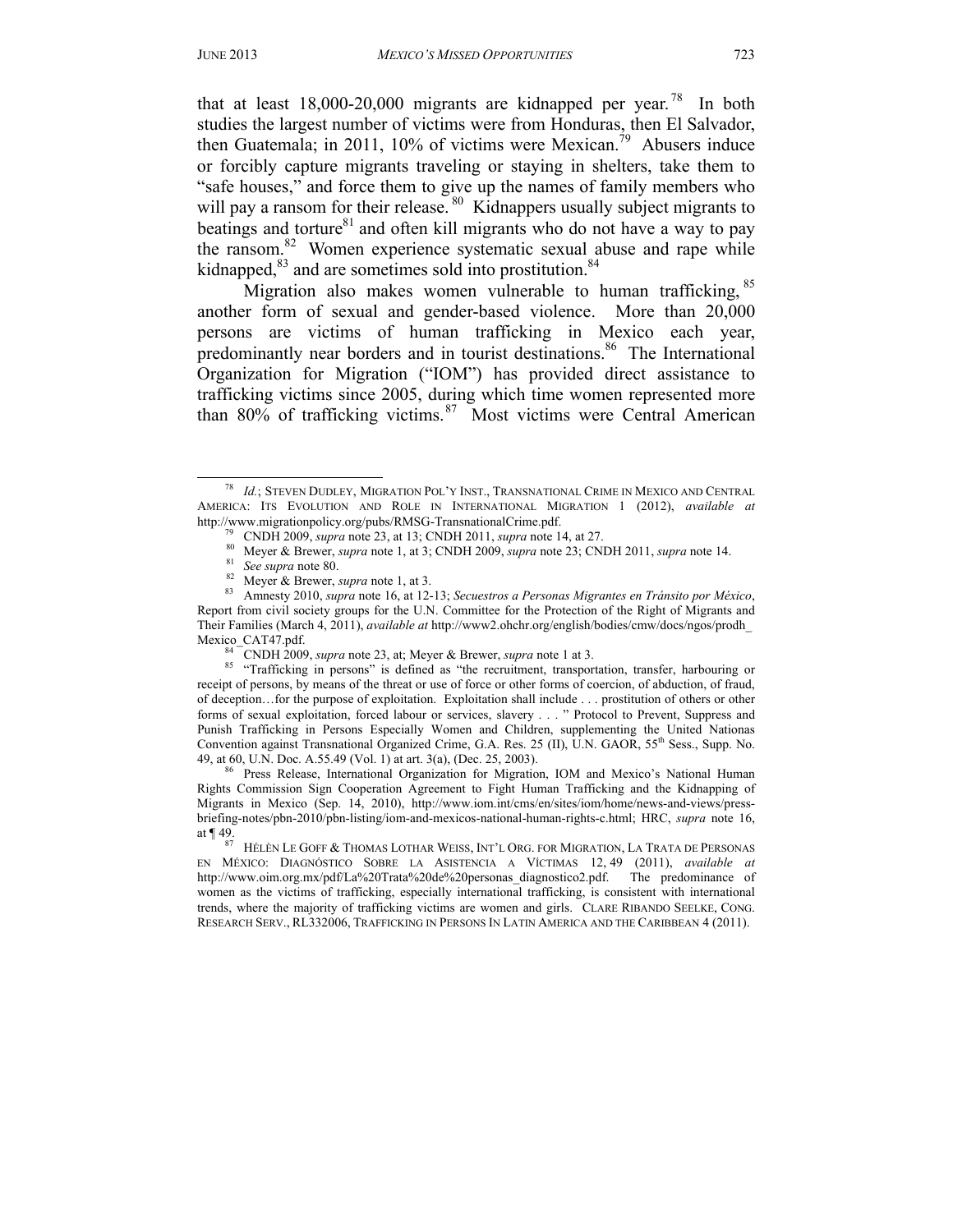females between eight and twenty-two years old, the large majority from Guatemala.<sup>88</sup>

Women are victims of both sex trafficking as well as labor trafficking; those trafficked for labor are usually also victims of sexual and gender-based violence. Of the victims working with the IOM, 70% were victims of labor trafficking.<sup>89</sup> Traffickers subjected many of those trafficked for non-sexual exploitation to sexual violence as a method of control.<sup>90</sup> Another 24% were victims of sexual exploitation, including forced prostitution and sex tourism.<sup>91</sup> Abductors or coyotes, paid guides facilitating migration, <sup>92</sup> sell women to organized criminal groups who force them into prostitution or domestic work in buildings where they hold kidnapped migrants.<sup>93</sup> In some cases, criminal organization kidnapped girls and adolescents and sold them to owners of bars and nightlife establishments for sex work.<sup>94</sup> For those not forcibly abducted, most of the "recruitment" by traffickers occurred in public places in towns near the southern border.<sup>95</sup> Irregular migrant women and girls are vulnerable at border locations because they have a strong desire to get to or across the United States border but lack migration documentation or sufficient knowledge about the risks of migration to counter the promises made by traffickers.<sup>96</sup>

#### *C. Gendered Impacts of Economic Policy and Criminal Impunity Create Conditions of Vulnerability to Sexual and Gender-Based Violence Against Women Migrants*

In light of the high risk of rape, sexual assault, and trafficking for women migrants, the following sections consider the factors creating the conditions that make women migrants vulnerable to abuse. First, women are in the irregular migration flow because economic liberalization in Central America increasingly propels women to choose international labor migration in order to find alternative income sources.  $97$  Second, women are particularly vulnerable while in that migration flow, due in part to the

 <sup>88</sup> LE GOFF & WEISS, *supra* note 87, at 49. *See also* IACHR RAPPORTEUR 2011, *supra* note 24 (Central American women and girls are particularly victimized by trafficking and forced into prostitution, often along Mexico's southern border).<br>
<sup>89</sup> LE GOFF & WEISS, *supra* note 87, at 83.<br>
<sup>91</sup> Id. at 77.<br>
<sup>22</sup> Dudley, *supra* note 78, at 12.<br>
<sup>93</sup> Id. at 13, 15.<br>
<sup>94</sup> LE GOFF & WEISS, *supra* note 87, at 80.<br>
<sup>95</sup> Id. at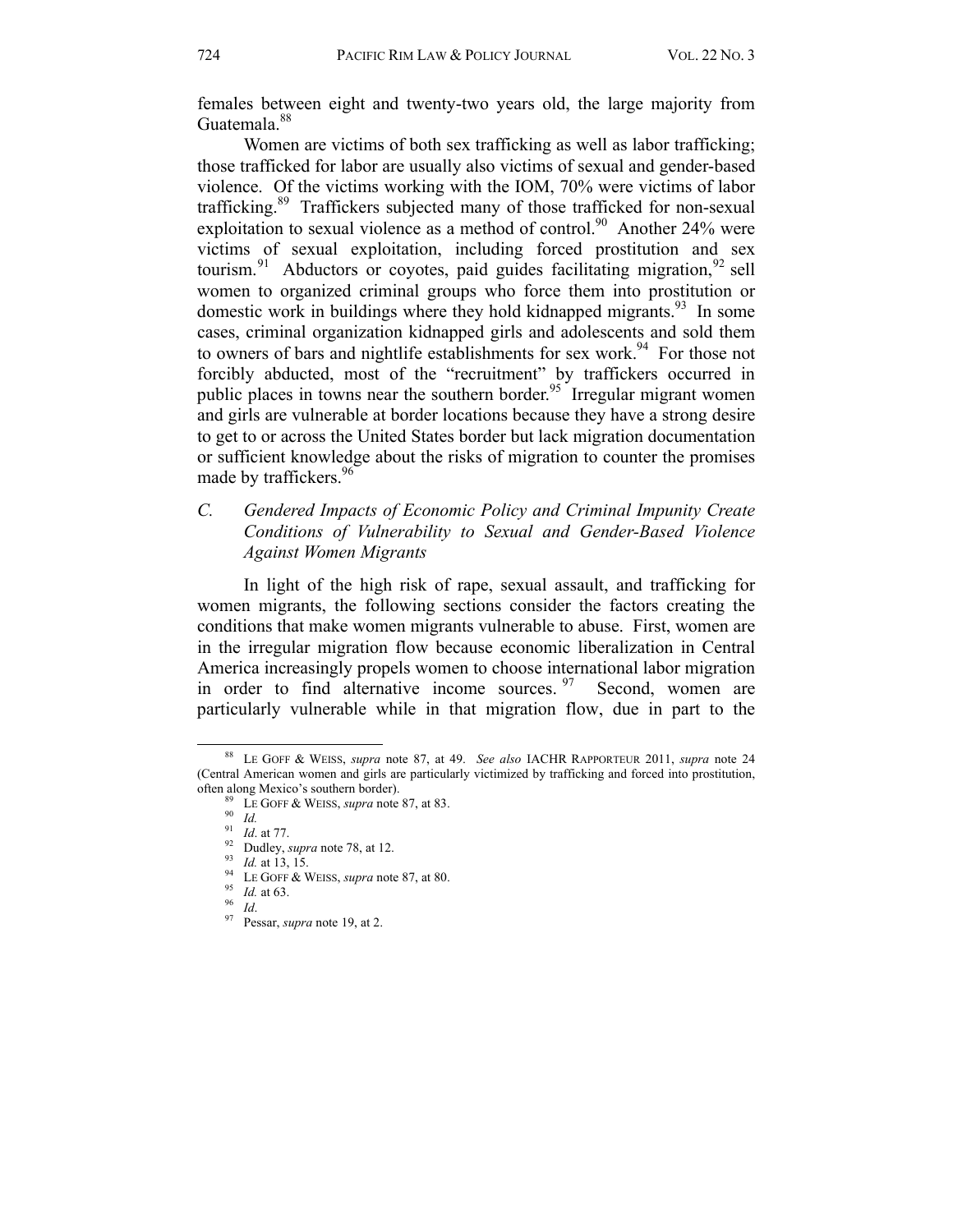environment of impunity for criminal groups and corrupt state officials who facilitate sexual and gender-based violence.<sup>98</sup>

# *1. Economic Liberalization and the Need for Alternative Income Sources Compels the Choice of Labor Migration for Women*

 Migration through Mexico has shifted from conflict-driven patterns to economic-driven patterns. The migration of Central Americans to and through Mexico began in the 1980s as people fled civil conflicts in Central America.<sup>99</sup> Migration continued post-conflict,<sup>100</sup> with 63% of Guatemalan, Honduran, and El Salvadoran immigrants arriving in the United States after 1990.<sup>101</sup> These migrations created established networks of irregular entry and transit through Mexico to the United States.<sup>102</sup> In the United States, the majority of Central American migrants do no have legal status; 46% of Salvadoran, 60% of Guatemalan, and 68% of Honduran migrants are undocumented.<sup>103</sup> In addition to the post-conflict rise in migration, the labor migration flow has changed since the mid-1980s from single male migrants to an increased number of women migrants,<sup>104</sup> of whom more than 90% work in the United States.<sup>105</sup> The continuation of migration after the conflicts and the changing demographic of the migration flow indicate new factors are influencing migration.

 Increasing female labor migration can be traced to Central American economic policies, 106 as women migrants search for alternative income sources. Since the mid-1980s, Central American countries have been in a process of economic liberalization. The Caribbean Basin Initiative in the mid-1980s supported liberal economic growth in Central America regions.<sup>107</sup>

<sup>&</sup>lt;sup>98</sup> Amnesty 2010, *supra* note 16, at 9.<br><sup>99</sup> MPI, *supra* note 34; MARC ROSENBLUM & KATE BRICK, US IMMIGRATION POLICY AND

MEXICAN/CENTRAL AMERICAN MIGRATION FLOWS: THEN AND NOW 2 (2011). 100 Guatemala signed Peace Accords in 1996. Cecilia Menjívar, *Violence and Women's Lives in Eastern Guatemala: A Conceptual Framework*, 43 LATIN AM. RES. REV. 109, 128 (2008). The conflict in El Salvador officially ended in 1992. Cecilia Menjívar & Leisy J. Abrego, *Legal Violence: Immigration*  Law and the Lives of Central American Immigrants, 117 AM. J. Soc.1380, 1392-93 (2012).<br>
<sup>101</sup> ROSEMBLUM & BRICK, supra note 99, at 15.<br>
<sup>102</sup> MPI, supra note 34.<br>
<sup>103</sup> ROSENBLUM & BRICK, supra note 99, at 17.<br>
<sup>104</sup> Id.

*Migrants*, 5 J.L. ECON. & POL'Y 87, 113-14 (2009) (workforce participation of women increased in 1980s and 1990s).

<sup>&</sup>lt;sup>107</sup> Jasmine Gideon, *Looking at Economies as Gendered Structures: An Application to Central America*, 5 FEMINIST ECON. 1, 6 (1999).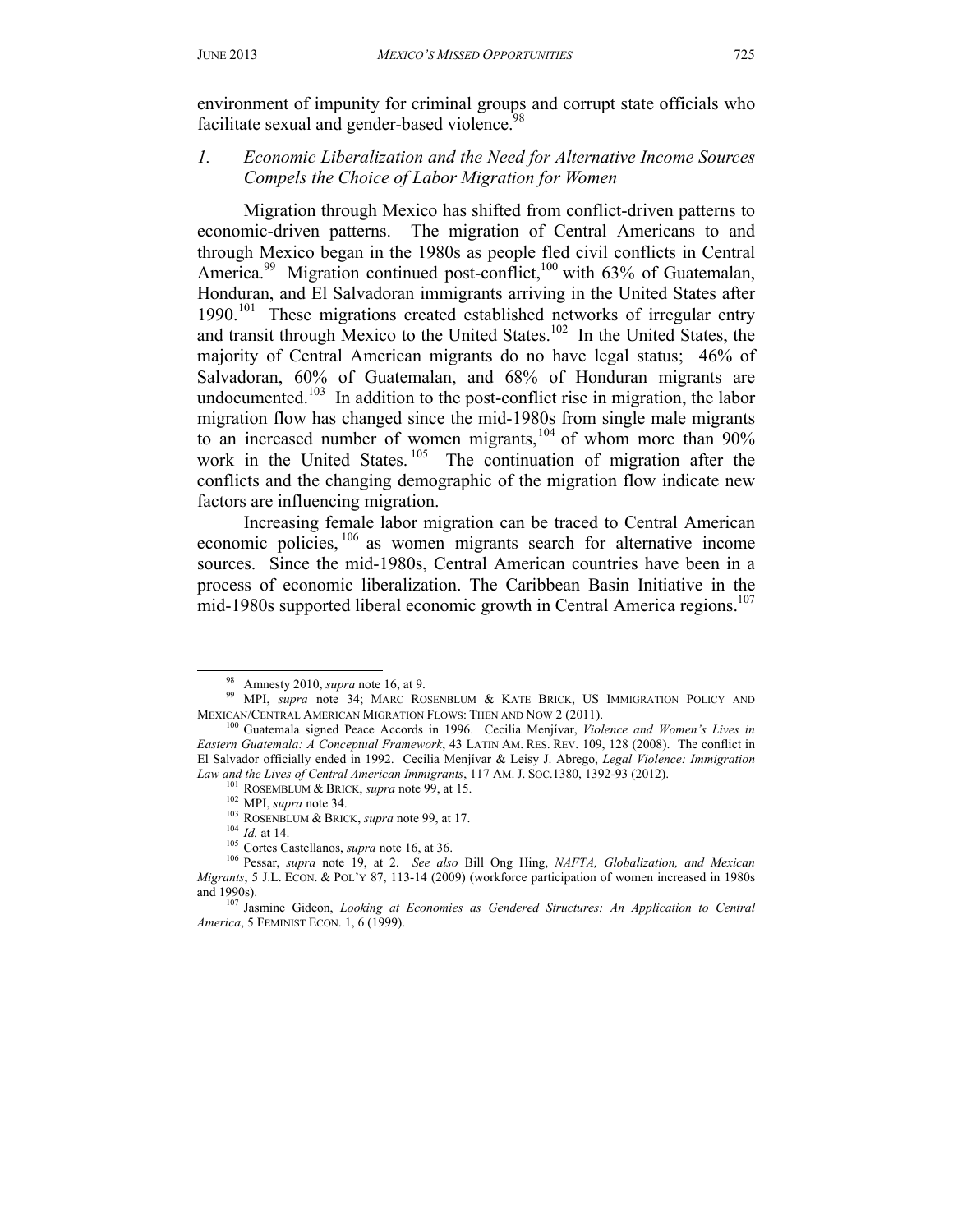The region also implemented structural adjustment policies<sup>108</sup>–Guatemala in 1986, El Salvador in 1989, and Honduras and Nicaragua in 1990.<sup>109</sup> These policies aimed to integrate Central American economies into the world market and create a smaller role for the state by opening markets to global and regional trade and cutting public expenditure and investment.<sup>110</sup> These changes coincided with a shift in Central America during the past twenty years from traditional agricultural exports to exporting labor.<sup>111</sup>

 Structural adjustment and liberalization policies in Central America have had a disparate impact on women.<sup>112</sup> The policies resulted in reduced wages and increased unemployment, while encouraging growth of low-pay, low-status processing and packing jobs held by women.<sup>113</sup> They intensified gender inequities already present, including the undervaluing of women's work as they consistently work longer hours than men without compensatory pay. 114 The economic reforms also adversely affected small-scale agricultural producers, especially women, in part because they have less access to credit and storage facilities than men.<sup>115</sup> These changes increased poverty levels and forced households to "look for new means of survival; in many cases  $\ldots$  looking for alternative income-generating activates."<sup>116</sup> More recently, studies indicate that the forced liberalization of the agricultural sector by the Central American Free Trade Agreement

<sup>&</sup>lt;sup>108</sup> Structural Adjustment Programs are neoliberal economic policies promoted by the World Bank (WB) and the International Monetary Fund (IMF), often as conditions for receiving loans to service national debt. World Health Organization (WHO), *Structural Adjustment Programmes*, http://www.who.in t/trade/glossary/story084/en/index.html (last accessed Feb. 2, 2013). 109 Gideon, *supra* note 107, at 12-13. El Salvador continued structural adjustment economic reforms

with IMF and WB loans in the early 1990s. Chris van der Borgh, *The Politics of Neoliberalism in Postwar El Salvador*, 30 INT'L J. POL. ECON., 36, 43 (2000). Guatemala perpetuated neoliberal economic models with the negotiated Peace Accords in 1996. Linda Green, *The Fear of No Future: Guatemalan Migrants,* 

*Dispossession and Dislocation*, 51 ANTHROPOLOGICA 327, 329-30 (2009).<br><sup>110</sup> Gideon, *supra* note 107, at 13.<br><sup>111</sup> Manuel Orozco, *Globalization and Migration: The Impact of Family Remittances in Latin* 

*America*, 44 LAT. AM. POL. & SOC'Y. 41, 44 (2002).<br><sup>112</sup> The greater adverse effect on women of trade policies and structural adjustment is widely recognized. *See, e.g.*, LOURDES BENERÍA, GENDER, DEVELOPMENT, AND GLOBALIZATION 49-53 (2003) (reviewing scholarship documenting how the burdens of adjustment have not been gender neutral); Gunseli Berik, *Gender Aspects of Trade*, *in* TRADE AND EMPLOYMENT: FROM MYTHS TO FACTS 171, 172 (ILO, M. Jansen, R. Peters & J.M. Salazar Ziriniachs eds., 2011); Don Flynn & Eleonore Kofman, *Women, Trade, and Migration*, 12 GENDER & DEV. 66, 67 (2004); Pessar & Mahler, *supra* note 50, at 21 (surveying current scholarship on the issue).<br><sup>113</sup> Gideon, *supra* note 107, at 13 & 16.<br><sup>114</sup> *Id.* at 16-17.<br><sup>115</sup> *Id.* at 16.<br>*Ifd.* at 13.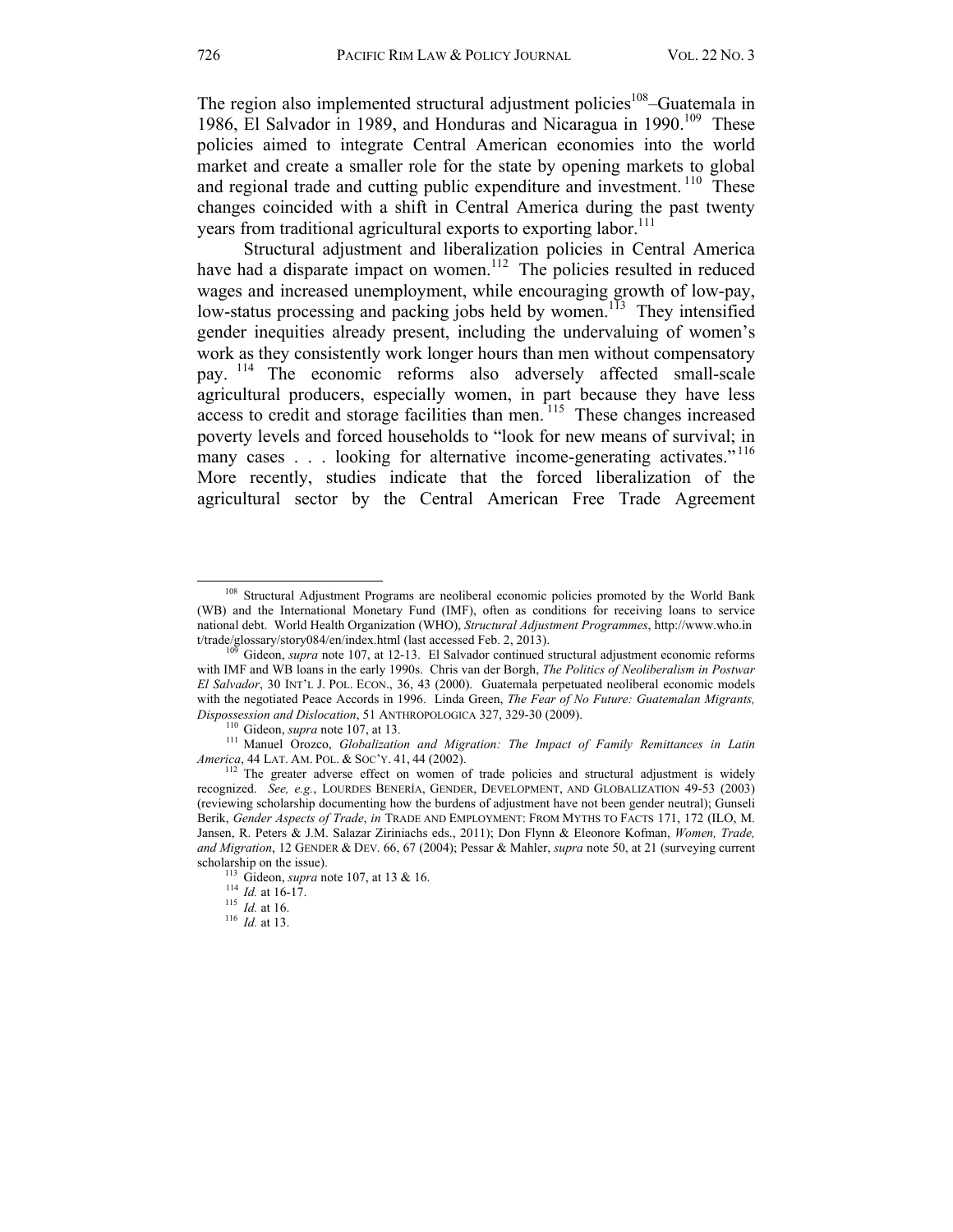("CAFTA") with the United States has exacerbated hunger and food insecurity and inequitably impacted Central American women.<sup>117</sup>

Simultaneously, cuts in public expenditure on social services such as health care increase the effects of unemployment and lower wages on households.<sup>118</sup> The burden of filling these needs often falls on women, who carry the responsibility for family health care.  $119$  As these policies exacerbate poverty, unemployment, and inequity, women increasingly shoulder the burden of household survival in what one scholar calls the "feminization of survival."<sup>120</sup>

Structural adjustment and CAFTA in Central America fuel outmigration for both men and women as households seek alternative income sources.<sup>121</sup> However, these policies particularly increase migration of women labor migrants due to the gendered impact of structural adjustment and trade liberalization policies.  $122$  The alternative income-generating activities sought by households often depend upon women: survival strategies include emigration, informal work, employment in export-zones, and sex work.123 In Central America specifically, the effects of CAFTA– growth of rural poverty and poor employment options for women in the export-oriented factories–have contributed to pressures on women to join the migration movement to the United States.<sup>124</sup>

In addition to factors compelling women to leave their countries of origin, conditions in destination countries–namely the United States–provide incentive for international migration. Central American migrants join a steady flow of Mexican migrants northward, a flow that increased after the economic liberalization of the North American Free Trade Agreement

 <sup>117</sup> Flynn & Kofman, *supra* note 112, at 67 (citing International Gender and Trade Network study results). Though CAFTA's more recent implementation provides fewer studies of its results, the parallel North American Free Trade Agreement (NAFTA) has been recognized as resulting in job loss in Mexico and displacement of rural farms. *See* Hing, *supra* note 106, at 100-102 & 113-121; Jennifer Gordan, *People Are Not Bananas: How Immigration Differs from Trade*, 104 NW. U. L. REV. 1109, 1115 (2010). For recognition of the disparate impact on women of NAFTA and similar trade liberalization policies, see

Pessar, *supra* note 19, at 2; Sassen, *supra* note 19, at 504-06; Cortes Castellanos, *supra* note 16, at 43.<br><sup>118</sup> Gideon, *supra* note 107, at 13, 19.<br><sup>119</sup> Id.<br><sup>120</sup> Sassen, *supra* note 19, at 504-506 & 511-12.<br><sup>121</sup>

<sup>&</sup>lt;sup>122</sup> Pessar, *supra* note 19, at 2; Sassen, *supra* note 19, at 504-06; Cortes Castellanos, *supra* note 16, at

<sup>43. 123</sup> Pessar, *supra* note 19, at 2; Sassen, *supra* note 19, at 506, 512-20. 124 Flynn & Koffman, *supra* note 112, at 67; *see also* Menjívar & Abrego, *supra* note 100, at 1392-93.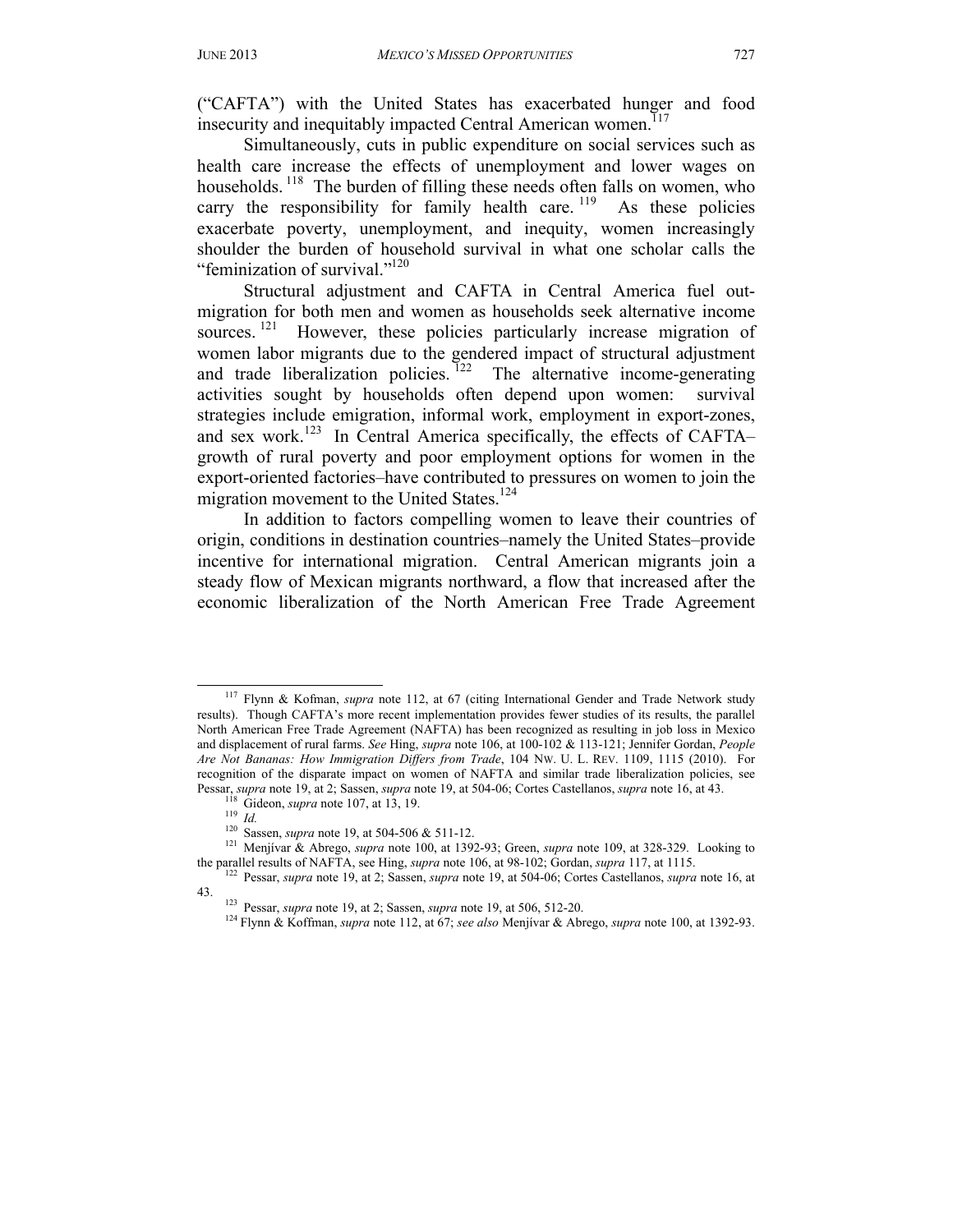("NAFTA").<sup>125</sup> In the United States and Canada, the search for higher profits by reducing labor costs has increased the demand for undocumented workers.<sup>126</sup> Employers often hire undocumented workers because they will accept lower wages and more difficult working environments compared to United States citizens. <sup>127</sup> For migrant women, gender and race discrimination work together to make them employable in low-skilled, female-intensive labor industries such as service, healthcare, and apparel manufacturing,<sup>128</sup> because employers assume they are "easier to manage."<sup>129</sup> Women migrants also work in low-paying jobs in isolated and unregulated sectors of the economy.<sup>130</sup> One such example is domestic workers; in North America the demand for international domestic workers has boomed and been filled by migrant workers.<sup>131</sup>

# *2. Diversification of Organized Crime and Corruption of Mexican State Officials Creates Impunity for Sexual and Gender-Based Violence Against Women Migrants*

Criminal organizations are the primary perpetrators of sexual and gender-based violence of women migrants, facilitated by impunity for perpetrators and corrupt state officials.<sup>132</sup> In the 1990s, reorganization of drug cartel operations in Mexico and Central America led to the diversification of criminal organizations' from the drug trade into profitseeking activities including extortion, kidnapping, and human trafficking.<sup>133</sup> Migrant trafficking was a lucrative business in the 1990s, generating USD \$3.5 billion per year in profits for organized criminal groups globally. <sup>134</sup> In Mexico, each migrant kidnapped brought in approximately USD \$2,500 in ransom; thus, during the six-month period of the CNDH study, organized

 <sup>125</sup> Hing, *supra* note 106, at 94-95, 97; Raúl Delgado-Wise & Luis Eduardo Guarnizo, *Migration and Development: Lessons from the Mexican Experience*, MIGRATION INFO. SOURCE (Feb. 2007), http://www.migrationinformation.org/Feature/display.cfm?id=581; Williams, *supra* note 41, at 41.

<sup>&</sup>lt;sup>126</sup> Fontes Chammartin, *supra* note 17, at 39-40; Delgado-Wise & Guarnizo, *supra* note 125.<br><sup>127</sup> Fontes Chammartin, *supra* note 17, at 39-40.<br><sup>128</sup> Pessar, *supra* note 19, at 3.<br><sup>129</sup> Fontes Chammartin, *supra* note

Empower Women Migrant Workers, 8 YALE HUM. RTS. & DEV. L. J. 1, 7 (2005).<br><sup>131</sup> Pessar, *supra* note 19, at 3.<br><sup>132</sup> DUDLEY, *supra* note 78, at 13.<br><sup>132</sup> DUDLEY, *supra* note 78, at 13.<br><sup>133</sup> For a full analysis of this r The Mexican governments attack on drug trafficking has increased violence in the country and made the journey more dangerous for migrants. *See* ALBA & CASTILLO, *supra* note 28, at 6. 134 Sassen, *supra* note 19, at 517.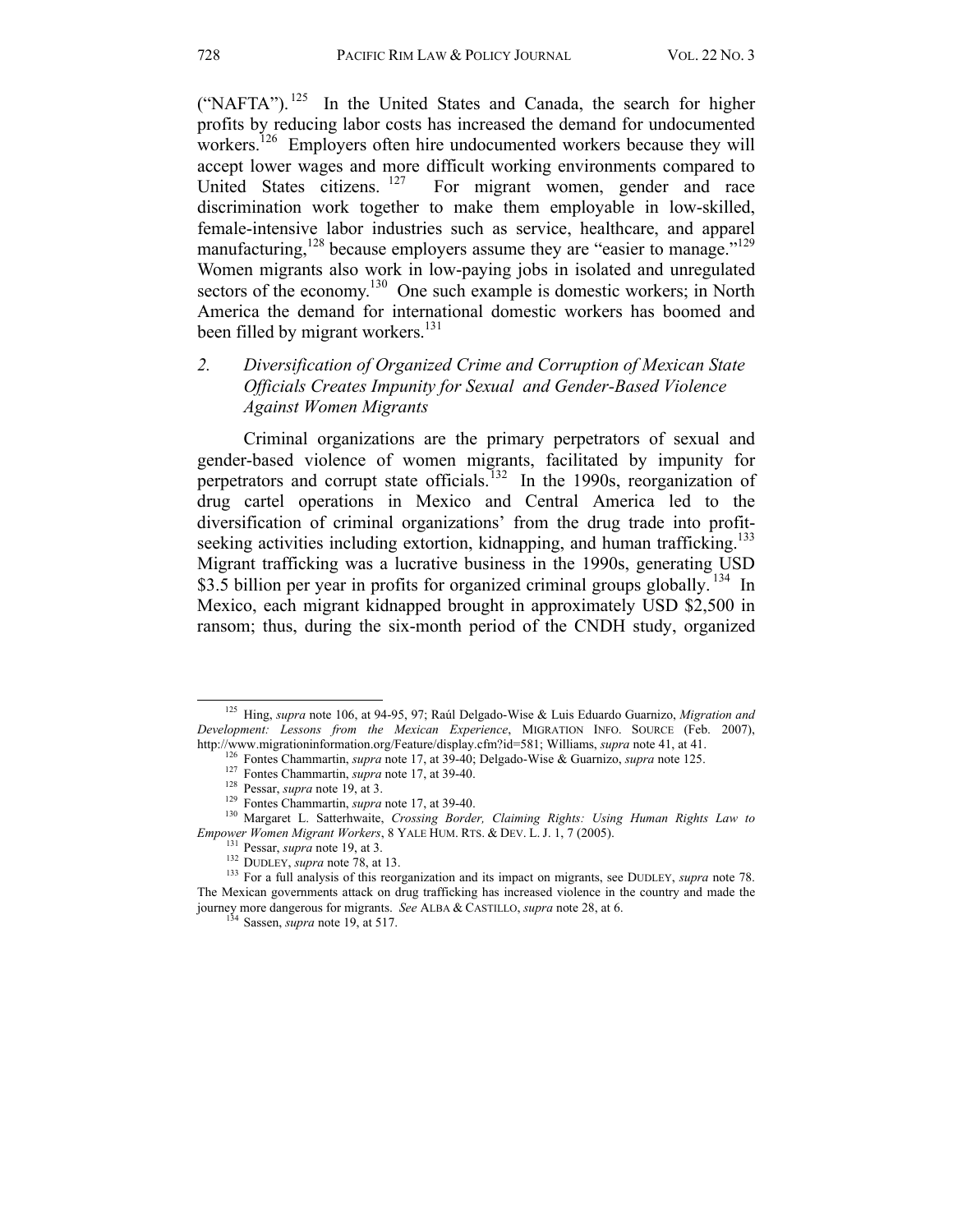criminal groups brought in approximately USD \$25 million from migrant kidnapping.<sup>135</sup>

The CNDH study found that organized criminal groups committed 94% of migrant kidnappings.<sup>136</sup> Groups such as the Zetas and the Mexican Gulf Cartel actively prey on migrants, controlling coyotes or participating in smuggling themselves.<sup>137</sup> *Maras*, transnational criminal groups originally formed by criminals deported from the United States to Central America, also purportedly have a prominent role in kidnapping and extorting migrants. $^{138}$ 

The entrance of Mexican cartels into smuggling and human trafficking dramatically increased the risk migrants face when they cross Central America and Mexico.<sup>139</sup> This correlates directly to the rise in violence against migrant women, especially along the borders and at transit points.<sup>140</sup> In addition to smuggling, these groups also launch direct attacks on migrants, such as one kidnapping in August 2010 that resulted in the killing of 193 migrants.  $141$  Organized criminal groups also force many women into sexual exploitation and prostitution.<sup>142</sup> The Zetas specifically have been connected to human trafficking in the Northern Triangle and Mexico.<sup>143</sup>

The complicity and cooperation of Mexican state officials with organized criminal groups aids criminal operations. Mexican authorities directly participated in at least ninety-one of the almost 10,000 kidnappings in the CNDH study; in another ninety-nine cases, migrants knew that their kidnappers interacted with police.<sup>144</sup> In 2001, INM officials handed 120 migrants over to the Gulf Cartel to be held for ransom.<sup>145</sup> Army personnel have also been connected to extortion and mass kidnapping.  $146 \text{ }^{\circ}$  Interviews of women in immigration detention in Mexico indicated that in a majority of physical or sexual violence cases, the perpetrator was an authority figure. <sup>147</sup><br>
<sup>135</sup> CNDH 2009, *supra* note 23, at 12.<br>
<sup>136</sup> CNDH 2009, *supra* note 28, at 13.<br>
<sup>137</sup> DUDLEY, *supra* note 78, at 13.<br>
<sup>139</sup> DUDLEY,

- 
- 
- 
- 
- 
- 
- 
- 
- 
- 
- 

*Process*, MIGRATION INFO. SOURCE (June 2008), *available at* http://www.migrationinformation.org/USFoc us/display.cfm?ID=684. This comment focuses on officials as perpetrators, but does not address abuses or human rights violations of women migrants while in immigration custody or detention. *Id.*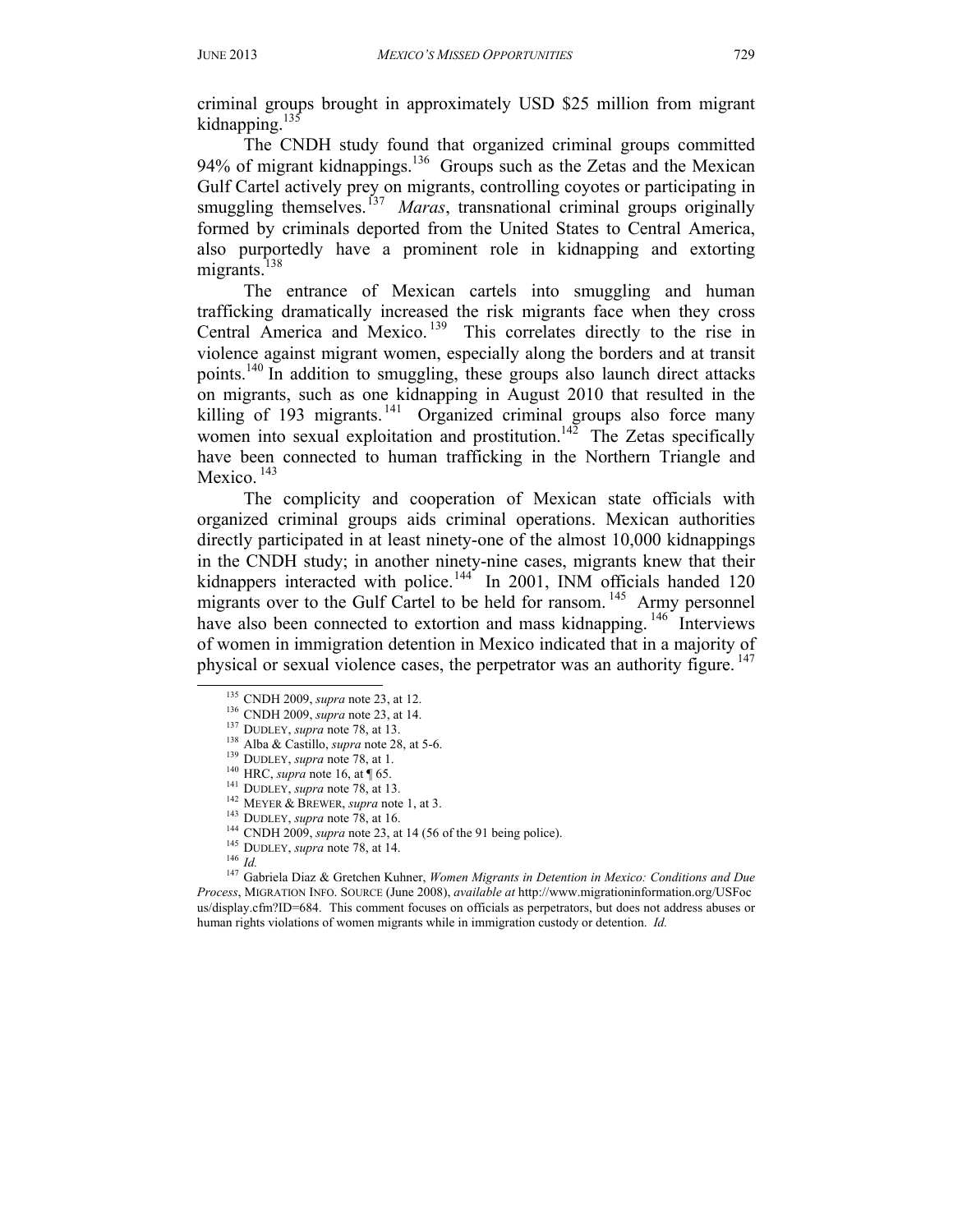Migrant women also reported being sexually abused by migration authorities in exchange for not being detained.<sup>148</sup>

Perpetration of extreme abuses against migrants is encouraged by impunity for perpetrators, exacerbated by a weak judiciary and inefficient police force.<sup>149</sup> Criminal gangs operate without fear of punishment, frequently abducting more than 100 migrants at a time, often in plain view of state officials. 150 While the Mexican government registered 141 kidnapping cases from January 2008 to April 2010, courts sentenced only two people for a crime related to the activity.<sup>151</sup> The CNDH recognized impunity and the deterioration of the rule of law as a "fundamental incentive for the increased kidnapping."152

The perpetration of abuses by criminal gangs is aided by the corruption and complicity of state agents, as well as the impunity for actors in both groups. The effect of the relationship between organized crime and government on migrant abuse was articulated in 2008 by the U.N. Special Rapporteur on the human rights of migrants.  $153$  He concluded that because of "the pervasiveness of corruption at all levels of government and the close relationship that many authorities have with gang networks, incidences of extortion, rape, and assault of migrants continue.<sup>"154</sup> Thus, stopping the perpetrators of violence requires targeting a complex web of corruption between state actors and organized crime.

III. THE ROLE OF MIGRATION LAW IN CREATING MIGRATION PATTERNS THAT INCREASE THE RISK OF SEXUAL AND GENDER-BASED VIOLENCE

Considering women's experience in the process of migration reveals that economic liberalization propels female labor migration. Criminal organizations and complicit state officials prey upon these migrants, perpetrating gender-based violence, including kidnapping, trafficking, sexual assault, and rape. Underlying these factors, the migration law regime creates the conditions that push women labor migrants into the illicit migration channels that make them vulnerable to the exploitation and abuse of criminal organizations and corrupt officials.

<sup>148</sup>*Id*. 149 Steven Elías Alvarado & Douglas S. Massey, *In Search of Peace: Structural Adjustment,*  Violence, and International Migration, 630 ANNALS AM. ACAD. POL. & Soc. Sct. 137, 138 (2010).<br>
<sup>150</sup> Amnesty 2010, *supra* note 16, at 11.<br>
<sup>151</sup> Meyer & Brewer, *supra* note 1, at 7.<br>
<sup>152</sup> CNDH 2009, *supra* note 23, at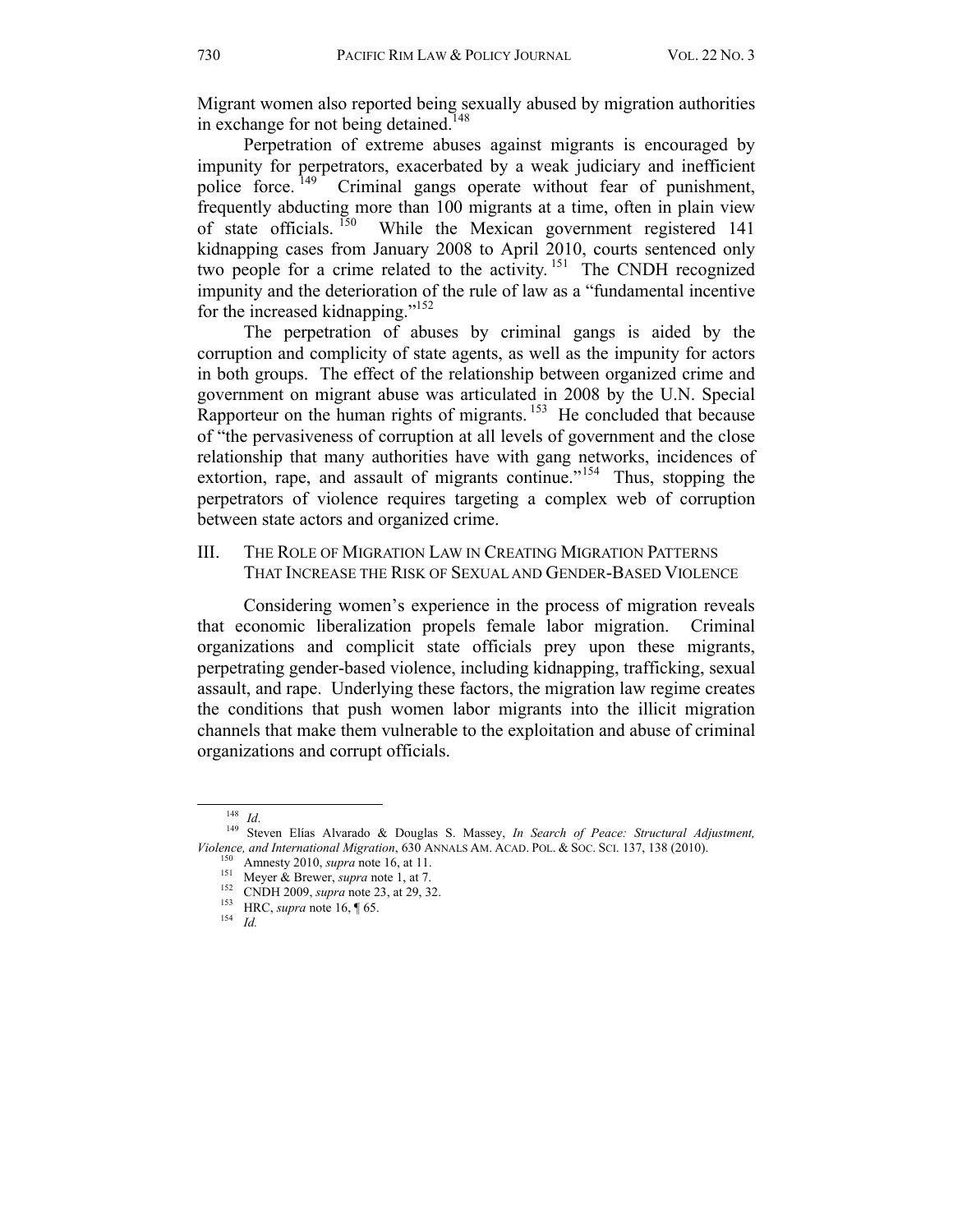*A. Restrictive Immigration Policies of the LGP Exacerbated Women's Vulnerability to Abuse* 

Restrictive immigration policies increase the vulnerability of women migrants' position in two ways.<sup>155</sup> First, restrictive immigration policies push migrants into illicit migration channels that make them vulnerable to attack by organized criminal groups.<sup>156</sup> To avoid risks of detention, female migrants rely more on intermediary smugglers, exposing them to greater threats of forced prostitution and human trafficking.<sup>157</sup> Second, the law treats women with irregular status as violators of the law, creating a barrier to criminal accountability and access to services.<sup>158</sup> The following sections consider how the former Mexican migration regime under the LGP created conditions of vulnerability for women migrants.

*1. Inaccessible Legal Status and Punitive Enforcement Against Irregular Migrants Under the LGP Pushed Women Migrants Into Dangerous Migration Channels*

Immigration enforcement mechanisms used prior to the migration law reform under the LGP put women migrants in situations vulnerable to sexual and gender-based violence. Prior to the effectuation of the Migration Law in November of 2012, the LGP governed the rights of migrants in transit through Mexico.<sup>159</sup> In the early 1990s, as the region prepared for greater integration under NAFTA, the United States and Canada pressured Mexico to restrict irregular Central American migrants who joined the flow of Mexican migrants northward.<sup>160</sup> In response, Mexico increased sanctions under the LGP for irregular entry into Mexico.<sup>161</sup> They also required Central Americans transmigrants seeking a transit visa, available under the LGP, to demonstrate they had a valid visa to enter their final destination, the United States.<sup>162</sup> This made transit visas effectively inaccessible.<sup>163</sup> Instead of stemming the flow of migrants northward, the policy forced Central American migrants to enter and traverse Mexico through irregular channels and more frequently rely on smugglers to guide their journey and avoid

<sup>&</sup>lt;sup>155</sup> Sassen, *supra* note 19, at 517-18.<br><sup>156</sup> ILO Guide, *supra* note 51, at 17; Fontes Chammartin, *supra* note 17, at 46.<br><sup>157</sup> ILO Guide, *supra* note 51, at 17; Fontes Chammartin, *supra* note 17, at 41.<br><sup>158</sup> See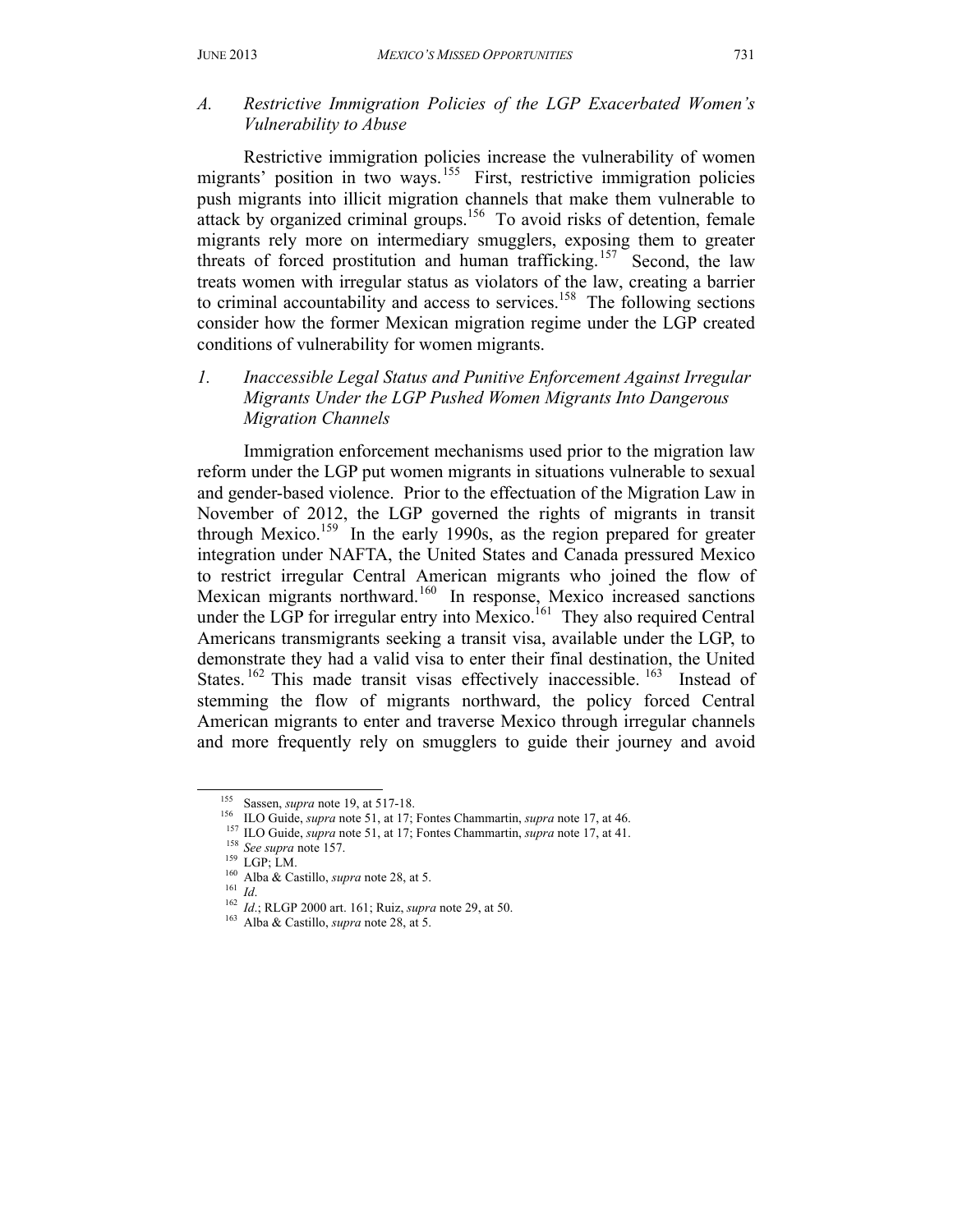detection.<sup>164</sup> The lack of legal channels of migration for migrants under the LGP forced migrants into routes in isolated areas and noncommercial transportation, both susceptible to attack by criminal groups.<sup>165</sup>

The pressure on irregular migrants to move "underground" grew as enforcement efforts to detain and deport irregular migrants increased in the last two decades. In 2000, the Instituto Nacional de Migración, or National Immigration Institute ("INM"), was created to implement migration policy, including the administration and enforcement of the LGP. 166 Since the INM's inception in 2000 until 2011, INM detention centers have doubled and their total budget grew by two-thirds. <sup>167</sup> Between 2000 and 2006, detentions increased from  $151,000$  to  $183,000$ <sup>168</sup> (though decreased again after 2006 due to shrinking migration flows resulting from the economic recession in the United States, increasing harshness of migration policy, and the increase in violence against migrants).<sup>169</sup>

The INM implemented migration checkpoints throughout the country, further motivating migrants to travel in more isolated areas and making them more vulnerable to criminal activity.<sup>170</sup> Although significant procedural requirements of the LGP and its regulations purportedly limited the ability of the INM to conduct migration checks away from established checkpoints, curbing INM's enforcement power,  $171$  human rights organizations say officials routinely ignored these regulations.172 The IOM found that the increase and diversification of migration flows and routes through Mexico due to enforcement coincided with greater risks and vulnerabilities of the migrant population to trafficking.<sup>173</sup>

 The participation of non-immigration officials in immigration enforcement activities with the INM further proliferates the abuse of women migrants by involving potentially complicit and corrupt state actors. Under the LGP, the INM received assistance from the Federal Police in

<sup>&</sup>lt;sup>164</sup> *Id. Id.* 165 Although this comment is limited to a discussion of Mexico's migration policies, the migration policies of the ultimate destination country, the United States, ultimately reach beyond the Mexico-United States border and affect the entirety of migrants' journey, contributing to the need for smugglers. For a discussion of these restrictive policies and their effect on Central American migrant, see Menjívar & Abrego, *supra* note 100, at 1397-99 (2012); ROSENBLUM & BRICK, *supra* note 99.

<sup>&</sup>lt;sup>166</sup> LGP art. 16; RLGP art. 133-36.<br><sup>167</sup> Alba & Castillo, *supra* note 28, at 6.<br><sup>169</sup> IMUMI, *supra* note 45, at 12.<br><sup>170</sup> MEYER & BREWER, *supra* note 1, at 4-5.<br><sup>171</sup> LGP art. 151 sec. V & 156.<br><sup>172</sup> AMNESTY 2010, *s*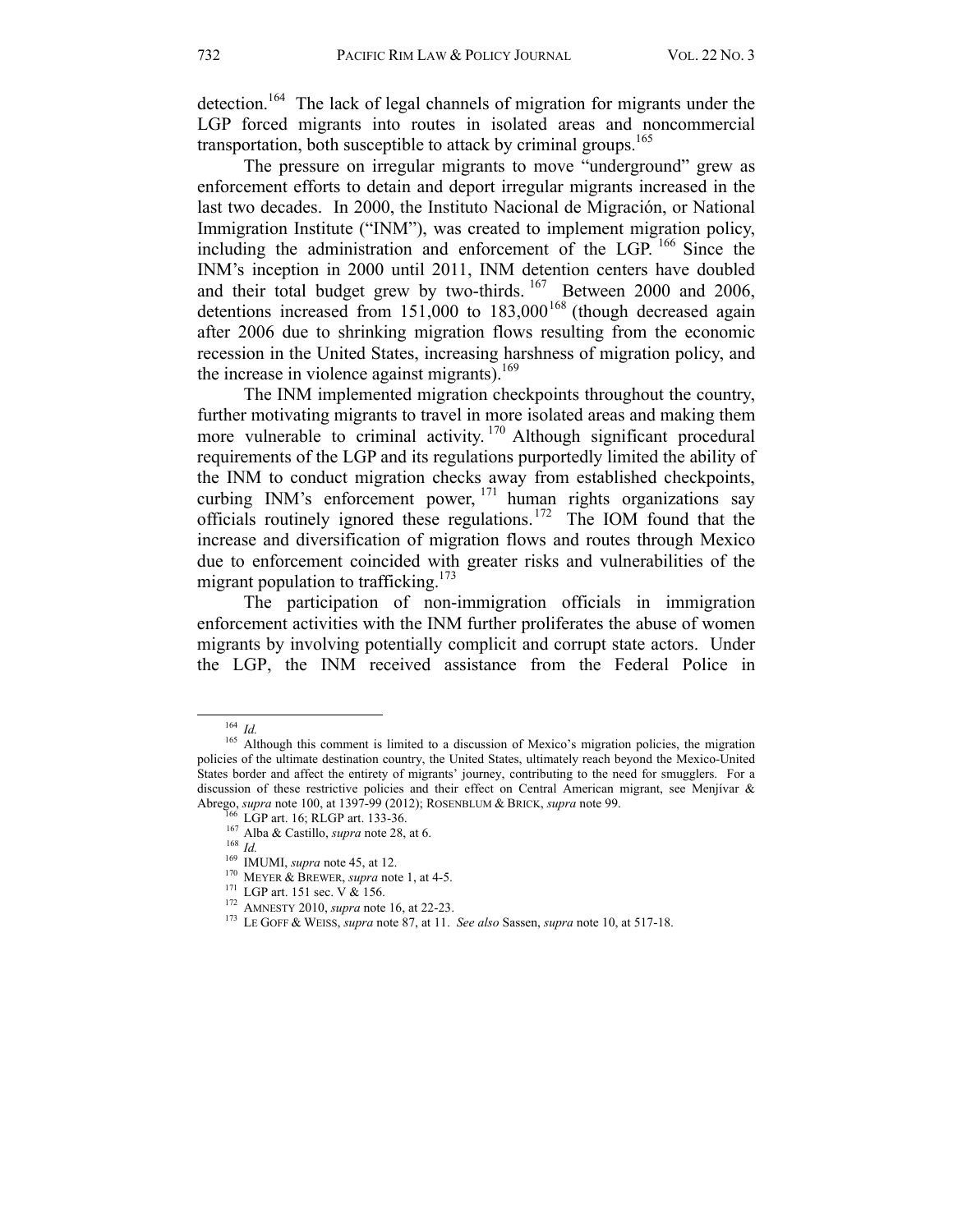enforcement activities.<sup>174</sup> The INM could also request support from federal, local, or municipal public security agents to enforce migration law.<sup>175</sup> In 2001, Mexico implemented Plan Sur, a program supported by the United States, to limit undocumented migration across the southern border by including federal, state, and municipal police, as well as the Mexican Army and Navy, in immigration enforcement efforts with the INM.  $176$  Civil society groups criticized the program because, by involving state agents in migration control, it increased opportunities for officials complicit with organized criminal groups to abuse migrants.177 Furthermore, participation of law enforcement contributes to impunity, as it is "virtually impossible" for a migrant to identify which of the 300-plus police forces committed an abuse in order to hold them accountable.<sup>178</sup>

 The lack of legal migration channels, increased enforcement of migration law within Mexican territory, and the participation of nonimmigration officials in immigration enforcement all contributed to push migrants underground into migration channels more vulnerable to attack by organized criminal groups. The CNDH blamed this combination of factors– unauthorized migration checks by non-immigration agent–for creating a climate that permits the continued sexual assault, robbery, and extortion of migrants. $179$ 

#### *2. LGP Provisions Created Barriers to Reporting the Abuse of Women Migrants and Holding Perpetrators Accountable*

Not only did the LGP enforcement mechanism push migrants into dangerous migration channels, its provisions also created substantial barriers to reporting abuses of women migrants once they did occur. Article 67 obligated federal, local, and municipal state officials to demand proof of legal status from all foreigners who sought their services<sup>180</sup> and report foreigners without legal status.<sup>181</sup> This deterred migrants wishing to report an abuse, as the law required the official receiving their report to turn them

<sup>&</sup>lt;sup>174</sup> LGP art. 16; RLGP art. 133-36.<br><sup>175</sup> LGP 73; RLGP 98.<br><sup>176</sup> IACHR RAPPORTEUR 2003, *supra* note 38, at ¶181-184; Ruiz, *supra* note 29, at 50.<br><sup>177</sup> IACHR RAPPORTEUR 2003, *supra* note 38, at ¶ 181-184<br><sup>178</sup> Diaz & 13/2006: SOBRE LA PRÁCTICA DE VERIFICACIONES MIGRATORIAS ILEGALES [GENERAL RECOMMENDATION NO. 13/2006: ON THE PRACTICE OF ILLEGAL IMMIGRATION CHECKPOINTS] 9 (2006), *available at*  http://www.cndh.org.mx/Recomendaciones\_Generales.<br><sup>180</sup> LGP art. 67.<br><sup>181</sup> RLGP art. 201.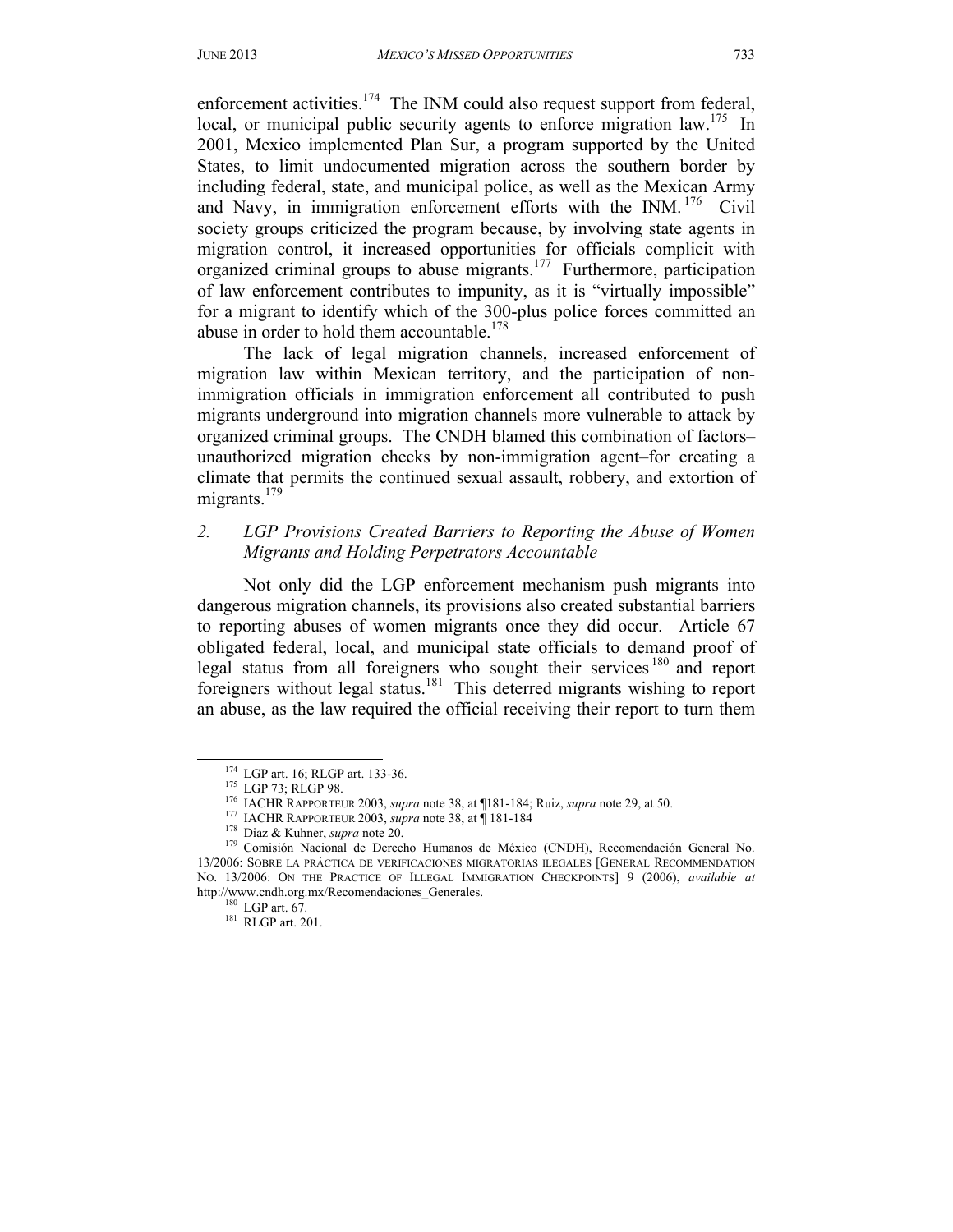over to immigration authorities.<sup>182</sup> It also created a disincentive for officials to receive or investigate a report, as the complaining party would be handed over to INM, deported, and no longer be available to assist in the investigation.<sup>183</sup>

Unsurprisingly, this created an environment where women migrants rarely reported sexual abuse.<sup>184</sup> Women were afraid to come forward to civil or state authorities, likely because these players often perpetrated or facilitated the abuses.<sup>185</sup> Migrants also faced the risk of deportation if they reported and thus the loss of their chance to reach the United States,<sup>186</sup> risks many women were unwilling to take given the necessity of economically supporting their families through migration.<sup>187</sup> The INM previously made no effort to gather information or screen for abuses when detaining migrant women, nor was there a mechanism by which detained women could report abuses or receive adequate psychological or medical treatment.<sup>188</sup>

 In rare cases when migrants did overcome the barriers created by Article 67 and reported abuses by criminal gangs or state officials, the state still rarely held perpetrators accountable. Officials often refused to register migrant's complaints, or did not move the complaint forward.<sup>189</sup> Authorities often failed to investigate or inadequately investigated reports of abuses, contributing to impunity.<sup>190</sup> Few, if any, investigative actions have been taken against officials alleged to have directly participated or colluded with criminal gangs in the abuse or kidnapping of migrants.<sup>191</sup> While convictions for human trafficking increased in 2011, the involvement of public officials still receives little investigation.<sup>192</sup> The corruption of officials contributed to impunity, as did the law's treatment of migrants as violators, not victims.

#### *B. Mexico's Migration Law Reforms Culminated in the Migration Law*

Mexico recognized their migration policy played a role in the vulnerability of migrants to abuse. Since the early 2000s, it has made

<sup>&</sup>lt;sup>182</sup> AMNESTY 2010, *supra* note 16, at 29; CNDH 2009, *supra* note 23, at 27.<br><sup>183</sup> *See supra* note 182.<br><sup>184</sup> CNDH 2011, *supra* note 14, at 7 (migrants often don't report because want to reach their final destination).<br>
<sup>185</sup> Kuhner, *supra* note 20, at 25.<br>
<sup>186</sup> Amnesty 2010, *supra* note 16, at 16.<br>
<sup>187</sup> Kuhner, *supra* note 20, at 25.<br>
<sup>188</sup> *Id.* at 27.<br>
<sup>190</sup> *Id.* at 15.<br>
<sup>191</sup> *Id.* at 14..<br>
<sup>192</sup> UNITED STATES DE

http://www.state.gov/documents/organization/192596.pdf.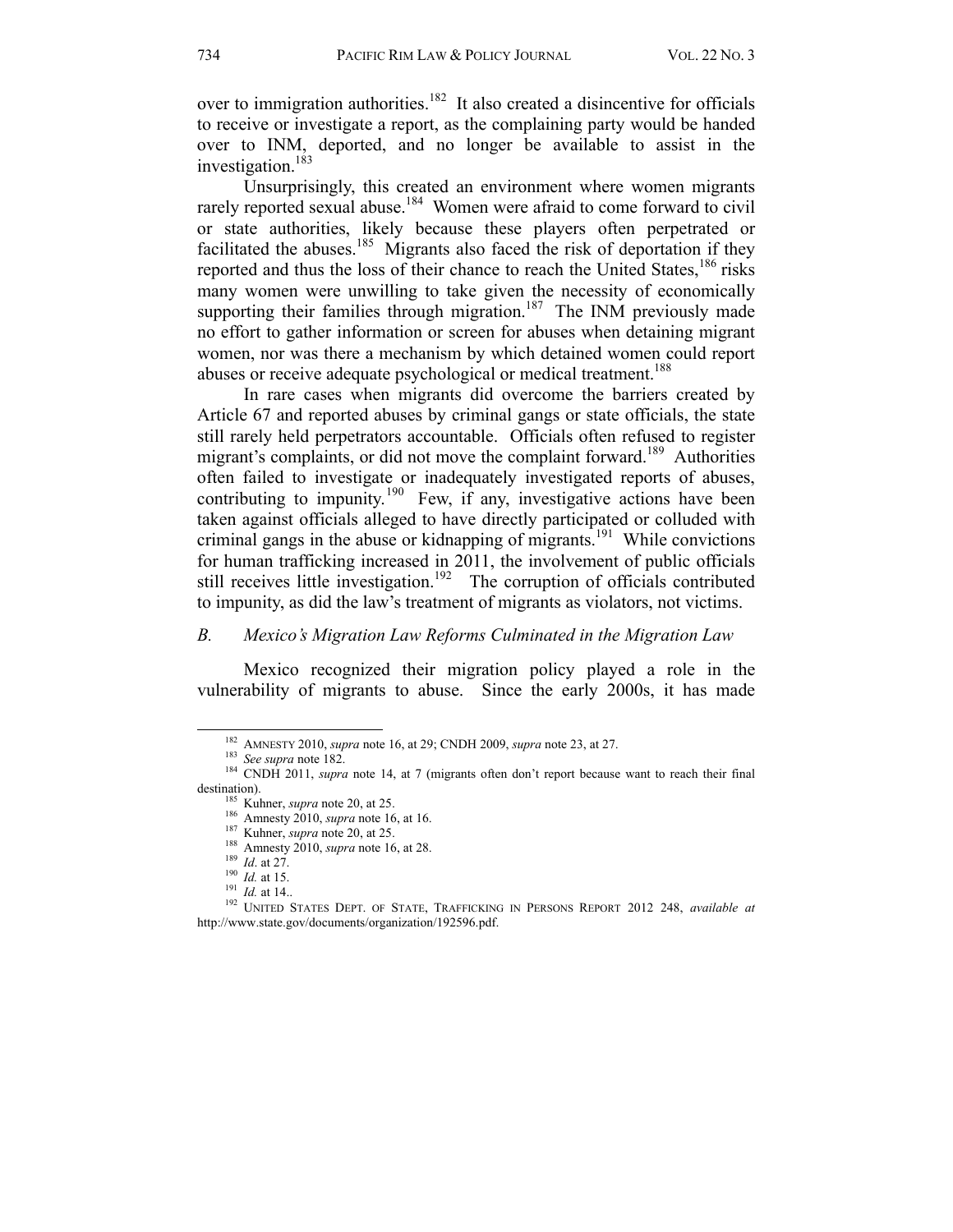significant efforts to amend migration policies under the LGP. These reforms included the 2008 reform of the LGP to abrogate prison terms for irregular migrant workers, the adoption of an anti-trafficking law, improvements to migrant detention centers, and a migrant regularization program, among others.193 Despite these efforts, high rates of kidnapping, extortion, cruelty, disappearances, and killing of migrants by criminal groups and state authorities continued, indicating the insufficiency of these reforms to change the patterns underlying the abuses. $194$ 

The need for deeper reform of their migration policy came to the front of the political agenda when growing international attention on the abuses of migrants in Mexico<sup>195</sup> compromised Mexico's foreign policy agenda to protect their migrant citizens abroad.<sup>196</sup> The discovery in August 2010 of 72 bodies of Mexican, Central American, and South American migrants who had been massacred by criminal organizations in San Fernando, Taumalipas, 197 ignited pressure for reform and facilitated the quick and unanimous passage of the migration reform law in May of  $2011$ .<sup>198</sup>

The Migration Law repealed Mexico's former migration policy in the LGP.<sup>199</sup> The new Migration Law sets forth the rights and responsibilities for non-citizen immigrants, migrants in transit, and emigrants returning to Mexico.<sup>200</sup> Mexico issued regulations for the law on September 24, 2012 (the Reglamento de la Ley de Migración (RLM)); the law went into effect in November 2012.<sup>201</sup>

Mexico's Migration Law does follow recommendations of international bodies to recognize gender and the need for protection of women.<sup>202</sup> A guiding principle of the law provides for "unrestricted respect

<sup>&</sup>lt;sup>193</sup> Committee on the Protection of the Rights of All Migrant Workers and Members of Their Families (CPRMW), *Consideration of Reports Submitted by State Parties Under Article 74 of the* 

*Convention*, ¶ 7, U.N. Doc. CMW/C/MEX/CO/2 (May 3, 2011).<br><sup>194</sup> *Id.* at ¶ 29.<br><sup>195</sup> This attention includes the report and hearing before the Inter-American Commission on Human Rights, March 22, 2010, the Amnesty International Report in 2010, and the sixth report on the situation of human rights of migrant by civil society groups. CNDH 2011, *supra* note 14, at 32-38.

<sup>&</sup>lt;sup>196</sup> Ruiz, *supra* note 29, at 51.<br><sup>197</sup> Morning Edition: Migrant Massacre; Drug Cartel Suspected in 72 Migrants Deaths, National Public Radio (Aug, 26, 2010), *available at* http://www.npr.org/templates/story/story.php?storyId=1294417 11; Alba & Castillo, *supra* note 28, at 14. Seventy-two bodies were initially discovered, but later

investigation uncovered 192 total victims in this massacre. *Id.*<br><sup>198</sup> Alba & Castillo, *supra* note 28, at 14.<br><sup>199</sup> LGP; LM.<br><sup>200</sup> LM art. 1.<br><sup>201</sup> RLM preamble.<br><sup>202</sup> *See, e.g.*, Juridical Condition and Rights of the 18/03, Inter-Am. Ct. H.R. (ser. A) No. 18, ¶ 114, 157 (Sep. 17, 2003), *available at*  http://www1.umn.edu/humanrts/iachr/series\_A\_OC-18.html.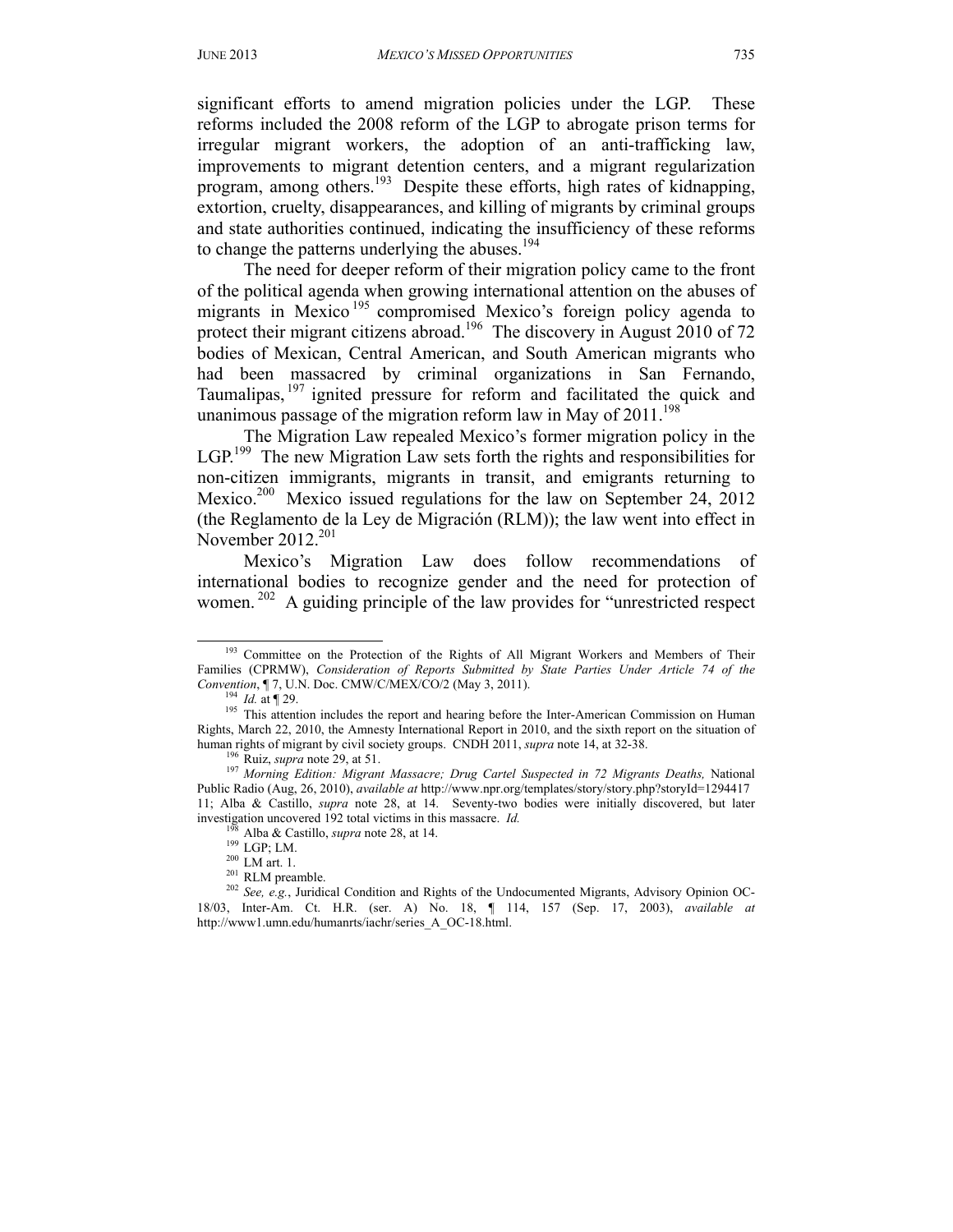for the human rights of migrants, nationals, and foreigners, regardless of their origin, nationality, gender, ethnicity, age, and migration situation, with special attention to vulnerable groups such as minors, women, indigenous, adolescents and elderly persons, and victims of crime.<sup>"203</sup> Media and some international human rights institutions commended Mexico for this progressive and modern approach, 204 which, according to Mexican officials, puts them at the vanguard of international migration policy.<sup>205</sup>

The overt recognition of women and gender draws attention to the feminization of migration and special needs of women migrants. However, it does not guarantee that the structures created by the law adequately respond to the unique situations of women migrants, nor that the law will prevent harm to women migrants. Human rights institutions and scholars have criticized the regime and its continued reliance on traditional migration enforcement mechanisms as contravening international human rights standards and the Mexican Constitution.<sup>206</sup> The following sections will examine the Migration Law through a gender lens to evaluate its effect on the risk of sexual and gender-based violence facing women labor migrants during transit through Mexico.

#### IV. MEXICO'S MIGRATION LAW: SOARING RHETORIC RECOGNIZES GENDER BUT ULTIMATELY FAILS TO MITIGATE OR PREVENT THE ACTUAL VULNERABILITY OF WOMEN MIGRANTS TO ABUSES

Women migrants are increasingly pushed to migrate in response to economic liberalization, but due to organized criminal groups and corrupt officials face high levels of gender-based violence during migration.<sup>207</sup> Prior to the migration law, women migrants were made more vulnerable to abuse by the restrictive policies of the LGP.<sup>208</sup> This section takes up the new Migration Law to consider whether it will reduce the vulnerability created by migration policy. Though the recent effectuation of the law does not provide experiences of its application, the following sections consider the probable capacity of the law to change the dangerous patterns of women's

 <sup>203</sup> LM art. 2. 204 *See* Luis Gabriela Morales Vega, *Categorías Migratorias en México. Análisis a la Ley de Migración*, XII ANUARIO MEXICANO DE DERECHO INTERNACIONAL 929 (2012).<br><sup>205</sup> MPI *supra* note 34. <sup>206</sup> Grupo de Trabajo sobre Política Migratoria, Complitation of Documents 25 (Sept.-Oct. 2011),

http://imprasc.net:29572/otros/migracion/reglamento/Compilacion\_propuestas\_GT\_Reglamento\_Ley\_Migr acion.pdf. (The Grupo de Trabajo sobre Politica Migratoria, or Working Group on Migration Policy, is comprised on multiple civil society groups who act as defenders of the rights of migrants and reviewed the migration reform process) [hereinafter Grupo de Trabajo]; IACHR Rapporteur 2011, *supra* note 24, at 3. <sup>207</sup> *See supra* Part III.<br><sup>208</sup> *See supra* Part III.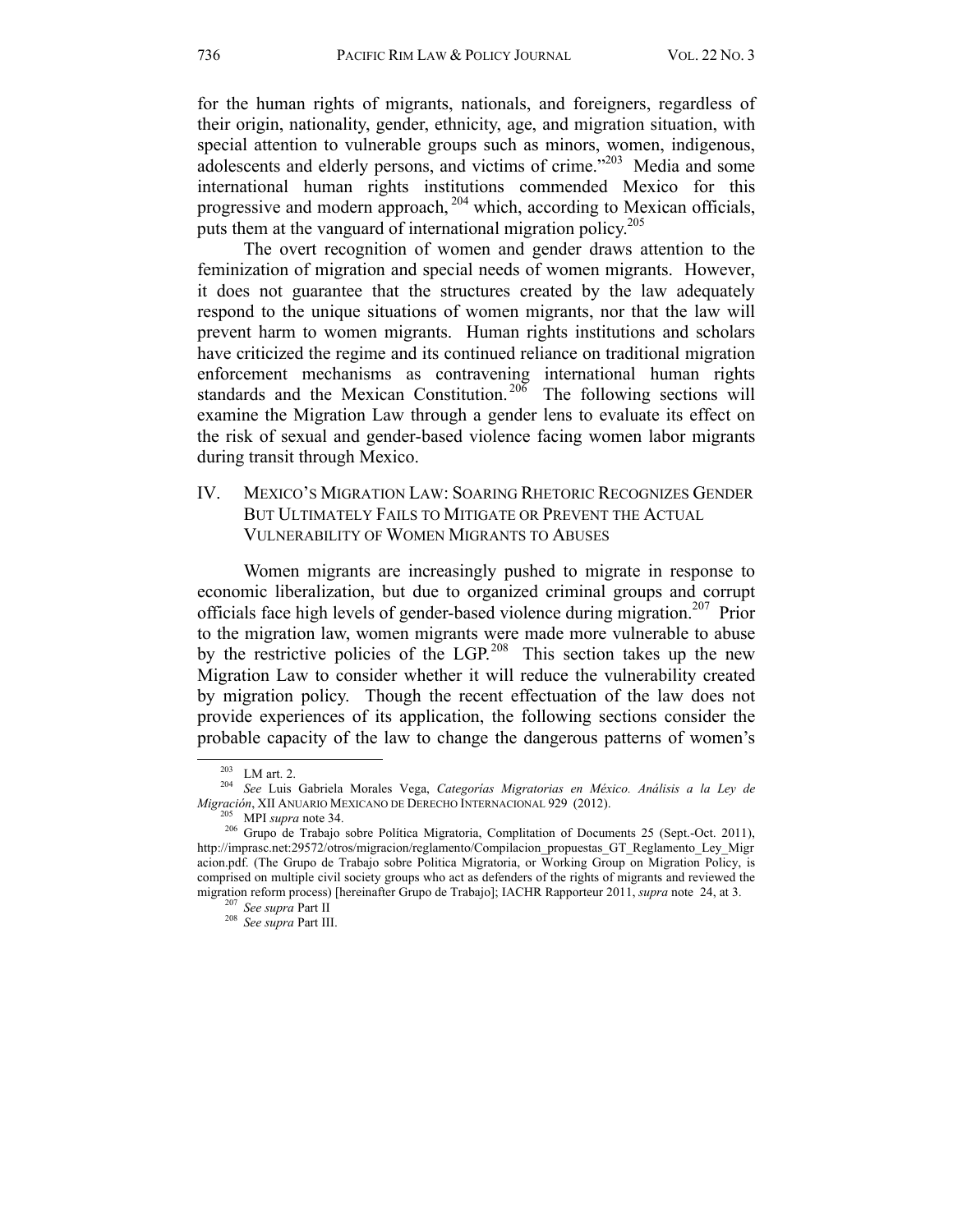labor migration perpetuated by the LGP. This comment concludes that the Migration Law, though addressing the political progress of the law's language, ultimately fails to create structures that would change the vulnerable position of women migrants.

# *A. The Migration Law's Rhetoric Acknowledges Women Migrants as a Vulnerable Group without Addressing Causes of Vulnerability*

 The Migration Law's recognition of gender consists predominantly in identifying women migrants as a particular group of vulnerable migrants with special needs. In Article 2, the first governing principle of the law provides for the protection of migrants' human rights, regardless of migration status.<sup>209</sup> The provision gives "special attention to vulnerable groups such as minors, women, indigenous peoples, adolescents and seniors, and victims of crime."210 In addition, Article 73, addressing the protection of migrants in transit through Mexico's territory, requires giving adequate attention to migrants in situations of vulnerability, including unaccompanied minors, women, victims of crime, disabled persons, and the elderly.<sup>211</sup>

The Migration Law also recognizes the vulnerability of women in regards to particular enforcement activities. Migration proceedings will include questionnaires designed to determine if attention to vulnerable migrants, including women and victims of crime, meets their needs and respects their human rights.<sup>212</sup> During "assisted return," the "voluntary" option to be returned to one's country of origin when apprehended with irregular status, the INM must allow pregnant women and victims or witnesses of serious crimes to stay in an institution that will provide the attention they require.<sup>213</sup> Other provisions of the Migration Law provide adequate nutrition and extra protections for pregnant and lactating women during detention or assisted return.<sup>214</sup>

 The recognition of women as a vulnerable category of migrant, while providing important services in some circumstances, does not actually change the experience of women migrants. By consistently categorizing women as vulnerable, the law does not acknowledge that economic policy, criminal impunity, and restrictive immigration policy create women's

<sup>209</sup> LM art. 2.<br>
<sup>210</sup> LM art. 72<br>
<sup>211</sup> LM art. 73<br>
<sup>212</sup> RLM art. 185; LM art. 22.<br>
<sup>213</sup> LM art. 113.<br>
<sup>214</sup> LM art. 107, 110, 120.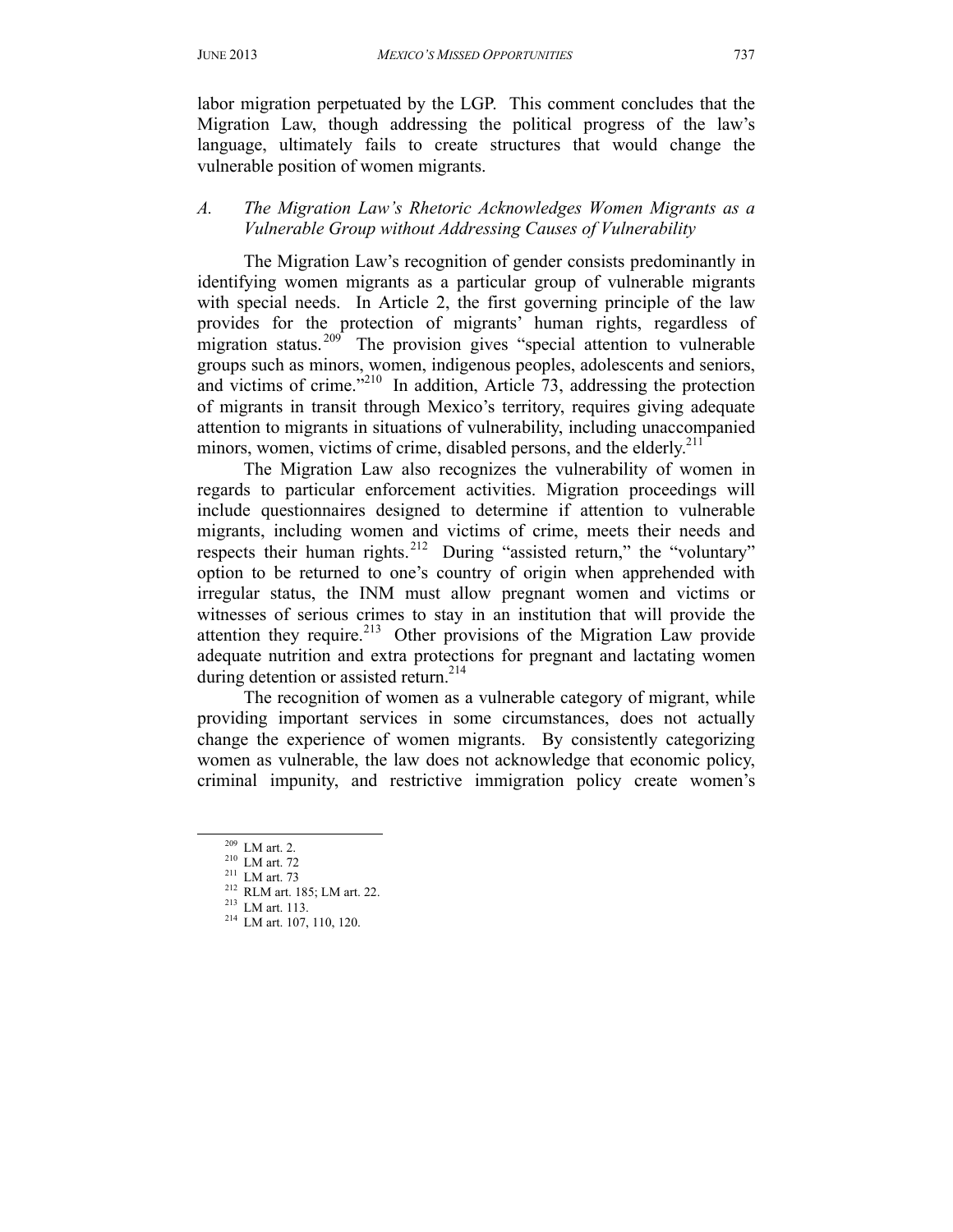vulnerability by pushing them into high-risk migration patterns.<sup>215</sup> By recognizing the vulnerability of women migrants in the law, Mexico has begun to acknowledge gender-distinct experiences of migration. However, the recognition of vulnerability cannot prevent nor sufficiently mitigate such vulnerability; to the contrary, it can entrench or assume categories of vulnerability without question as to their origin.

 One provision of the Migration Law could provide a limited opening for a more nuanced recognition of women migrants. The law creates a partnership with the Instituto Nacional de las Mujeres, or National Women's Institute (Inmujer).  $216$  Inmujer must coordinate with INM to address problems of women migrants, ensure compliance with international conventions and treaties, promote action to improve social conditions of female migrants and eradicate discrimination, and provide training to INM officials on gender equality and the human rights of migrants.217 Inmujer's training of INM officials will include perspectives of gender and attention to vulnerable groups in migration flows.<sup>218</sup> Providing gender training to immigration officials could create positive changes for women by improving protection of women migrants and responses to victims.<sup>219</sup> Civil society groups watching for the impact of the Migration Law on women migrants recommended these trainings.220 However, the goal of the training continues to couch the experience of women migrants in terms of their vulnerability and need for special attention, rather than dismantling conditions that actually create vulnerability.

# *B. Mexico's Migration Law Misses Opportunities to Reduce the Vulnerable Conditions of Female Migration Created by Migration Policy*

Despite the Migration Law's recognition of women as a particular category of vulnerable migrant, the law fails to create structures that would mitigate the vulnerability created by migration policies or address the forces driving migration and abuse. The Migration Law's failure to provide regular

<sup>&</sup>lt;sup>215</sup> *See supra* Parts II and III.<br><sup>216</sup> LM art. 30<br><sup>217</sup> *Id.* 218 RLM art. 31.<br><sup>219</sup> The Migration Law also creates general protections that, if enforced, would reduce vulnerability of women migrants. The law recognizes guarantees the personal security of migrants independent of the their migration status, LM art. 6, 66, provides all migrants the right to be represented legally during administrative procedures, LM art. 70, prohibits INM verification visits to migrant shelters, LM art. 76, and requires the provision of information and interpretation to migrants prior to assisted return, LM art. 119. 220 Grupo de Trabajo, *supra* note 206, at 30.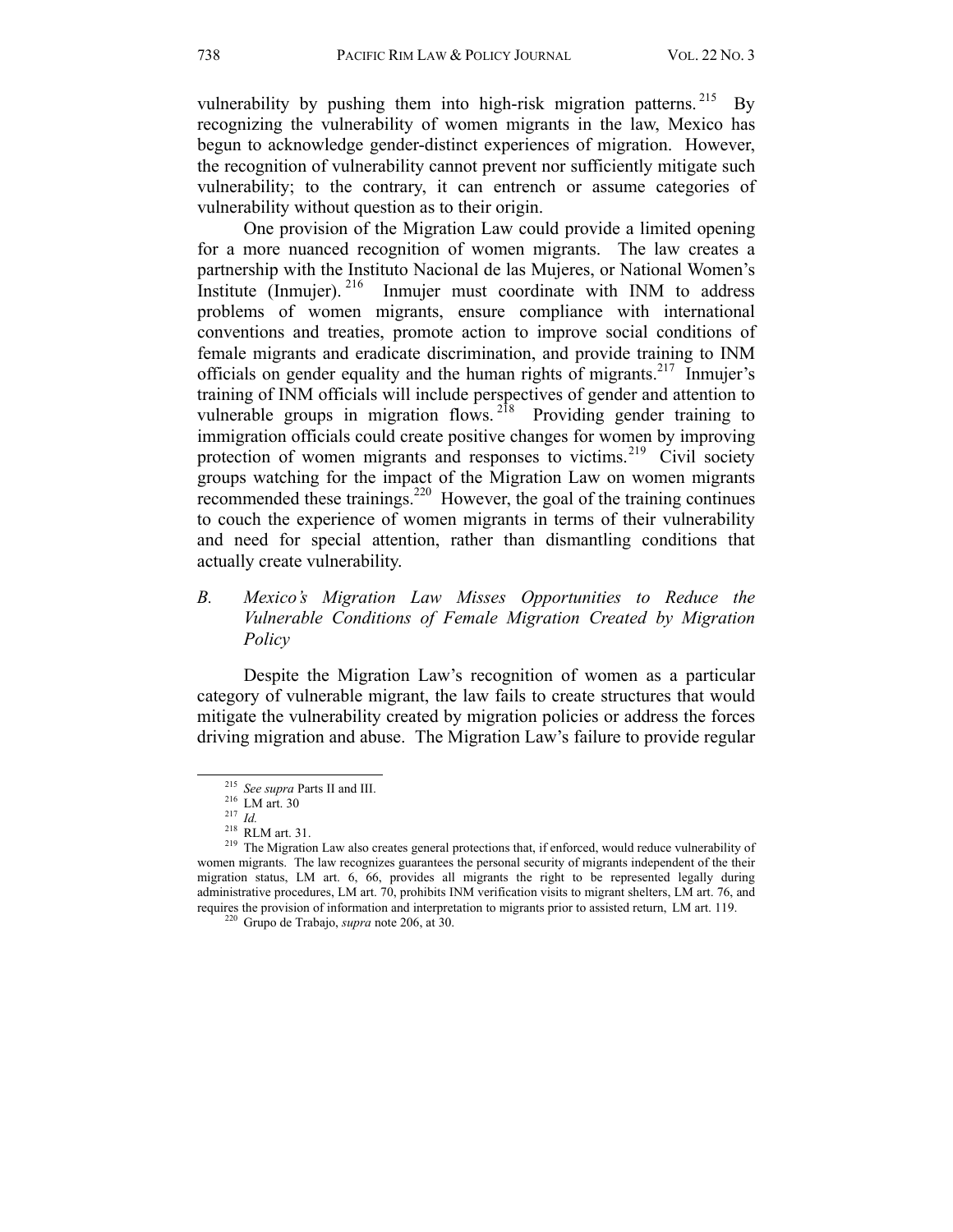status to labor migrants in transit, continued reliance on restrictive and punitive immigration enforcement mechanisms, and the unchanged power of the INM and participation of other state officials in immigration enforcement continue to leave women vulnerable to sexual and gender-based violence.

# *1. Lack of Regular Status for Migrants in Transit Fails to Respond to the Feminization of Migration or Remove Barriers to Safer Migration Patterns*

 The Migration Law does not provide regular status to migrants transiting Mexico, failing to respond to the feminization of migration and remove the primary barrier to safer migration patterns. The law did change the visa categories for foreigners entering Mexico under Article 52, perhaps one of the most visible changes created by the law.<sup>221</sup> None of these categories provide a visa status for a migrant in transit to another country, unless they can demonstrate economic solvency–unlikely given the economic motivations of most irregular migrants. "Visitante Regional," or "regional visitor" status, allows foreign nationals of neighboring countries to enter Mexico's frontier region, but only for up to three days.<sup>222</sup> "Visitante" sin permiso para realizar actividades remuneradas" provides visitor status for up to 180 days without permission to work.<sup>223</sup> Applicants must demonstrate one of several factors, including motivation for their return to their home country, economic solvency, an invitation from an institution for an event or study, or a family relationship with a visa holder.<sup>224</sup> These requirements effectively preclude women labor migrants from utilizing these visas.

 For the small number of Central American women migrants destined for Mexico, the employment-based visas do little to reach lowskilled women labor migrants or protect them from labor exploitation. "Vistante trabajador fronterizo," or "Frontier work visitor," authorizes a foreign national of a bordering country to stay up to a year in certain location with a work permit based on an offer of employment.<sup>225</sup> "Visitante" con permiso para realizar actividades remunderadas" allows a visitor to work at the invitation of certain types of employers.<sup>226</sup> Because women tend

<sup>&</sup>lt;sup>221</sup> LM art. 52; Alba & Castillo, *supra* note 28, at 15.<br><sup>222</sup> LM art. 52 III; RLM art. 133.<br><sup>223</sup> LM art. 52 I<br><sup>224</sup> RLM art. 104 I-IX.<br><sup>225</sup> LM art. 52 IV; RLM art. 134, 135.<br><sup>226</sup> LM art. 52 II. The law also provides adoption purposes, temporary residents, temporary student residents, and permanent residents.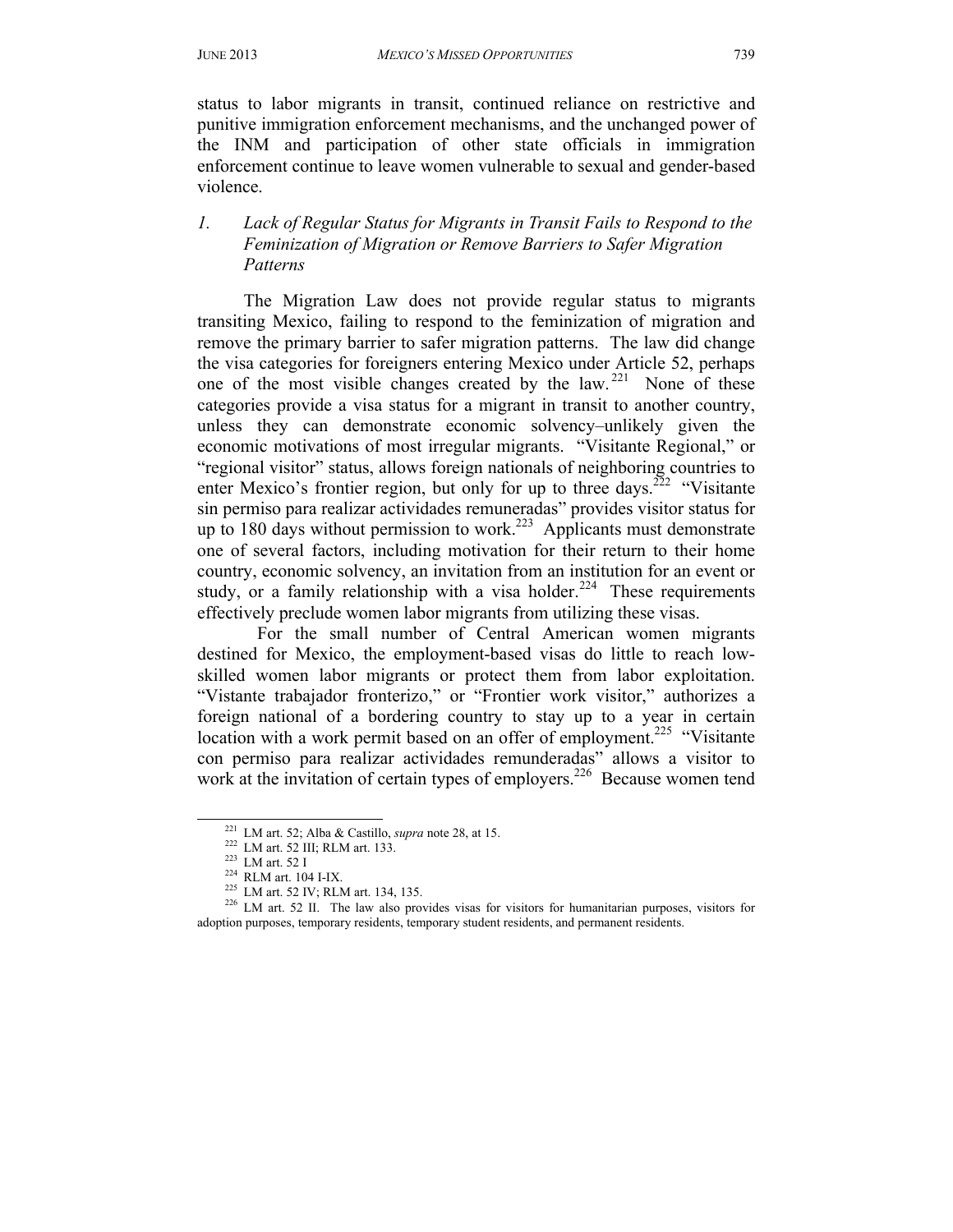to work in informal sectors, often with more than one employer and high turnover, these schemes do not provide a likely alternative for irregular women migrants destined for Mexico, and would maintain their vulnerability by making their entry status dependent on a single employer.<sup>227</sup> This scheme fails to respond to the reality of female labor migration in the region.

 The only provision of the law providing possible status for women migrants without economic means is a visa for victims or witnesses of a crime.<sup>228</sup> If migration authorities detain a migrant and find indications she may be a crime victim, they must conduct an interview of the migrant.<sup>229</sup> This interview should address the person's background, means for arriving from their country of origin, and physical and emotional health.<sup>230</sup> The law provides no further details on the process of victim detection, creating the potential that authorities will miss victims during screening, or re-traumatize victims by discussing the abuse in inappropriate ways or without proper support. A victim without status can then participate in a criminal proceeding and have the opportunity to regularize their migration situation after the criminal process concludes.<sup>231</sup> While intended to encourage reporting of crimes, this structure leaves victims vulnerable throughout the criminal proceedings by not granting status until the completion of criminal proceedings. Given the track record of prosecutions for crimes against migrants, this does not provide a clear safety net for victims. Furthermore, while this provides some important protection in light of the current barriers to reporting abuse, it ultimately perpetuates women as presupposed victims of abuse by predicating immigration status on victimhood versus aiming to end victimhood.

The lack of legal migration options available through the Migration Laws perpetuates the vulnerability engendered by the LGP policies, continuing to push migrants to travel in more isolated routes and depend on smugglers.<sup>232</sup> Mexico initially considered granting visitor visas to migrants in transit in order to allow them greater access to judicial and legal protection.<sup>233</sup> Mexico left this provision out of the migration law<sup>234</sup> and

<sup>&</sup>lt;sup>227</sup> See RLM art. 166; Grupo de Trabajo, *supra* note 206, at 33.<br><sup>228</sup> LM art. 52 V; RLM art. 137 I.<br><sup>229</sup> RLM art. 178.<br><sup>230</sup> Id.<br><sup>231</sup> RLM art. 180.<br><sup>232</sup> See supra, Part II.B.3.<br><sup>233</sup> Alba & Castillo, *supra* note 28 OPINION, Sept. 29, 2012, *available at* http://www.laopinion.com/Nueva\_Ley\_de\_Migracion\_deja\_fuera\_vi sas\_de\_transito\_en\_Mexico.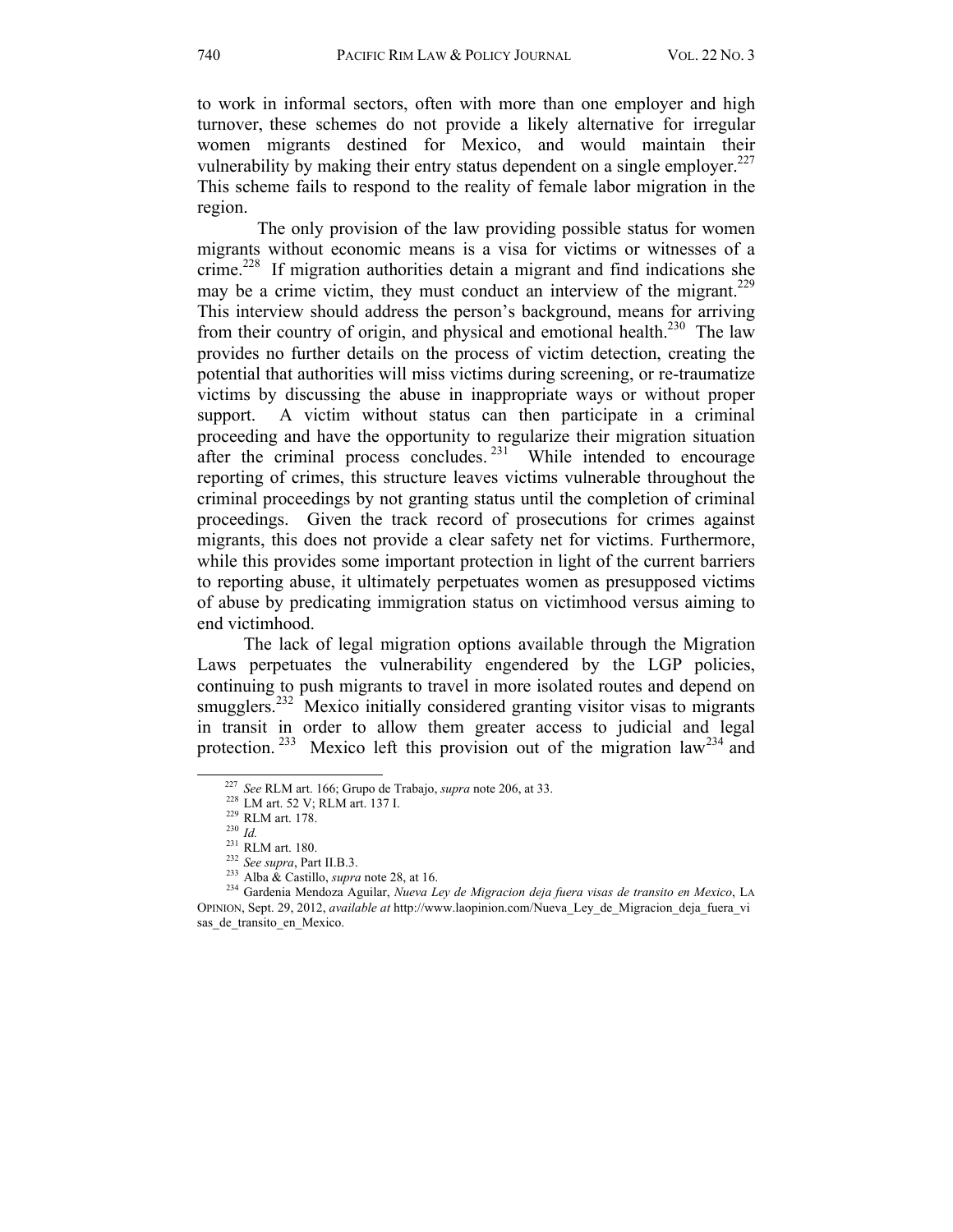missed a significant opportunity to shift the balance towards migrants.<sup>235</sup> The provision would likely have encountered opposition from the United States and Canada, as it would have reduced barriers to migrants moving north without a visa to enter either nation.<sup>236</sup>

In addition to pushing migrants into dangerous migration channels, the failure to provide regular status to labor migrants in transit ignores the economic conditions that drive women to choose a risky migration in search of income. The law purports to reflect this goal, stating in its guiding principles a commitment to operate complementarily to national labor markets in the region for the adequate management of labor migration in keeping with national necessities.  $237$  However, the law does not create structures of visas or regular status that would endorse migration patterns that respond to labor needs in the region's countries. Thus, the law utterly fails to account for the reality of the feminization of migration and the growing number of women migrating as laborers.

#### *2. INM's Continued Unchecked Power Fails to Reduce Corruption and Complicity with Criminal Organizations who Abuse Migrant Women*

 While the Migration Law dramatically changes the Mexican government's articulated migration policy priorities, it largely maintains the current institutional migration management structure and thus it does not address the rampant corruption and complicity of immigration and state officials in migrant abuse. The INM retains most policy, enforcement, and administrative responsibilities.<sup>238</sup> The institution remains responsible for enforcement of the laws, including immigration status checks, detention, deportation, administration and adjudication of immigration status determinations, while also charged with protecting the human rights of migrants.<sup>239</sup> The law does contain provisions to sanction immigration officials who share confidential information, impede the normal transit of migration affairs, violate the human rights of migrants,<sup>240</sup> or deny a migrant the rights and services provided in the law. $241$  However, these provisions

<sup>235</sup> *Id.* 236 Alba & Castillo, *supra* note 28, at 15, 16. 237 *Id.* 238 LM art. 20; *see also* RLM art. 55-94 (areas of migration control); RLM art. 95, 114 (administrative functions); Alba & Castillo, *supra* note 28, at 15.<br><sup>239</sup> LM art. 20.<br><sup>240</sup> LM art. 140.<br><sup>241</sup> LM art. 148.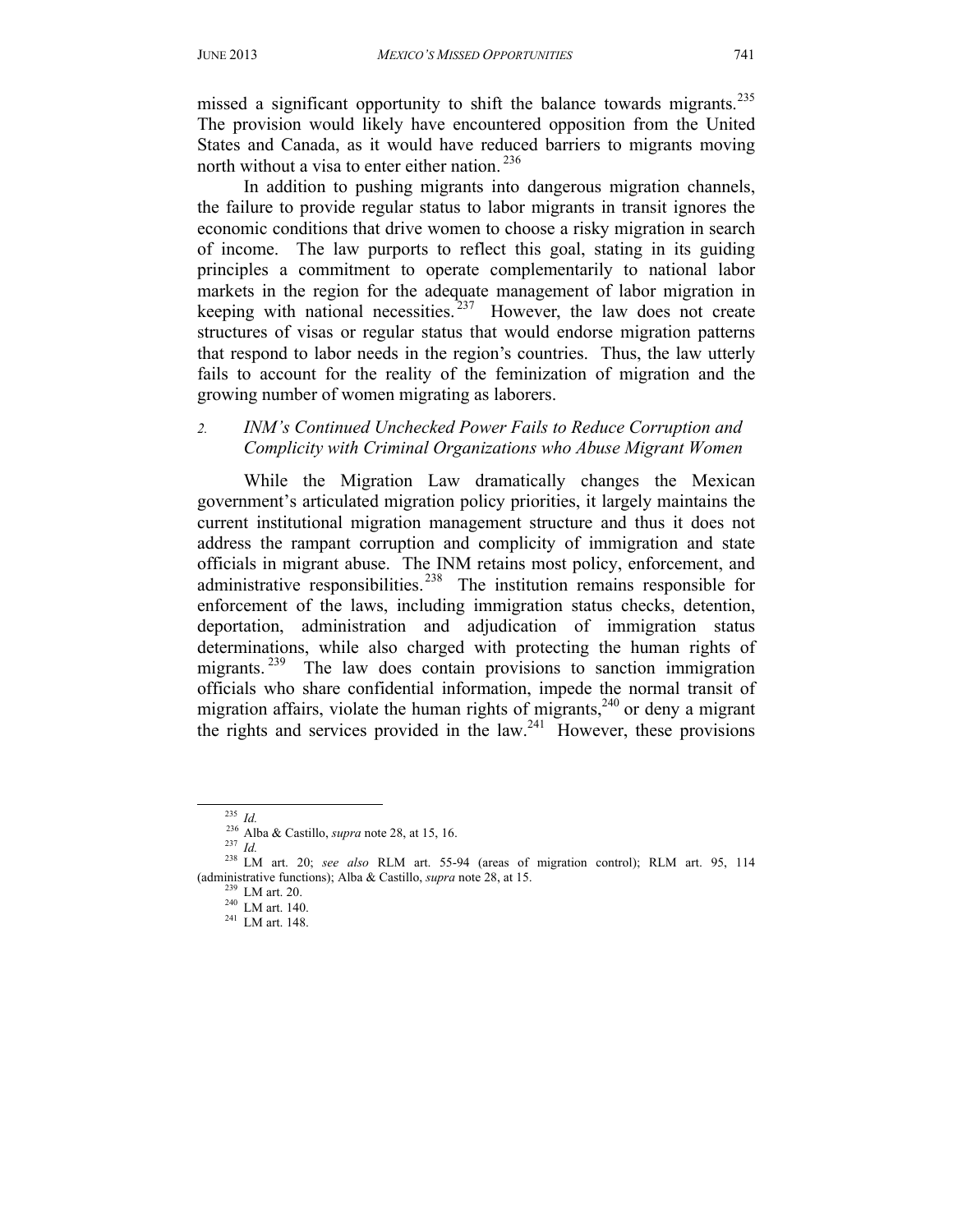lack sufficient power to stem historic corruption, as it makes INM responsible for its own self-regulation and imposition of sanctions.<sup>242</sup>

 Furthermore, the law fails to adequately protect migrants from the power of other corrupt officials who facilitate abuses.<sup>243</sup> INM can continue to request assistance from non-immigration state officials during migration enforcement actions.<sup>244</sup> In migration control actions, such as reviewing documents of those attempting to enter or exit the country, Article 81 of the Migration Law allows the Federal Police to act in support and coordination with the INM at the INM's request.<sup>245</sup> The final version of the Migration Law provides for more limited involvement of Federal Police than earlier proposals; media reports indicate that at the last minute legislators eliminated Article 26, a measure that would have charged the Federal Police with the same immigration law enforcement power as that of immigration officials.246

 While the final form of the law reduces the power state officials might have been able to legally assert over migrants, the INM can still request assistance from the Federal Police or other state officials under certain circumstances and procedures.<sup>247</sup> Given the rate of involvement of INM and other officials in the abuse of migrants, and the sexual abuse and rape that occurs during stops of migrants in transit,  $248$  this allowance for police involvement perpetuates the risks of complicity of officials with criminal organizations. This also furthers impunity due to the inability to track or identify officials responsible for abuses or corruption.<sup>249</sup>

While the law's guiding principles state a commitment to "combat organized crime, especially . . . trafficking and kidnapping of migrants,"<sup>250</sup> it fails to change the institutional structure in a way that can stop patterns of corruption that facilitate abuses. The lack of accountability of the INM and the continued ability of non-immigration officials to participate in

<sup>&</sup>lt;sup>242</sup> LM art. 138.<br><sup>243</sup> LM art. 2.<br><sup>243</sup> RLM art. 196. While these migration control actions are subject to procedural requirements under RLM art. 201 & 213, the pattern of ignoring similar past regulations does not ensure compliance. *See supra* Part II.B.3.

<sup>&</sup>lt;sup>245</sup> LM art. 81; RLM art. 70. While LM art. 81 said that the Federal Police will act in support and coordination with the INM, the RLM clarifies that the Police do not have to act, but will act only at the

<sup>&</sup>lt;sup>246</sup> David Real, *Senate Approves New Immigration Law*, REAL ACAPULCO NEWS, Feb. 25, 2011, http://www.realacapulco.com/en/news/2-25-2011/senate-approves-new-immigration-law (quoting chairman of the Committee on Population, Humberto Andrade Quezada). 247 LM art. 96. 248 *See supra* Part II.B.2. 249 *See supra* Part II.B.2. 250 LM art. 2.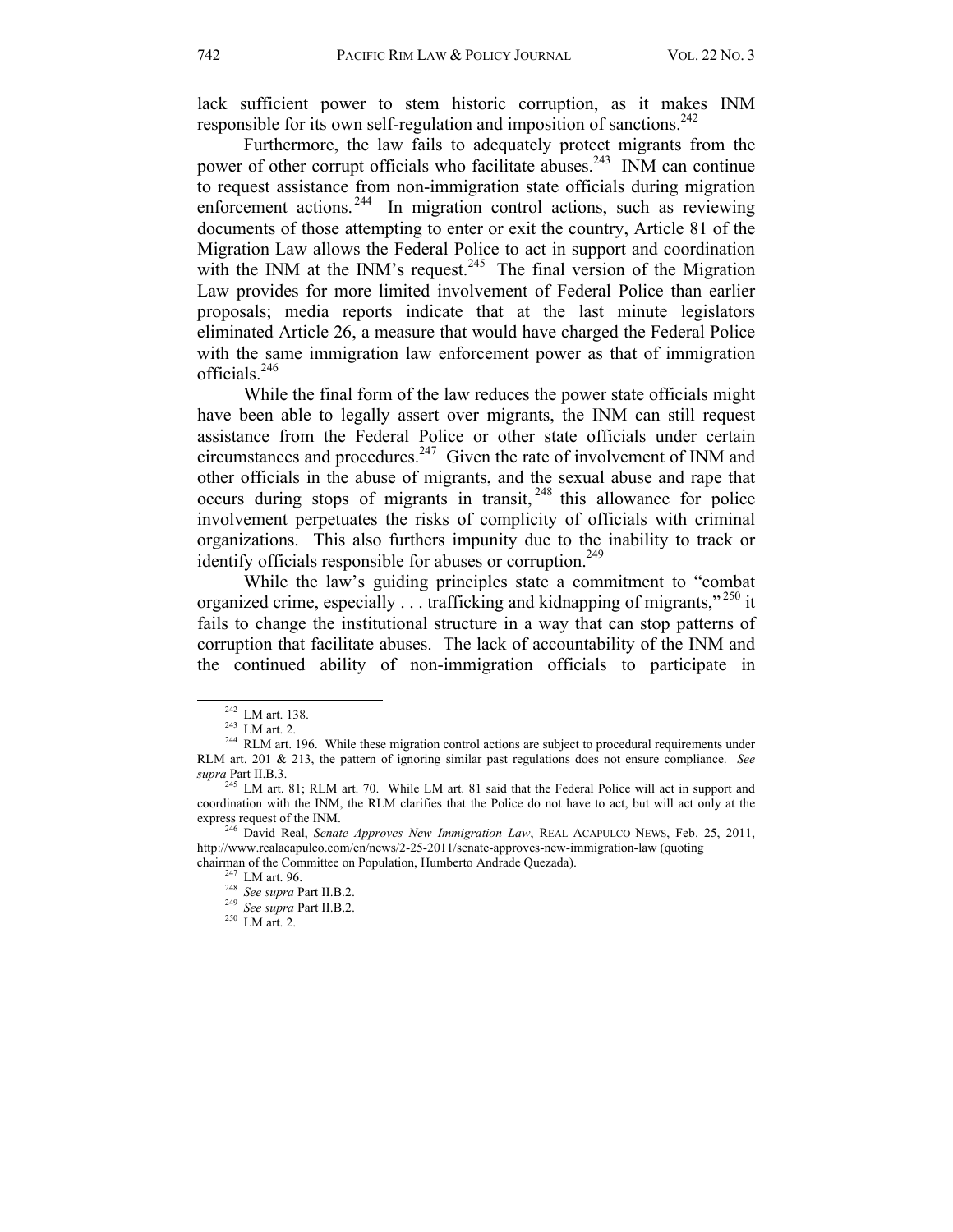immigration enforcement efforts does not limit the ability of corrupt officials to access migrants or facilitate abuse.

#### *3. Restrictive and Punitive Immigration Enforcement Continues to Push Women Migrants into Migration Channels that Increase Vulnerability to Abuses*

 The Migration Law, while articulating protection for the human rights of migrants, continues to rely on a restrictive and punitive enforcement system that will maintain dangerous irregular migration channels and migrants' dependence on smugglers. The INM may still conduct migration control away from international points of entry and exit with roadblocks, patrols, or migration "filters" away from the country's borders.251 The law's continued reliance on punitive enforcement forces women to choose hidden and illicit migration channels. The Migration Law also maintains the detention system (euphemistically called "*aseguramiento*," or "securement") as the principle means of enforcement.252 "*Presentación*," or detention in migration stations, remains the measure used to temporarily lodge a foreigner who cannot prove their status or be returned.<sup>253</sup> Foreigners are subject to deportation if they enter the country without the required documents, enter in a place not authorized for entry, reenter after deportation without entry agreement, or provide false information or documentation.<sup>254</sup>

 While these restrictive policies and enforcement mechanisms will serve to push irregular women migrants further underground, the law also fails to provide an alternative to traditional immigration enforcement structures. By failing to utilize a new approach to immigration policy, Mexico belies its leadership role in migration solutions for the region. The law's guiding principles state that it will protect the human rights of migrants and facilitate the international mobility of people in recognition of the contribution of migrants to the origin and destination societies.<sup>255</sup> The continued use of internal migration checkpoints and detention as primary

 <sup>251</sup> LM art. 81 & 97; *see also* JOSÉ ANTONIO GUEVARA BERMÚDEZ, INSTITUTO DE ESUDIOS Y DIVULGACION SOBRE MIGRACIÓN, INSTUTIONAL AND NORMATIVE FRAMEWORK FOR INTERNATIONAL MIGRATION IN MEXICO 197-201 (Fabienne Venet Rebiffé, ed. 2011), *available at* 

http://imprasc.net:29572/DocumentosyPub/Paginas/Inicio.aspx.<br><sup>252</sup> Grupo de Trabajo *supra* note 206, at 28.<br><sup>253</sup> LM art. 99. Human rights institutions and scholars criticize this deportation system as a violation of international human rights standards and the Mexican Constitution because it infringes upon a person's liberty and freedom of movement. Grupo de Trabajo, *supra* note 206, at 28; IACHR Rapporteur 2011, *supra* note 24, at 3.

 $255$  LM art. 2.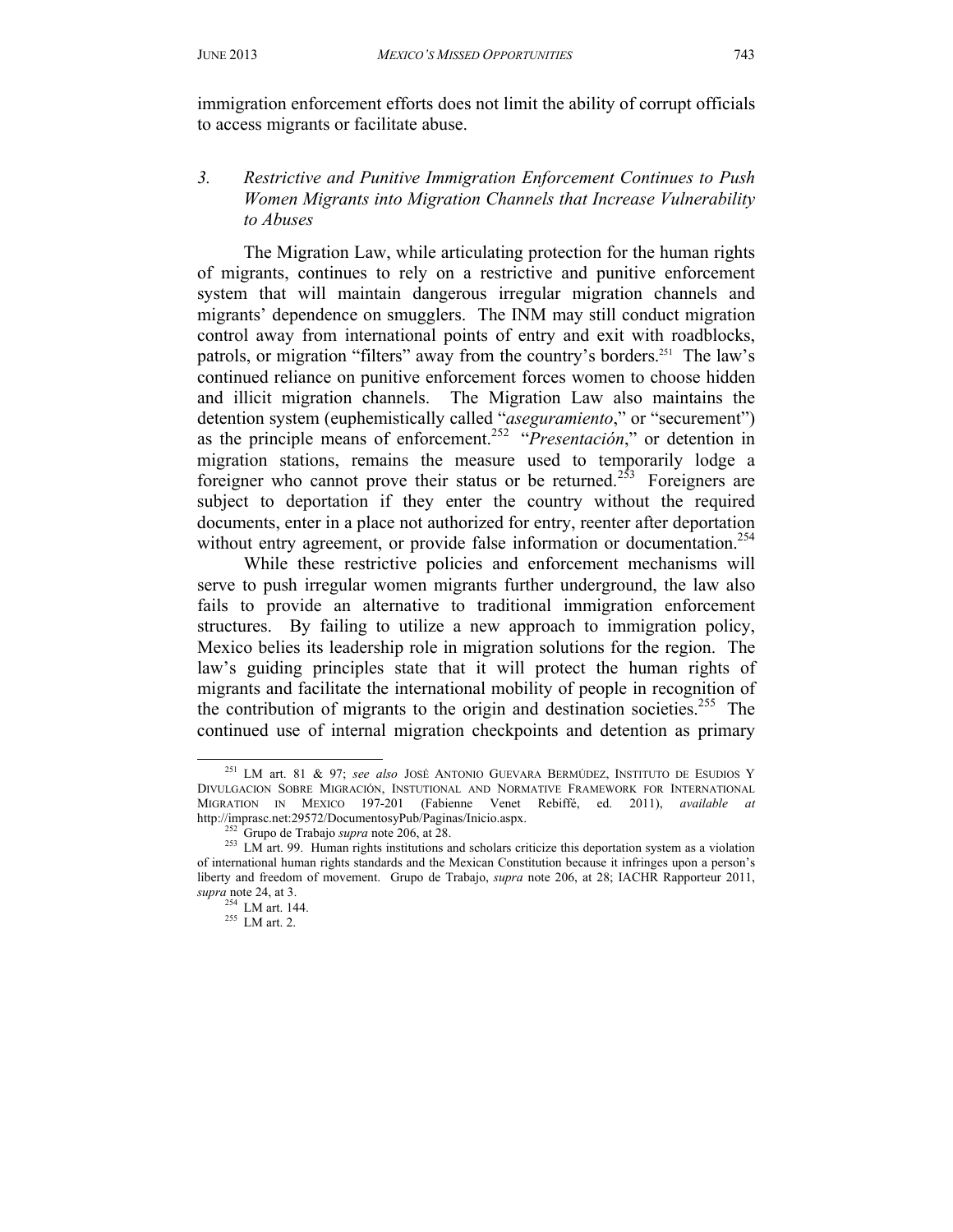enforcement mechanisms to curb migration does little to change the previous migration regime other than providing INM a legal mandate to consider and protect the human rights of migrants. The structures created by the Migration Law do not reflect a state commitment to freedom of movement of women migrants or assurance of safe migration channels void of sexual and gender-based violence.

# V. PROPOSALS FOR DECREASING VULNERABILITY OF WOMEN MIGRANTS THROUGH MEXICO'S MIGRATION LAW AND REGIONAL POLICY

The shortcomings of Mexico's migration law reform point to the critical need for Mexico's domestic migration policy to create structures that reduce the conditions of vulnerability for women migrants in transit. Ultimately, however, understanding of the role of economic liberalization in propelling women's migration reveals that preventing abuses of women migrants requires a region-wide migration policy that reflects the gendered socioeconomic reality of northward labor migration. To reach a migration policy that reflects the economically-driven flows, a first critical step requires the Mexican government to create a legal migration channel for migrants transiting Mexican territory. Beyond Mexico's policies, preventing sexual violence and trafficking requires options for legal channels of migration to the destination country, namely the United States, that account for the gendered factors influencing migration.

*A. Providing a Legal Migration Channel to Transmigrants Will Reduce Women Migrants' Reliance on Migration Channels that Heighten the Risk of Sexual and Gender-Based Violence* 

Mexico's most significant unilateral policy tool to mitigate the vulnerable position of women migrants is the provision of a regular migration channel to transmigrants. The ILO advocates for more legal and regular migration channels based on the needs of the labor market as a key element of protecting women migrants.<sup>256</sup> State and federal authorities, civil society groups, and human rights institutions acknowledge regularization as a way to ease migrants' fear of detention, making it easier for migrants to file complaints against perpetrators of abuses and move freely through Mexican territory.<sup>257</sup> Providing legal status would reduce the need for interior migration checkpoints that have been the site of kidnappings<sup>258</sup> and

 <sup>256</sup> Fontes Chammartin, *supra* note 17, at 47. 257 IACHR Rapporteur 2011, *supra* note 24, at 11-12. 258 Amnesty 2010, *supra* note 16, at 22-23.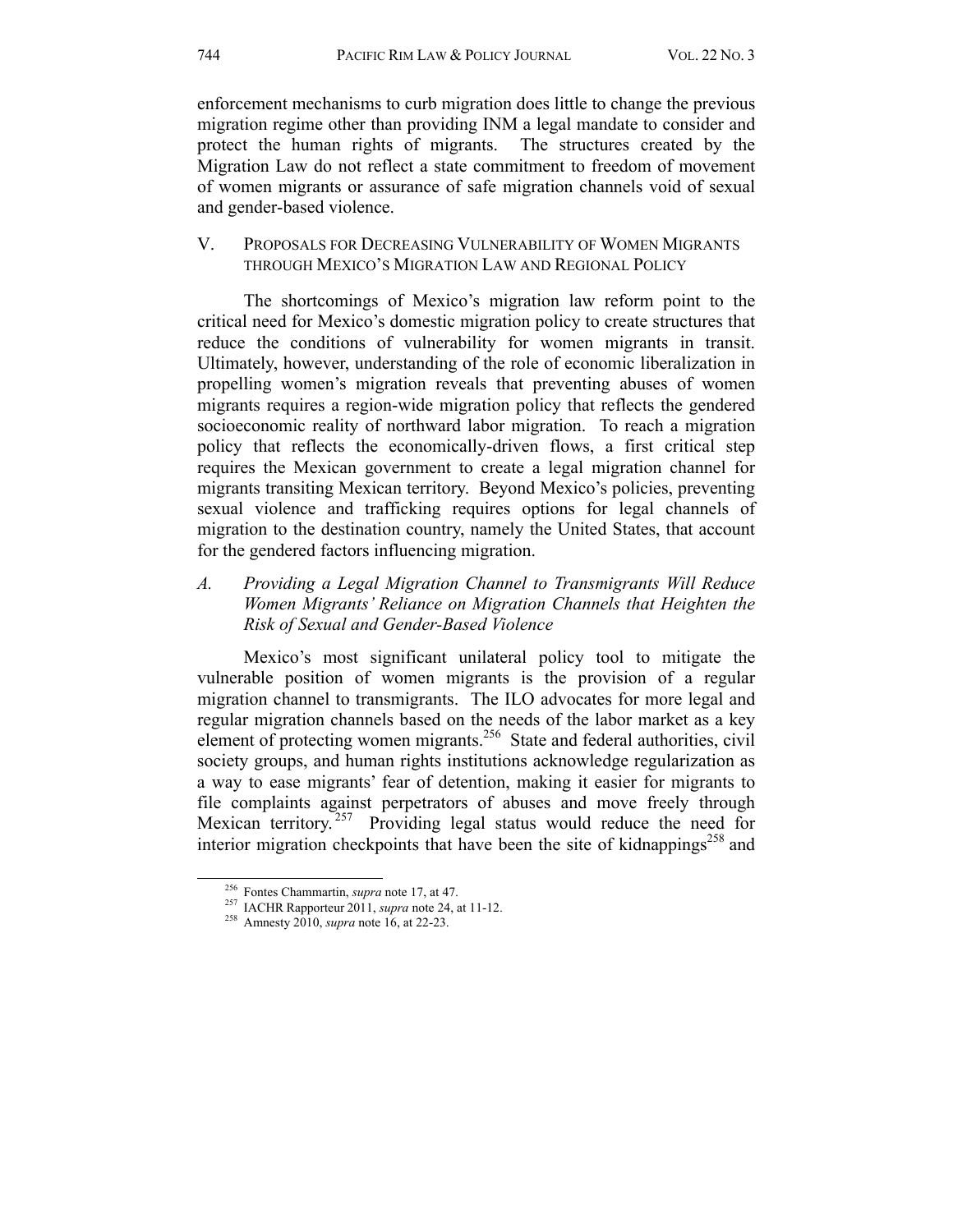allow migrants to travel freely, avoiding isolated routes that increase susceptibility to criminal activities.  $259$  This would allow migrants the opportunity to travel directly to the northern border via commercialized transportation.

According to some reports, the INM considered giving transmigrants visitor visa status as a way to ensure their greater access to legal protection<sup>260</sup> The Migration Law provides a framework of existing categories that could be expanded to provide migrants in transit with a visitor visa during transit.<sup>261</sup> This approach should require the visas be available at the border, not only at consular offices as required for other types of visas.<sup>262</sup> However, providing special status to transmigrants is not a politically viable option for Mexico, given the historic pressure from the United States that Mexico effectuate its preferred migration policy.<sup>263</sup> It would furthermore require an administrative process that could effectively limit access to a transit visa.

Another method of providing legal status to migrants in Mexico is to build upon regional cooperative approaches to migration policy.<sup>264</sup> In 2002 and 2005, as part of efforts to increase regional integration under the *Sistema de Integración Centroamericano*, or Central American Integration System ("SICA") Guatemala, El Salvador, Honduras, and Nicaragua ratified an agreement known as CA-4. The agreement permits nationals of a country to move throughout the other three nations with only an identification document.  $265$  Individuals can have intraregional mobility for up to six months but are not authorized to conduct remunerated activities.<sup>266</sup> In 2004, Mexico joined SICA as a regional observer state, its participation thus far focused on organized criminal activities rather than migration.<sup>267</sup> However, other cooperative efforts to address issues regionally with Mexico and Central America 268 indicate the viability of Mexico joining the CA-4

<sup>&</sup>lt;sup>259</sup> Meyer & Brewer, *supra* note 1, at 4-5.<br><sup>260</sup> Alba & Castillo, *supra* note 28, at 16; *see also supra* Part III, Sec. C.1.<br><sup>261</sup> LM art. 52; *see also supra* Part III, C.1.<br><sup>262</sup> See RLM art. 102.<br><sup>263</sup> See supra P by civil society groups in Mexico. Many thanks to Gretchen Kuhner for pointing my attention to these

much more viable approaches.<br>
<sup>265</sup> Alba & Castillo, *supra* note 28, at 12.<br>
<sup>266</sup> *Id.*<br>
<sup>267</sup> *Id.*<br>
<sup>268</sup> Efforts such as the Regional Conference on Migration, an intergovernmental forum including Mexico, Central American and North American nations to promote cooperation on migration issues, as well as the Plan Puebla-Panama (now the Mesoamerican Initiative) to promote regional development point to the ability and need for Mexican-Central American collaboration. *Id.* at 12-13*.*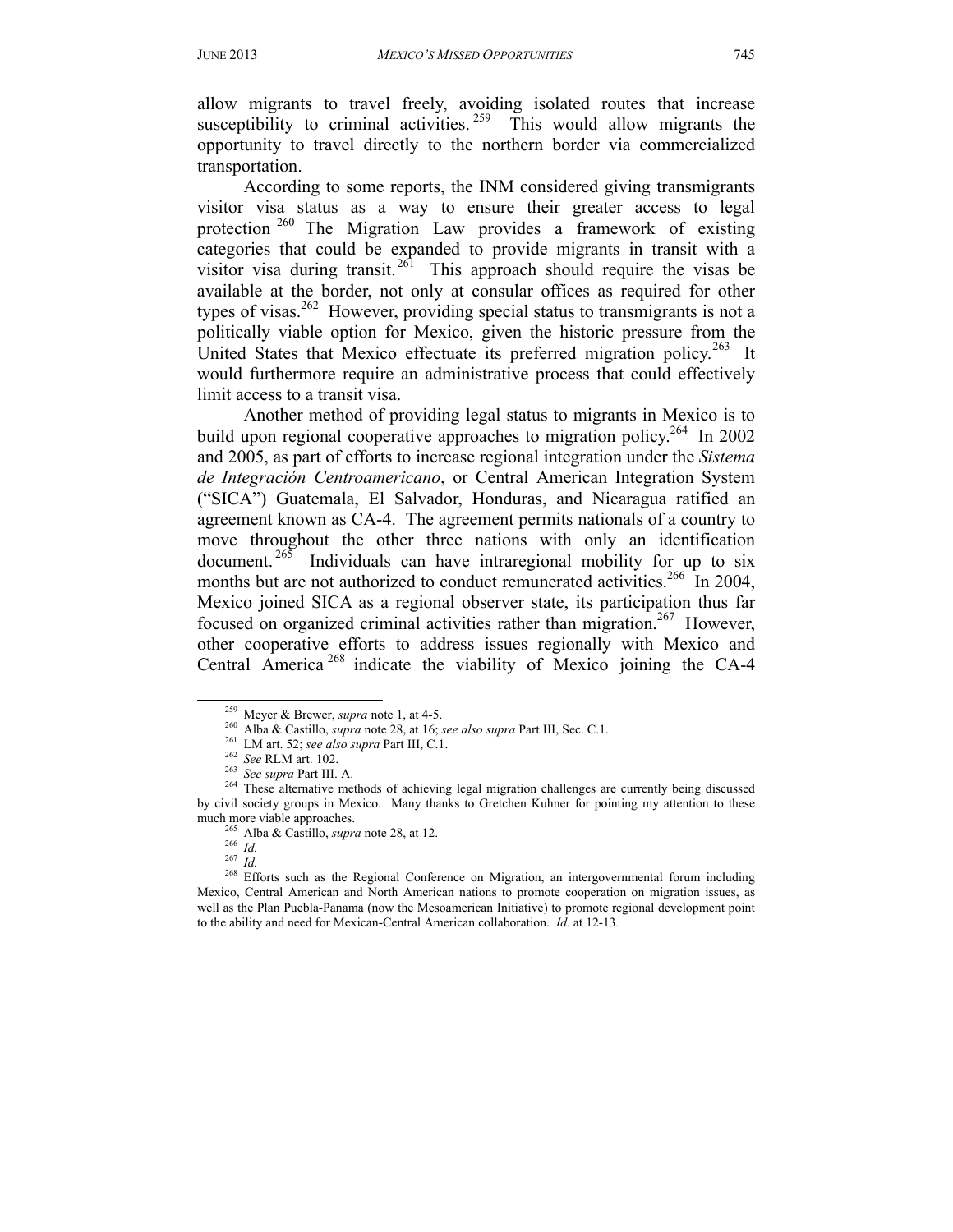agreement. This would allow Guatemalans, El Salvadorans, Hondurans, and Nicaraguans to enter and move freely in Mexico without an additional visa.

Alternatively, Mexico could simply suppress the visa requirement for nationals of Guatemala, El Salvador, Honduras, and Nicaragua.<sup>269</sup> Currently, Mexico does not require visas for the Central American nations of Costa Rica, Panama, and Belize.<sup>270</sup> These citizens may request to enter Mexico as a "visitor without permission to conduct remunerated activities" by presenting their passport or identification upon entry.<sup>271</sup> They can be asked to demonstrate the reason for their visit, but there is no required showing.<sup>272</sup> Citizens of those nations from which Mexico does require a visa must request a visa for a "visitor without permission to conduct remunerated activities" at a Mexican consulate.<sup>273</sup> Mexico has suppressed visa requirements in the past, including for nationals of Colombia as of November 9, 2012, who may now enter Mexico as a visitor for 180 days just upon showing their Colombian passport.<sup>274</sup> Article 18 of the Migration Law gives the Secretary of Governance the authority necessary to make such a decision, directing it to formulate and direct migration policy, formulate the requirements and procedures for providing visas, and to establish or suppress requirements for the entry of foreigners to Mexico.<sup>275</sup>

Mexico's provision of regular status to transmigrants cannot prevent all dangers to women. Ultimately, criminal organizations prey on traveling migrants regardless of status; providing status serves merely as a means to change the migration patterns of migrants to avoid locations and methods of travel susceptible to attack. Furthermore, even with regularized status in Mexico, the inability to legally cross the northern border could still push women migrants into these same vulnerable channels of migration and dependence on smugglers. Mexico's limited capacity to impact the flow of labor migration in light of the paucity of legal and regular migration channels to the United States makes it impossible for Mexico to unilaterally prevent migrants from relying on illicit migration channels. However, the

 <sup>269</sup> *See* Secretaria de Gobernación (SEGOB), *Países y Regiones que Requieren Visa para Viajar a México* INSTITUTE NACIONAL DE MIGRACIÓN http://www.inm.gob.mx/index.php/page/Paises\_Visa (last updated Dec. 13, 2012) [hereinafter SEGOB Visa]. 270 Secretaria de Gobernación SEGOB, *Países y Regiones que no Requieren Visa para Viajar a* 

*México* INSTITUTE NACIONAL DE MIGRACIÓN (last updated Dec. 13, 2012), http://www.inm.gob.mx/index.<br>php/page/Paises\_No\_Visa [herinafter "SEGOB no visa"].

<sup>&</sup>lt;sup>271</sup> Id.<br><sup>272</sup> Id.<br><sup>273</sup> SEGOB Visa, *supra* note 269.<br><sup>274</sup> México no pedirá visa a los colombianos a partir del 9 de noviembre, ELESPECTADOR.COM (Nov. 9, 2012), http://www.elespectador.com/noticias/politica/articulo-386259-mexico-no-pedira-visa-loscolombianos-partir-del-9-de-noviembre. 275 LM art. 18.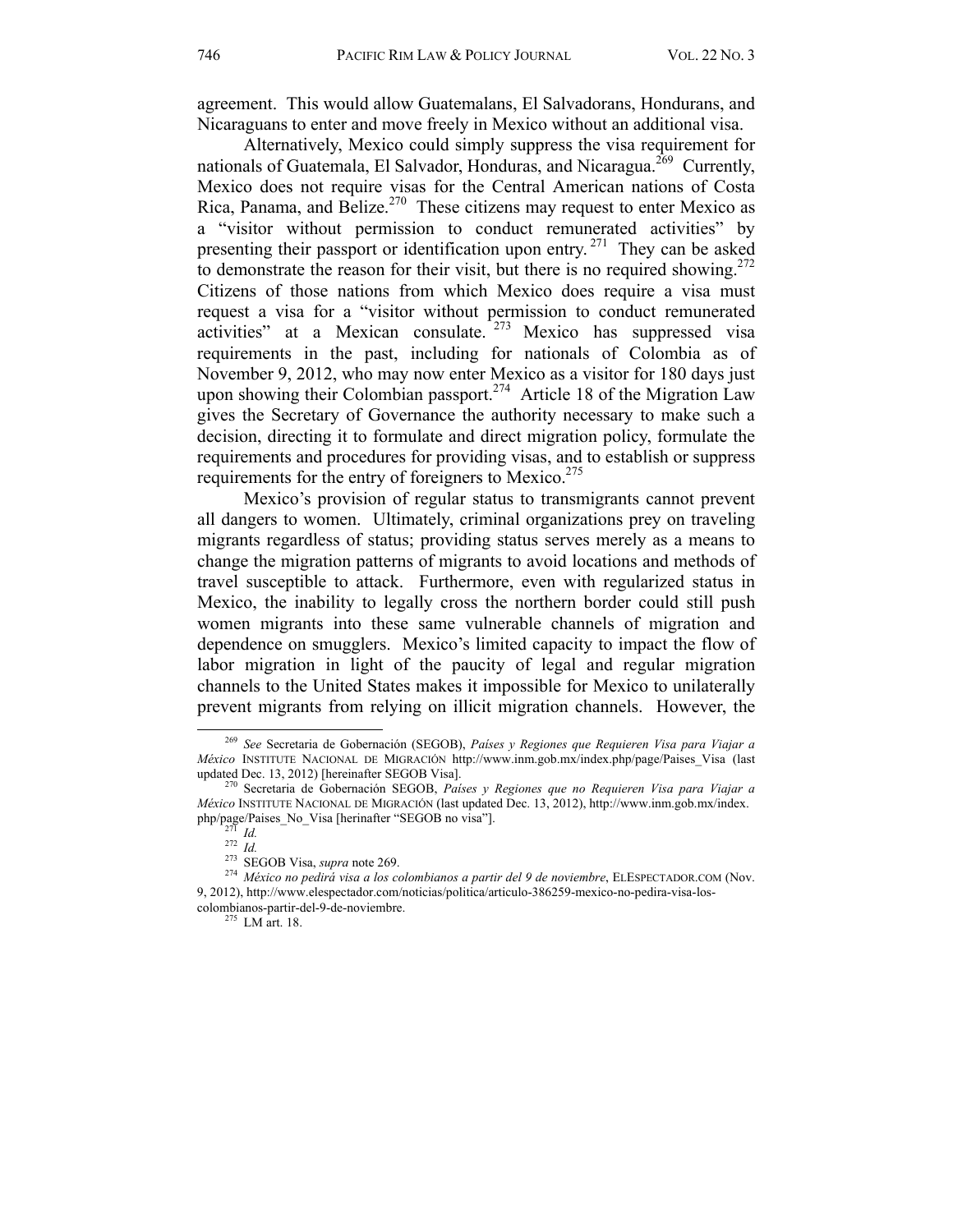provision of regular channels through Mexico is an important step that would reduce vulnerability by decreasing the time migrants must spend in illicit channels and dependent on smugglers.

# *B. Preventing Abuse Requires an Integrated Regional Response to Economic and Social Realities*

Ultimately, the prevention of abuse of women migrants requires that sending, receiving, and transit nations in the region develop a cooperative migration regime that reflects female labor migration flows created by existing economic conditions. As discussed in Part II, regional economic liberalization and trade agreements with the United States, as well as the demand for labor in the United States, propel female migration. As the primary destination country for migration, the United States is clearly an important player in this regional approach and occupies a powerful position in the migration regime due to its labor needs and restrictive policies.<sup>276</sup> However, sending and transit nations must also provide for the movement of people required by the region's economic relationships, such as that provided by the CA-4. Because a migrant's choices are affected by the migration policies along her entire route and in the destination country, changing migration patterns to prevent abuses requires changes region-wide.

Civil society organizations advocating for migrants in Mexico since the  $1980s^{277}$  have urged countries of the region to adopt a regional, interdisciplinary perspective on migration policy.<sup>278</sup> This perspective should consider the asymmetrical relationships between sending and receiving countries, 279 recognizing the power differential between the respective abilities of the United States and Central American nations to shape migration flows. These solutions should include social and economic policy, rather than approaching migration as a national security issue.<sup>280</sup>

A regional and interdisciplinary approach to migration policy in order to prevent the abuse of women transmigrants should start by recognizing the patterns created by the feminization of migration. One such solution, developed by Professor Jennifer Gordon, would accommodate a constant flow of labor migrants by tying immigration status to organizations of

- at 70. 279 GUEVARA BERMÚDEZ, *supra* note 251, at 212-13 280 *Id.*
	-

<sup>&</sup>lt;sup>276</sup> See Menjivar & Abrego, *supra* note 100, at 1399.<br><sup>277</sup> IACHR Rapporteur 2003, *supra* note 38, at ¶ 223-24.<br><sup>278</sup> See GUEVARA BERMÚDEZ, *supra* note 251, at 212-13; *see also* Flynn & Koffman, *supra* note 112,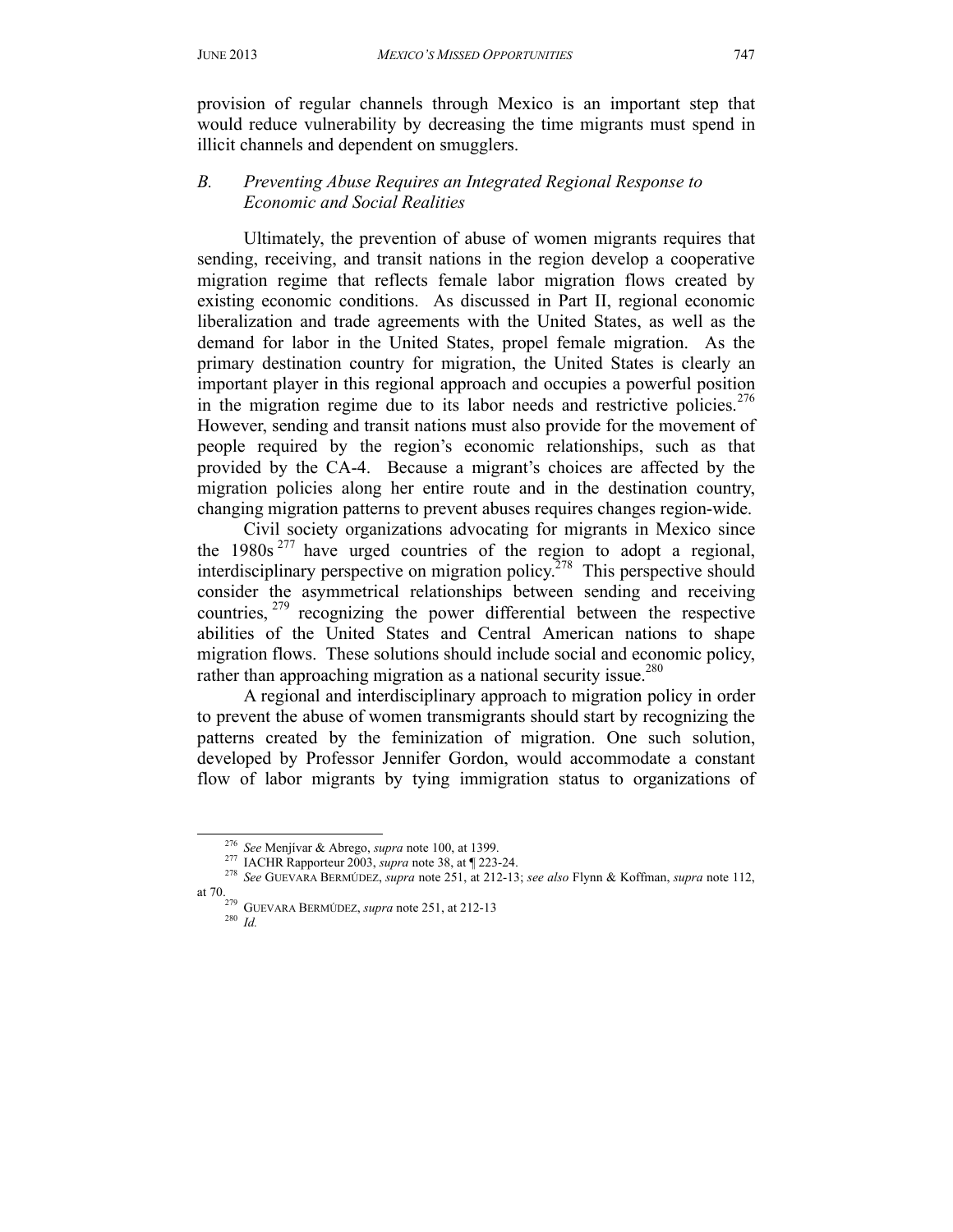transnational workers, rather than to employers or nations.<sup>281</sup> Such a system is predicated on the recognition that migration flows have not been slowed by increased restrictiveness and enforcement; instead, these policies have only exposed migrants to abuses.<sup>282</sup> It further recognizes that many labor migrants intend temporary migration<sup>283</sup> and refuses to allow employers to control the conditions of migration.

The concept of transnational labor citizenship could be applied to the particular reality of women labor migrants in order to ensure their access to membership in labor organizations and thus immigration status. In order to affect migration patterns through Mexico, and because women migrants often work in isolated and unregulated sectors,<sup>284</sup> these organizations should be accessible from the country of origin. Transnational labor organizations for particular industries where women labor migrants concentrate would allow these organizations to monitor and advocate for migration and labor conditions that reflect the unique experiences and needs of women migrants. By providing status from the country of origin, migration flows would be regularized and migrants' vulnerability to organized crime would be reduced. Tying migration status to women's status as labor migrants responds both to the gendered impact of economic liberalization and restrictive immigration policies that foster the vulnerable migration patterns of women migrants.

#### VI. CONCLUSION

The feminization of labor migration from and through Mexico to the United States has come at a horrific price. More than half of women migrants are sexual assaulted or raped and face a high risk of trafficking and sexual exploitation by criminal organizations. After being propelled to international migration by economic liberalization, restrictive immigration policies push women migrants into illicit channels that increase their vulnerability to the corruption of state officials and the violence of organized criminal groups. In light of these abuses, Mexico's new Migration Law gives broad legal protection to the human rights of migrants and recognizes the vulnerability of women migrants. However, applying a gender lens to the Migration Law reveals that the reform fails to create structures that will change the conditions of vulnerability for women migrants. While the law

<sup>&</sup>lt;sup>281</sup> Jennifer Gordon, *Transnational Labor Citizenship*, 80 S. CAL. L. REV. 503, 509 (2007).<br><sup>282</sup> Id.<br><sup>283</sup> See supra Part II.B.<br><sup>283</sup> See supra Part II.B.<br><sup>284</sup> Margaret L. Satterhwaite, *Crossing Border, Claiming Righ Empower Women Migrant Workers*, 8 YALE HUM. RTS. & DEV. L. J. 1, 7 (2005).